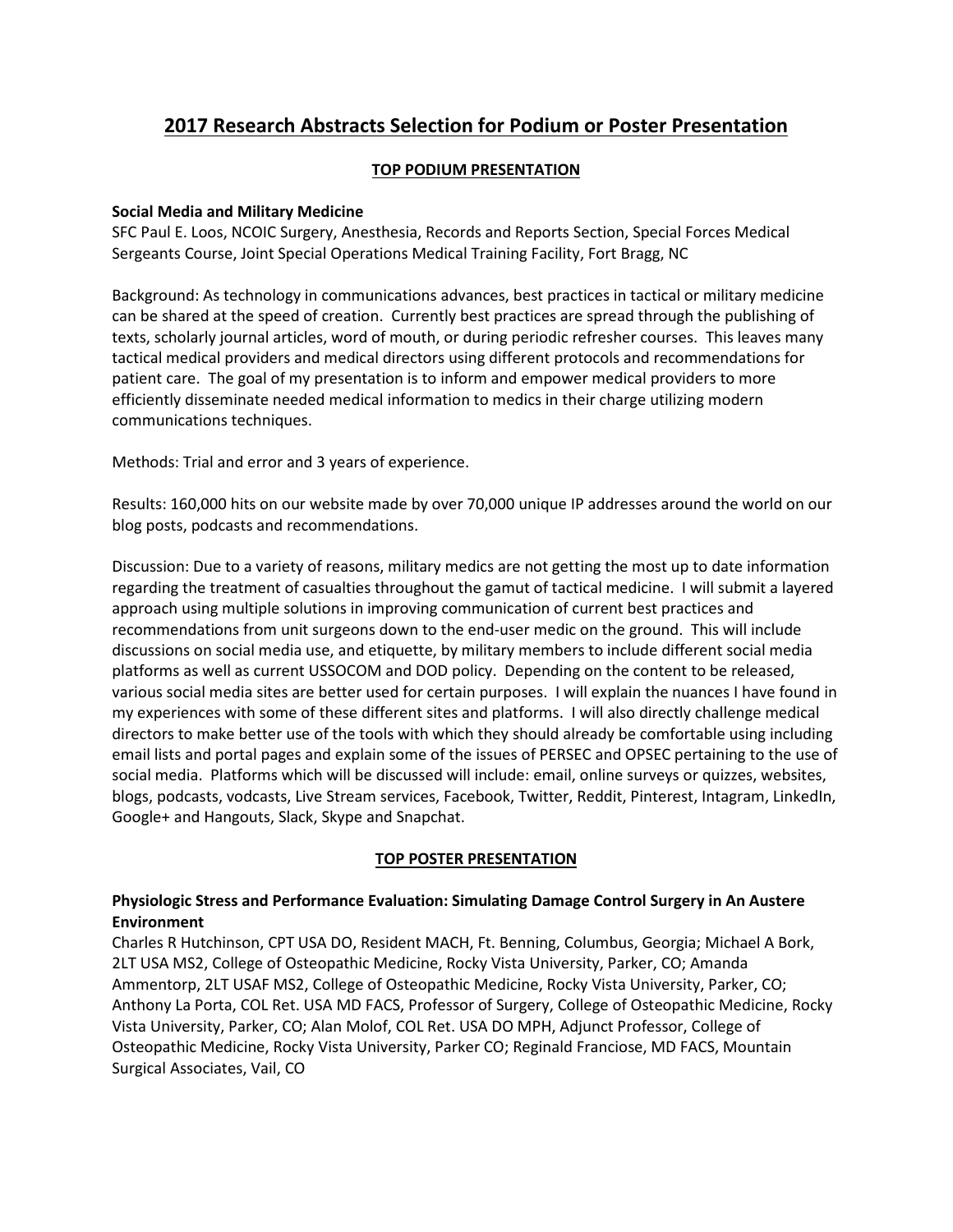Background: Current methods of evaluating human performance are subjective and potentially unreliable. This study attempted to evaluate the physiologic stress of surgeons performing a simulated damage control procedure in a weightless environment.

Methods: Ten surgeons, of various experience, performed simulated damage control procedures in 0g and 1g environments. Simulated weightlessness was created in parabolic flight of a Falcon 20 aircraft. A hierarchical decomposition (HD) model of the procedure was developed to facilitate definable tasks during the 20-25 second periods of weightlessness for each parabola. Task time and volume of hemorrhage was recorded for each procedure. Surgeons wore an Equivital EQO2 Sensor Belt, capable of measuring heart rate and ECG signals. Time domain analysis of Heart Rate Variability (HRV) was conducted based on the beat-to-beat/NN intervals. Mean and standard deviation of the interbeat interval (IBI) was evaluated. Percentage of successive normal cardiac IBI greater than 50 msec (pNN50) was also calculated. Ten subjects were evaluated over three days. Five surgeons had less than 5 years of experience, three 5-15 years of experience and two more than 15 years. Two surgeons had previous parabolic flight experience.

Results: Each surgeon successfully completed each task. Average time and blood loss for the 1g and 0g tasks were 192.4 sec/408.8mL and 180.2sec/307.6mL. During the 1g and 0g tasks the IBI was 756.7 msec and 704.1 msec. The mean pNN50 for the duration of monitoring was 23.4% across all surgeons, 21.9% during the 1g simulation, and 20.3% during the 0g simulation. The two senior surgeons had an increased pNN50 by 16.9%.

Discussion: HRV analysis showed an increased amount of physiologic stress with simulated tasks in 0g with greater stress occurring in the older surgeons. Further extrapolation to new/novel environments to train medics and role one providers needs to be explored to help tailor training into future fights.

#### **PODIUM PRESENTATIONS**

**Two New Effective Tourniquets for Potential Use in the Military Environment: A Serving Soldier Study** Major A Beaven; Lieutenant Colonel R Briard; Lieutenant Colonel M Ballard; Colonel P Parker; Royal Centre for Defence Medicine, Queen Elizabeth Hospital Birmingham, University Hospitals Birmingham NHS Foundation Trust, Mindelsohn Way, Edgbaston, Birmingham, United Kingdom

Background: Tourniquets have been used extensively during modern Middle Eastern conflicts. Despite its successes, the C-A-T™ has some shortfalls; principally its inability to reliably control lower limb bleeding when applied to the mid-thigh. We tested two tourniquets that may represent an improvement to the C-A-T™; the Tactical Mechanical Tourniquet, and the Tactical Pneumatic Tourniquet.

Methods: The Tactical Mechanical Tourniquet and Tactical Pneumatic Tourniquets were applied to both lower limbs of twelve healthy service personnel. The sequence of application was randomly generated. Tourniquets were tightened at mid-thigh level until popliteal artery occlusion was achieved. Popliteal artery occlusion was measured by a consultant radiologist using a portable ultrasound machine. Time to complete occlusion, number of windlass revolutions, and pain scores were collected. Non-normally distributed data are present as median (IQR). Ordinal non-parametric data are analysed by Mann-Whitney U testing.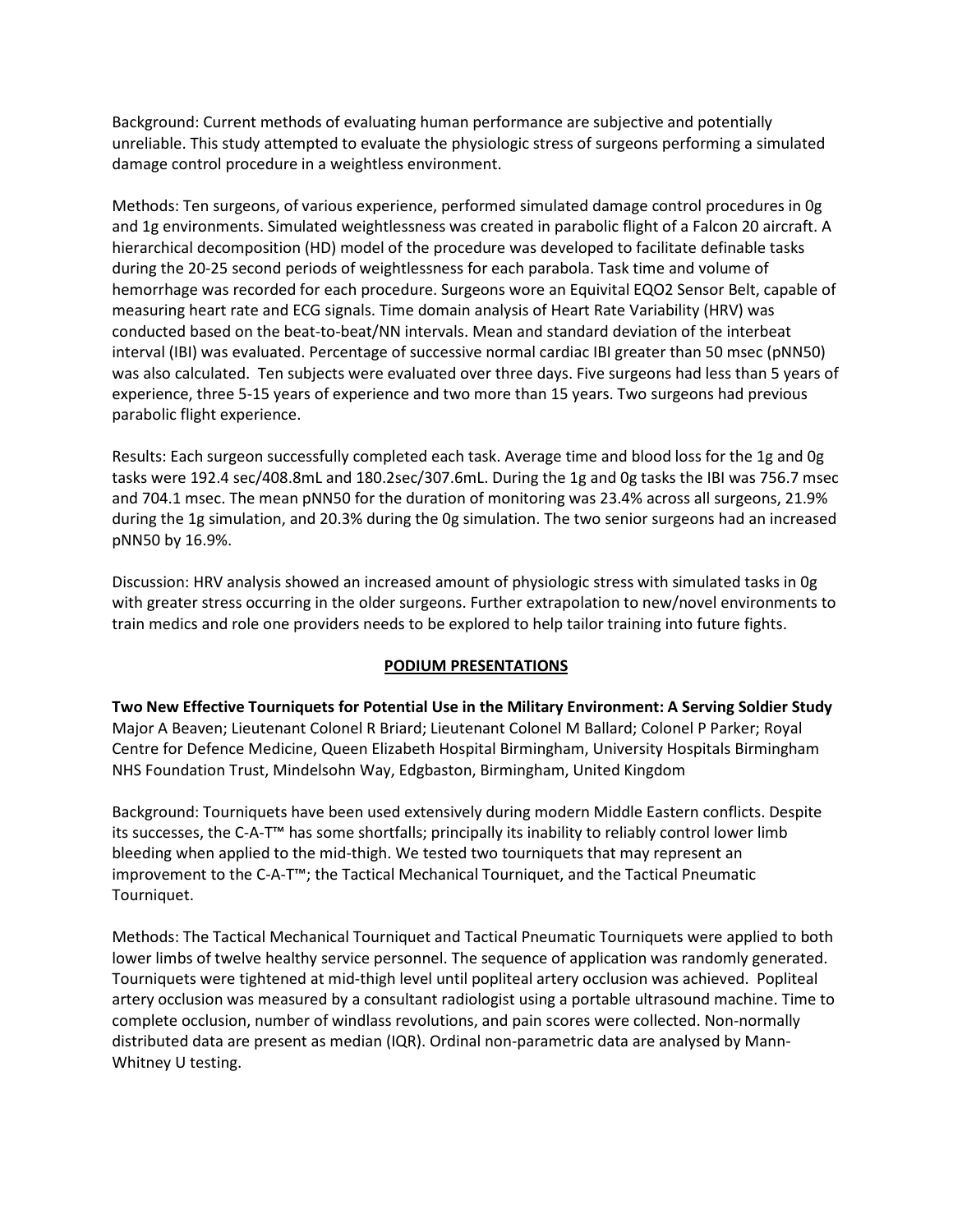Results: Participants had a median age of 32.5 (28-35). Both tourniquets demonstrated complete occlusion of the popliteal artery in all limbs (n=24). No participants dropped out due to intolerable pain, or any cause. The mechanical tourniquet achieved arterial occlusion after a median of 3.8 (3-4) turns, and 16 (12-20) seconds. The pneumatic tourniquet achieved arterial occlusion after a median of 30.5 (25-32) pumps, and 11 (7-12) seconds. Median pain scores for the mechanical tourniquets were 4.5 (3-7) (maximum pain) and 4.0 (2-7) (pain when locked). Median pain scores for the pneumatic tourniquet were 5 (2-6) (maximum pain), and 5 (2-6) (pain when fully applied). There was no statistical difference in maximum pain scores between the Tactical Mechanical Tourniquet and the Tactical Pneumatic Tourniquet (p=0.75).

Conclusion: Both tourniquets completely occluded the popliteal artery in all participants within an acceptable pain threshold. Further testing is required before the presented tourniquets can be taken to the battlefield.

**Enhanced Medical Simulation Training Center Concept: Training for the 21st Century Battlefield** COL Dan Irizarry; JPMO MMS/ PEOSTRI; LTC Steve Delellis, USASOC Chief of Training; SFC Chris Perry, USASOC; SFC Dave Lowe, USASOC; SCPO Ruben Dacosta, MARSOC Senior Enlisted Medical Advisor; Rich Ciuk, MSTC NCOIC; CAPT Scott Cota, USSOCOM Surgeon; LTC Rob Carter, PEOSTRI, Product Manager, MSTC; SGM Litt Moore

The Army's Medical Simulation Training Center (MSTC) is a capability originally designed and fielded to support the Army's requirement for Combat Medic 68W validation and sustainment and to train a limited number of combat lifesavers for units without medics. Since system fielding, user feedback and utilization demonstrates the current MSTC system configuration is not properly scoped for user's demands. Specifically, it does not support the throughput desired by Commanders to train first responders. It does not adequately support collective unit tactical medical training tasks. It is not scalable to the needs of units and installations or responsive to operational requirements to surge to support missions. It does not support emerging requirements for medical readiness in prolonged evacuation environments. It does not support the full spectrum of medical training required and desired by stakeholders such as surgical and telemedicine training.

The Army Medical Department Center and School/Health Readiness Center of Excellence (AMEDD C&S/HRCOE) in coordination with the Army Program Executive Office for Simulation, Training and Instrumentation (PEOSTRI) and user stakeholders is leading an effort to address these shortcomings through revision of the current MSTC capability production document, MSTC CPD Increment 2. MSTC Increment 2 will establish a program of record designed to meet the medical simulation and training needs from point of injury first responder training to forward surgical training capability and expand the role of the MSTC as a test and evaluation platform for emerging technologies. MSTC Increment 2 will posture the Army to build and sustain the Commander's casualty response system to meet the needs of an unpredictable operating environment.

**Performance Evaluation of an Oxygen-Concentrator Upgraded With an Oxygen-Recycling System in Order to Obtain Safe and Sufficient Oxygen Delivery in Austere Combat Environments** Karel Christiaens, Acute Medicine Physician, 4th Element of Medical Intervention, Belgian Defense; Francois Waroquier, ICU Nurse, Burn Unit, Military Hospital Queen Astrid, Belgium; Fréderic Duprez, ICU Epicura Hornu and Laboratory of Movement Condorcet, Tournai, Belgium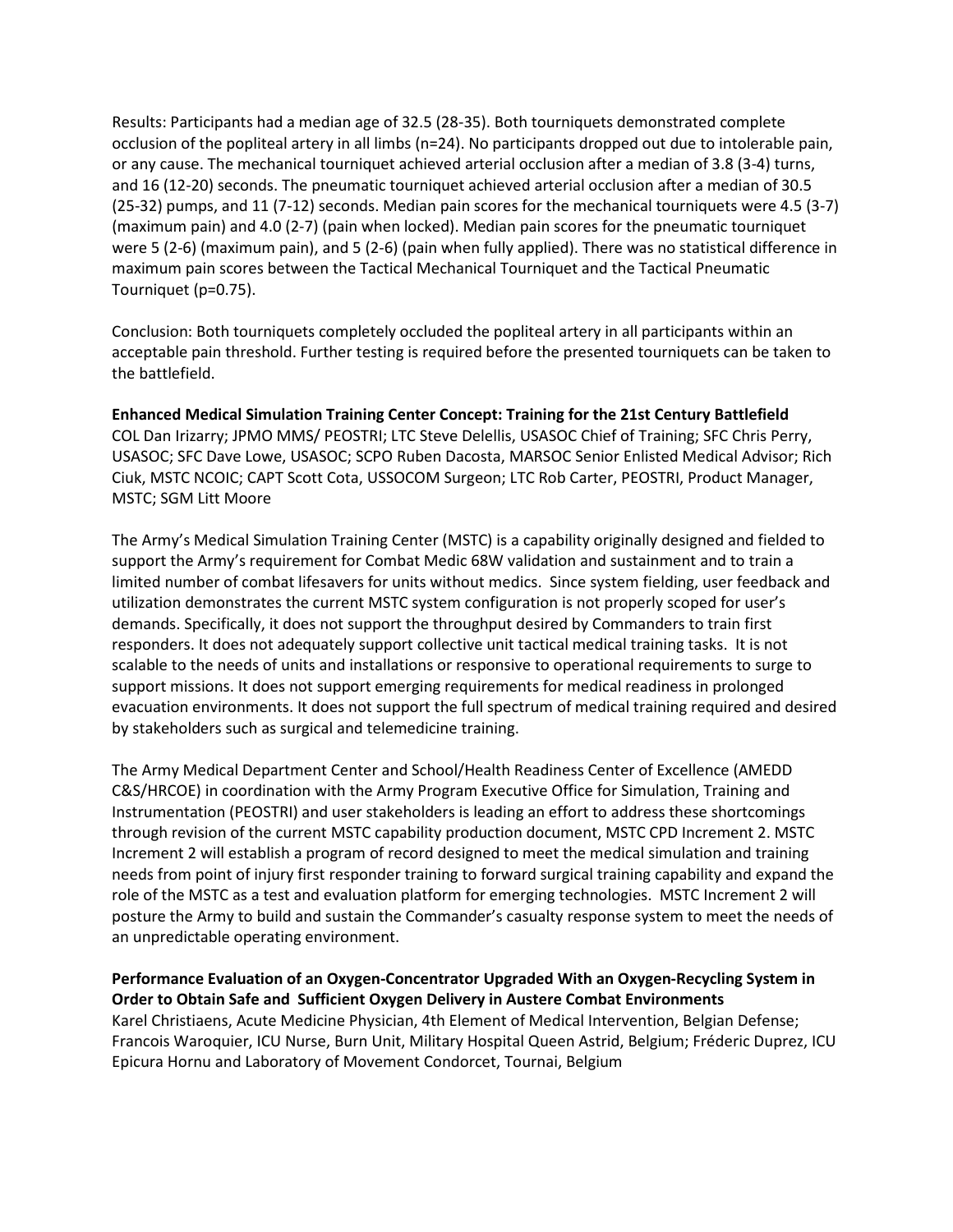Background: In our search to supply our SOF team-medics with a safe, lightweight, small logistics but performant system to deliver sufficient oxygen to their patients far forward we connected an oxygenrecycling system to an oxygen-concentrator in order to augment performance of the concentrator. The oxygen-recycling system is a rebreather with a closed circuit which recaptures the exhaled O2 . This system can provide up to 100% FiO2 with flow rates of only 0.8 -2l/min O2. By rebreathing, the exhaled oxygen is reused and a soda-lime cartridge absorbs the exhaled CO2. These O2-flow rates are mostly provided by conventional oxygen-cylinder. We tested if the recycling system gave same performance if O2 was provided by a lightweight oxygen-concentrator.

Methods: The study was conducted with Wenoll-system<sup>®</sup> as the oxygen-recycling system and was connected to a two-compartment adult lung model (Dual Test Lung®) controlled by a Maquet Servo I ® ventilator. Different minute volumes were investigated (MV: 5 to 20l/min). We used either classic O2 cylinder (B2 Air Liquide®) or lightweight O2-concentrator (Sequal Saros®) to ensure a continuous flow rate of 2L/min O2. The FiO2 and MV measurements were made using a iWorx<sup>®</sup> acquisition system (GA207 gas analyzer and analog / digital IX / 228s) and LabScribe II® software. Statistical test used: ANOVA followed by a post hoc test (Tukey).

Results: After a period of 5 minutes necessary for the denitrogenation of the Wenoll system® dead volume, the FiO2 reached a value of 100% with the O2 cylinder and 92% with the O2-concentrator. Discussion: For minute –ventilations from 5 to 20L/min, by using a lightweight oxygen-concentrator upgraded by the Wenoll® oxygen-recycling system, we can administer for a long period FiO2 near 92% with an O2 flow rate of only 2L/min. Period is only limited by battery-life of oxygen-concentrator and soda-lime cartridge-life (about 5 hours).

# **A Randomized Comparative Assessment of Three Surgical Cricothyrotomy Techniques on Airway Mannequins**

LCDR Jillian Dorsam, DO, Julie McLean, PhD, Gregory Zarow, PhD, Alexandra Walchak, MPH and LCDR Sean Conley, DO, Combat Trauma Research Group, Naval Medical Center, Portsmouth, VA

Background: Airway obstruction is the third leading cause of preventable battlefield death, so effective surgical cricothyrotomy (SC) is essential for Special Operations Medicine. However, SC failure rates remain unacceptably high. Ideally, SC should be a rapid, simple, easily learned, and reliably performed in austere environments. Presently, TCCC has approved the Tactical CricKit® (TCK), Control-Cric™(CC), and the Bougie-assisted Technique (BAT) for SC. However, no previous studies have contrasted TCK, CC and BAT in application time, application success, participant ratings, and participant preference. Methods: Navy Corpsmen (N=25) were provided 15min instruction followed by hands-on practice with each technique on airway mannequins, then were randomly assigned to sequence for applying each device using a within-subjects design. Application time, application success, participant ratings, and participant preference data were analyzed using repeated-measures ANOVA and non-parametric statistics at p<.05.

Results: CC (M=184sec) was significantly slower than TCK (M=117sec) or BAT (M=135sec) in overall application time. Success was significantly greater for BAT (76%) than for CC (48%) or TC (40%). CC was rated significantly lower than TCK and BAT in ease of application, effectiveness, and reliability. Preference was significantly higher for TCK (58%) and BAT (42%) than for CC (0%).

Discussion: The Control-Cric™ displayed the slowest application times, poorest success rates, lowest ease/effectiveness/reliability ratings, and 0% preference. The Tactical CricKit® had the fastest application times, highest ease/effectiveness/reliability ratings, and greatest preference, but the poorest success rates. The Bougie-assisted Technique was intermediate in application times,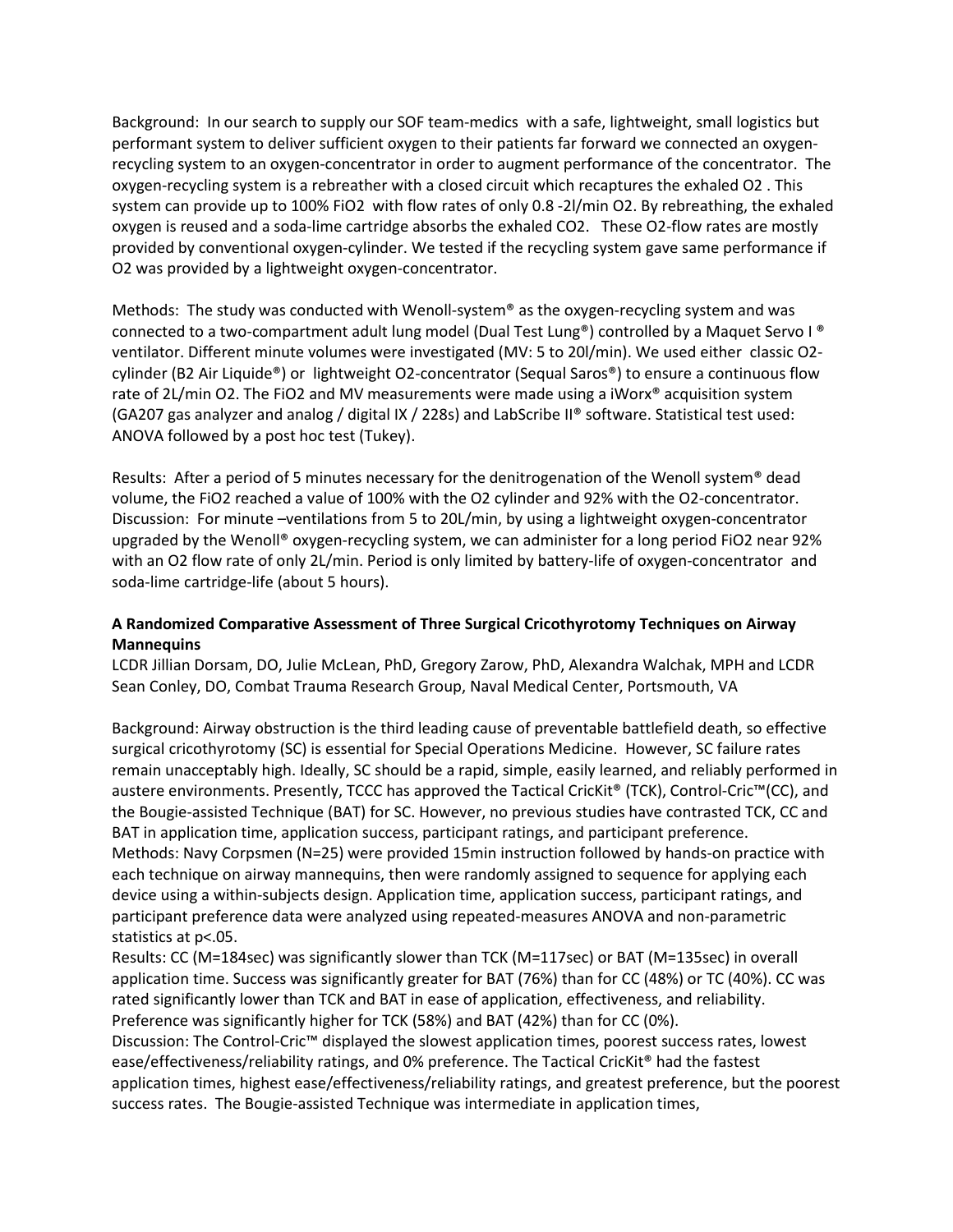ease/effectiveness/reliability ratings, and user preference, but had the highest success rates. This study was limited by the use of mannequins and post-testing surveys indicated that the Control-Cric™ blade design needs improvement. Combined, these findings indicate that none of these products are ideal for surgical cricothyrotomy in Special Operations Medicine, but that without improvement to the blade design, the Control-Cric™ cannot be recommended.

#### **Comparison of Blind Insertion Airway Devices (BIAD) in a Truly Blind Environment**

Todd Burgbacher, DO, Principal Investigator, Harold Hall, MD, Co-investigator, Brianna Beeghly, MD, Coinvestigator and Walter Hodges, BA, Co-investigator, Medical College of Georgia, Augusta University, Department of Emergency Medicine, August, GA

Background: Direct Laryngoscopy (DL) utilizes a laryngoscope with a light source to visualize anatomical structures. In a tactical situation, using a light source in a poorly lit environment may give away ones position with potentially deadly consequences. Blind insertion airway devices (BIAD) do not require a light source for use. Four such devices are: the King LT, Air-Q, LMA, and I-Gel. The study goal is to compare accuracy, ease of use, and speed of insertion for each of these devices in a dark environment. In this pilot study, participants include local pre-hospital providers and emergency medicine residents. Study performed on a standardized mannequin in a controlled, dark environment.

# Methods:

1. Signed informed consent of study participants obtained (planned 60 participants)

- 2. Shown videos demonstrating insertion of each of the 4 devices.
- 3. Participants given the option of up to two practice attempts with each device.

4. Participants given random device in a sealed plastic bag, BVM placed was adjacent to mannequin within reach of study participant, performed on ground for safety.

- 5. Lights turned off and participants initiated timing when opening bag or voiced starting.
- 6. Upon insertion and connection of BMV, participants voiced completion and timer stopped.
- 7. Investigators confirmed adequate placement and ventilation.

8. Participants scored ease of use of each device by completing a questionnaire containing a 4-point Likert scale of: very easy (1), easy (2), hard (3), very hard (4)

The resultant data will be analyzed using ANOVA to compare the time to intubation using all devices. Successful intubation will be analyzed using Cochran's Q Test. The qualitative data derived from the 4 point Likert scale will be analyzed using Kruskall-Wallis test to compare the ease of use for all devices. All data de-identified and Likert scale not correlated with time taken to successfully intubate. Full results and discussion pending.

#### **Airway Management on the Battlefield – What is the Current State of the Art?**

Megan B. Blackburn, PhD, Research Physiologist, Tactical Combat Casualty Care Research, United States Army Institute of Surgical Research, JBSA, Fort Sam Houston, TX; CPT Derek J. Brown, MD, Emergency Physician, Tactical Combat Casualty Care Research, United States Army Institute of Surgical Research, JBSA Fort Sam Houston, TX; MAJ Steven G. Schauer, DO, Emergency Physician, Tactical Combat Casualty Care Research, United States Army Institute of Surgical Research, JBSA Fort Sam Houston, TX; Dr. Robert A. DeLorenzo, MD, Emergency Physician, Department of Emergency Medicine, University of Texas Health Science Center at San Antonio, San Antonio, TX

Airway management is the second leading cause of potentially preventable death on the battlefield. Recent data from Iraq and Afghanistan demonstrates 5-10% of combat casualties required emergent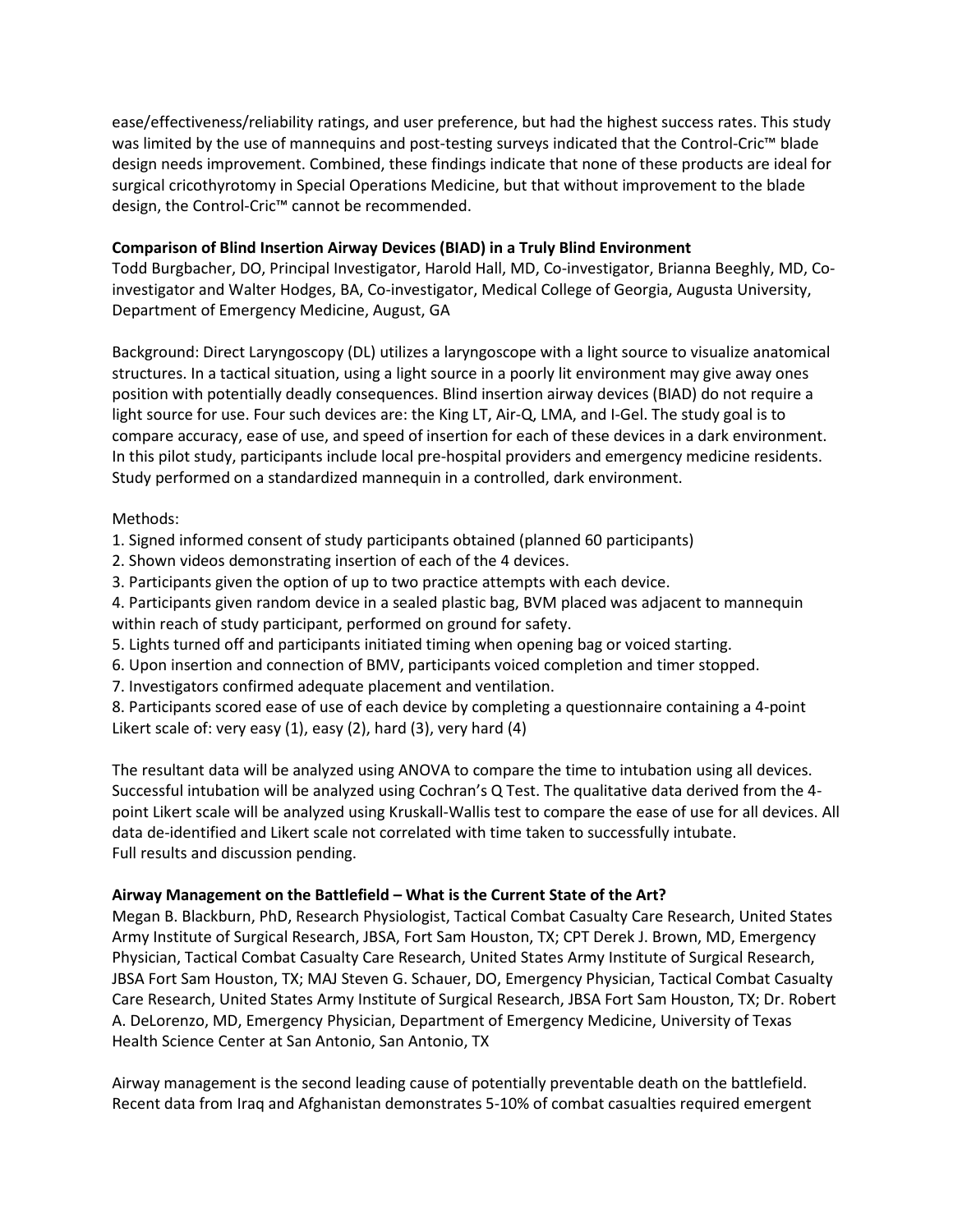pre-hospital airway intervention and at least 2% had airway compromise as the likely cause of death. Improvements in personal protective equipment have led to increased frequency of wounds to the head, neck, and airway structures; this injury pattern has not been seen in previous conflicts. Such distortion of anatomical landmarks to the face and neck further complicates the airway management procedure. In part because of these factors, the Tactical Combat Casualty Care (TCCC) guidelines on airway interventions recommend positioning maneuvers followed by minimally invasive airway procedures (e.g. nasopharyngeal airway). If unsuccessful, immediately move to surgical cricothyrotomy. However, the technical challenges associated with surgical airway placement, in conjunction with relatively little training exposure for most military medics, have led to an estimated 25-33% cricothyrotomy failure rate. Traditional orotracheal intubation is not considered a viable option in prehospital combat care because of the high level of skill needed. Prior data from the REACH study and elsewhere suggest unsatisfactory utilization and success rates. An important observation to make regarding the current state-of-the-art in pre-hospital airway management is the lack of significant technological advancement in the techniques and tools. This is in marked contrast to hemorrhage control (e.g. tourniquet technology, hemostatic agents, junctional tourniquets). In this review, we will describe the history of combat airway management and the modalities currently in use as well as the lack of a scientifically vetted research model for study of new product solutions. We will propose a research and development agenda for advancements in combat airway management to improve survival on the battlefield.

#### **Bigger is Better: Comparison of Alternative Devices for Decompression of Tension Hemopneumothorax in the Setting of Hemorrhagic Shock**

LT Christian S McEvoy, MC, USN(1); LT Matthew L Leatherman, MC, USN(1,4); LT Laura M Fluke, MC, USN(1,4); Chemely M. Walker, BS(4); Alexandra C Walchak, MPH(4); LTC Christopher S Gamble, VC, USA(3,4); CDR Sean P Conley, MC, USN,(2,4); CDR Travis M Polk, MC, USN,(1,4); 1) Department of Surgery, Naval Medical Center Portsmouth, Portsmouth, VA; 2) Department of Emergency Medicine, Naval Medical Center Portsmouth, Portsmouth, VA; 3) Clinical Investigation Division, Naval Medical Center Portsmouth, Portsmouth, VA;

4) Combat Trauma Research Group, Naval Medical Center Portsmouth, Portsmouth, VA

Background: Standard 14-gauge angiocatheter (14G AC) has an unacceptably high incidence of failure in treatment of tension pneumothorax (tPTX). Little is known regarding the interplay between hemorrhage and tPTX or the effectiveness of decompression during hemorrhagic shock. We hypothesized that increased hemorrhage predisposes tension physiology and that needle decompression would fail more often as hemorrhage worsens.

Methods: This is a post-hoc analysis of data from our recent comparison of 14G AC to 10G AC, modified Veress needle (mVN) and 3mm laparoscopic trocar (LT) conducted in a Yorkshire swine positive pressure ventilation tension hemopneumothorax (t-H/PTX model). 10% estimated blood volume (EBV) was instilled sequentially into each hemithorax and tension physiology induced with CO2 insufflation via transdiaphragmatic balloon trocars. Susceptibility to tension physiology was extrapolated from the amount of CO2 instilled and time to intervention. Incidence of failure was compared between the 10% and 20% EBV hemorrhage groups (Class 1 and 2 shock, respectively).

Results: 196 t-H/PTX decompression events were evenly distributed between device and degree of hemorrhage. No differences were noted in the amount of CO2 instilled or time to initial intervention. Overall, Class 1 shock had a lower incidence of failure compared to Class 2 shock (7% vs 23%, p=0.002). For larger caliber devices (10G AC and LT), there were no difference between shock groups, while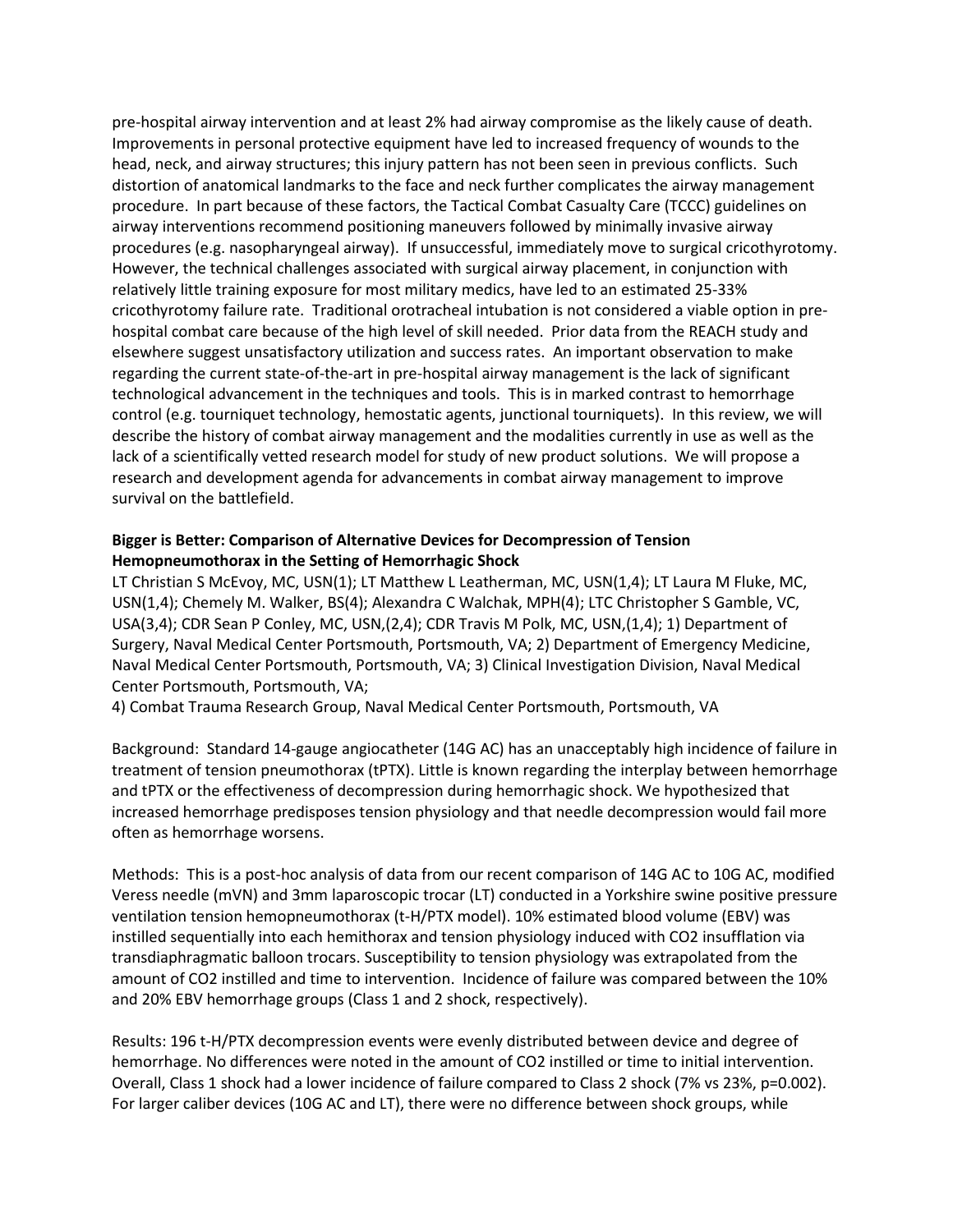smaller caliber devices (14G AC and mVN) had more failures and longer time to rescue as shock increased.

Conclusion: Worsening hemorrhagic shock did not predispose tension physiology in this model. However, smaller caliber devices were associated with more failures and longer time to rescue in Class 2 shock suggesting that tension physiology may contribute to a more refractory shock state. Use of larger devices for rapid decompression may have benefit and further study with more profound hemorrhage and spontaneous breathing models is warranted.

#### **Environmentally Stable Point of Care Blood Analysis Device**

K.T. Reaves, Ph.D. (PI), Jared Mike, PhD, Chris Obrien, PhD, Sanjiv Lalwani, PhD, Gavin Garvey, PhD, Brian Watkins, Jessica Potts, Billy McCulloch, Thomas Peterson and Tyler Houseweart, Lynntech, Inc., College Station, TX; Russ S. Kotwal, MD, MPH, Prehospital Specialist and Consultant, College Station, TX; Harold R. Montgomery, NREMT, Prehospital Specialist and Consultant, Lithia, FL

Background: As identified by the U.S. Special Operations Command, a capability gap exists for providing rapid, comprehensive, lab-quality blood analysis in austere prehospital environments. Traditional blood tests rely heavily on centrifugation and enzymatic testing. Centrifuges are heavy and not well suited for prehospital personnel. Enzymatic tests are inherently environmentally unstable; suffering greatly from temperature changes and often requiring specific buffer environments for proper function. Ideal would be a simple, compact, lightweight, hand-held, and environmentally stable device with long storage life and no performance degradation. Both acute and prolonged field care scenarios would benefit from such a device.

Methods: As Phase I Small Business Innovation Research, Lynntech proposed to create a novel series of electronic and electro-optical tests that can be integrated into a single disposable microfluidic cartridge. From a small sample of blood, these tests would provide rapid, accurate, and environmentally-stable measurement of multiple biomarkers of interest (sodium, potassium, calcium, chloride, pH, hemoglobin, hematocrit, ABO/Rh, lactate, glucose, creatinine, urea nitrogen, pCO2, pO2, TCO2).

Results: Through novel approaches, Lynntech demonstrated accurate performance and consistent environmental stability from non-enzymatic tests and microfluidic separation techniques that avoid centrifugation requirements. All tests, except for the zero user input requiring ABO/Rh paper-based assay, did not rely on enzymes. Performance was verified through whole human blood or plasma. Initial target biomarkers (sodium, potassium, calcium, chloride, pH, hemoglobin, hematocrit, ABO/Rh, lactate) were measured in physiologically relevant ranges with high reproducibility, demonstrating overall utility for point-of-care blood analysis.

Conclusion: Simple, compact, lightweight, hand-held, near-real-time, lab-quality, point-of-care blood testing with realistic nominal storage requirements for austere environments is possible. This blood analysis will aid in management of patients with traumatic battle and non-battle injuries, as well as medical and surgical illnesses. Additional effort is required to miniaturize, ruggedize, and integrate components and complete this comprehensive blood analysis device.

#### **Help is Just a Call Away: Variability in Critical Care Teleconsultation Cases**

CPT Neal Nettesheim, Emergency Medicine Resident, Madigan Army Medical Center, JBLM, WA; MAJ Doug Powell, Third Special Forces Group (Airborne) and Womack Army Medical Center, Fort Bragg, NC; MAJ William Vasios, Special Operations Command Africa, Stuttgart, Germany; MAJ Jeffrey Dellavolpe,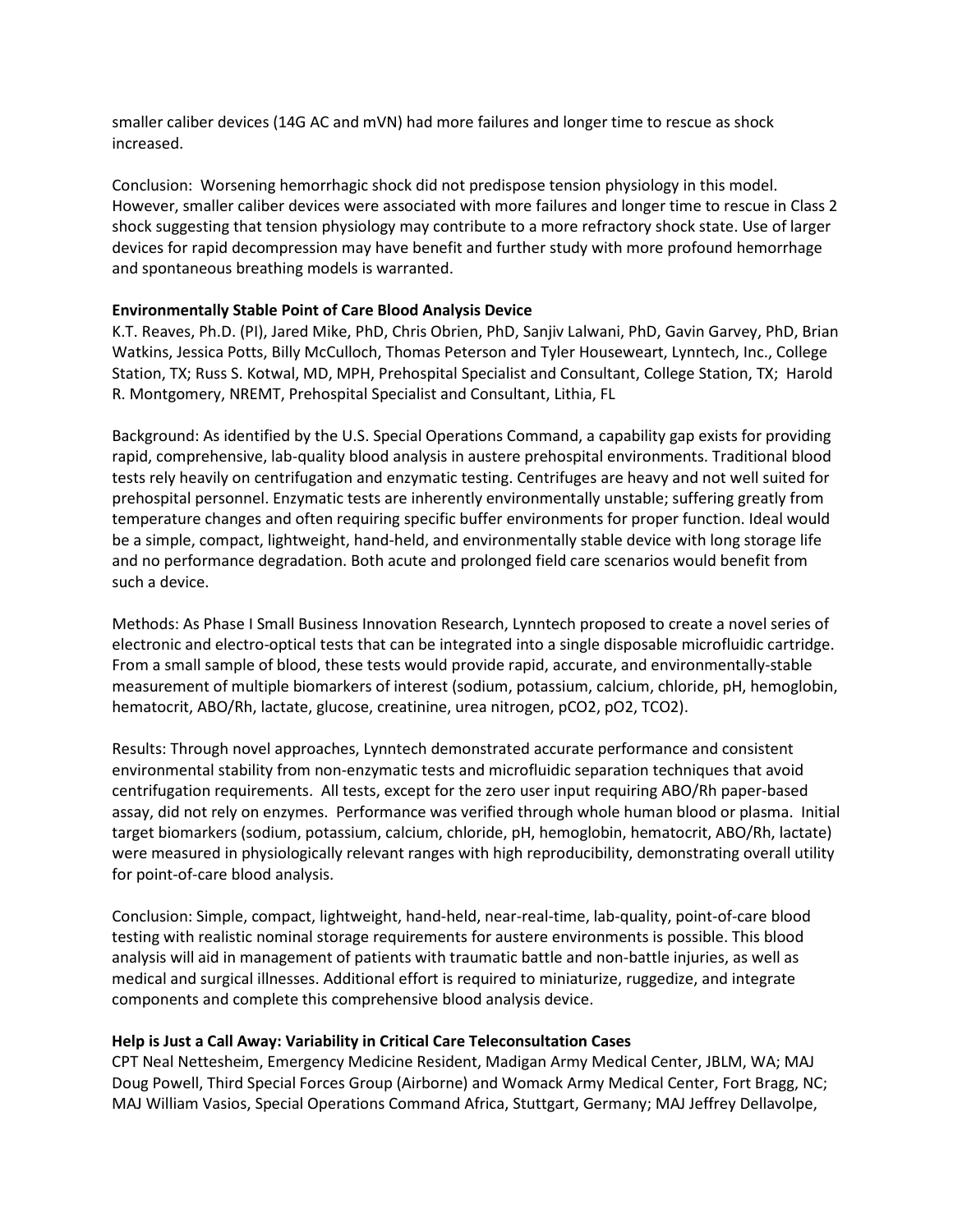San Antonio Military Medical Center, San Antonio, TX; LTC Jamie Riesberg, Special Warfare Medical Group, Fort Bragg, NC; COL Sean Keenan, Special Operations Command Europe, Stuttgart, Germany; LTC Jeremy C. Pamplin, MD, Director Virtual Critical Care, Madigan Army Medical Center, JBLM, WA, Uniformed Services University, Bethesda, MD

Background: Special Operations Forces (SOF) Medics operate in environments with limited medical support and long distances to definitive care. In these environments, prolonged field care (PFC) of critically ill patients is a reality for SOF Medics despite having limited training or experience in delivering this level of care. The Virtual Critical Care Consultant (VC3) service, staffed by critical care specialists, was started to provide medics with on-demand consultation during PFC. To better characterize the nature of user needs, we reviewed consultations to VC3.

Methods: We reviewed and coded all available emails sent to the VC3 email distribution list. We analyzed real-world (real) and training (FTX) cases separately.

Results: There were 37 cases available to review (4 real, all with data, and 33FTX, 27 [73%] with data). FTX cases reviewed were about half of all consultations because many utilized telephone only communication. Real case mix was: 50% trauma, 50% infectious disease. FTX case mix was 48% burns, 15% infectious disease, and 11% gastrointestinal bleeding. Medics asked 29 clinical questions, (2/real and 1.3/FTX) the most common being about burn management including escharotomy (28%), general management (24%) and compartment syndrome management (7%). From 13 cases (4 real, 9 FTX), consultants made 34 recommendations, the most common being about antibiotics (18%), escharotomy (12%), fluid management (12%, including blood transfusion), and pain control (9%). There was documentation of 19 procedures: escharotomy (32%), extremity splinting (16%), blood transfusion (10%), and wound debridement and tube thoracostomy (each 5%). On average, VC3 was contacted 123 hrs and 14 hrs hours after care began in real and FTX cases, respectively.

Discussions: This review of VC3 demonstrates the complexity of care faced by SOF medics and the potential benefits of telemedicine consultation. It is limited by data availability. Differences between real and FTX case mix are thought provoking.

# **Technology Utilized to Support Virtual Critical Care Consultation (VC3) for SOF: A Review of the First Nine Months**

Robert McLeroy, Madigan Army Medical Center, JBLM, WA; MAJ Doug Powell, Third Special Forces Group (Airborne) and Womack Army Medical Center, Fort Bragg, NC; MAJ William Vasios, Special Operations Command Africa, Stuttgart, Germany; Mr. James Beach, Telemedicine and Advance Technology Research Center, Fredericksburg, MD; MAJ Jeffrey Dellavolpe, San Antonio Military Medical Center, San Antonio, TX; LTC Jamie Riesberg, Special Warfare Medical Group, Fort Bragg, NC; COL Sean Keenan, Special Operations Command Europe, Stuttgart, Germany; LTC Jeremy C. Pamplin, MD, Director Virtual Critical Care, Madigan Army Medical Center, JBLM, WA, Uniformed Services University, Bethesda, MD

Background: As operations shift from mature theaters to Grey Zone environments, SOF medics rarely have rapid MEDEVAC capabilities to definitive care. Consequently, Prolonged Field Care (PFC) has been supported by the development of the Virtual Critical Care Consult (VC3) service to provide SOF medics access to critical care expertise 24/7.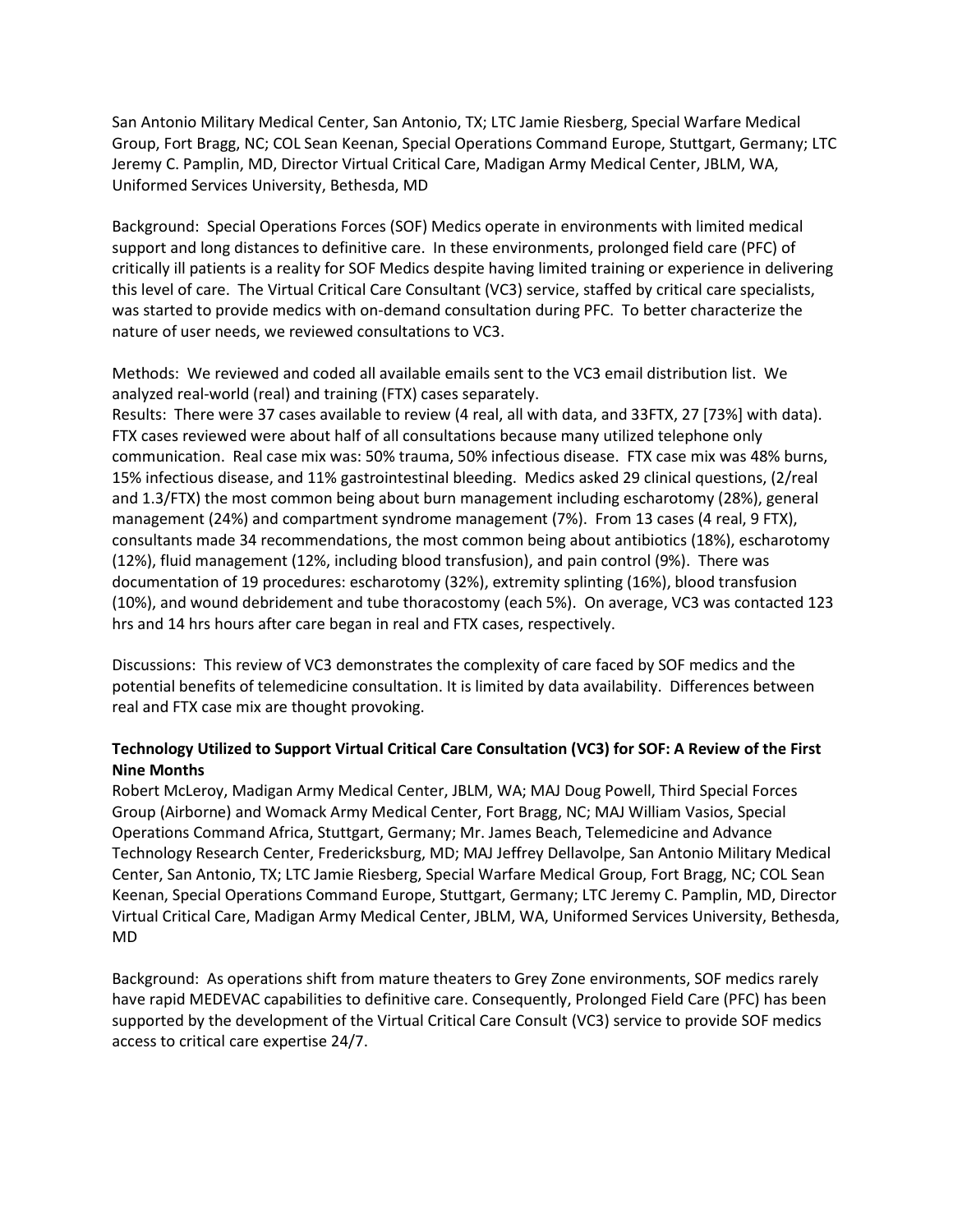Methods: We reviewed all available emails sent to or from the VC3 email distribution list during its first nine months of service. We analyzed real-world (real) and training (FTX) cases separately to assess what technology was utilized during the consultation.

Results: We identified thirty-seven cases (4 real, 33 FTX) for review. FTX cases reviewed were about half of all training events supported by VC3, however many exercises did not utilize email, therefore were not available for review. Technology used in real cases included: telephone 100%, text messaging 25%, video-teleconsultation (VTC) 0%, email 100%, (50% included images), asynchronous vital signs 25% (image sent by email) and synchronous vital signs 0%. Technology used in FTX cases included: telephone 100%, text messaging 0%, VTC 3%, email 94% (90% included images), asynchronous vital signs 90%. Synchronous vital signs were attempted unsuccessfully in one case. Video was never sent by email; one FTX case, however, sent video by text. 75% of real cases sent 3-5 emails, whereas only 12 % of FTX cases sent 3 or more emails.

Discussion: All consultations were successful using near-universally available, low-bandwidth, telecommunications technologies. Differences in volume of emails between real and FTX cases likely reflects differences in patient care timelines and duration of treatment. Asynchronous communication via email or text and synchronous communication via telephone are immediately available solutions to increase critical care experience during PFC and may reduce medical risk for SOF during Grey Zone operations.

#### **A Novel Review of 54 Cases of Prolonged Field Care**

Maj Erik DeSoucy, DO, General Surgery Resident, USAF, Travis AFB, CA; COL Stacy Shackelford, MD, Director of Trauma Care Delivery, Joint Trauma System, DoD Center of Excellence for Trauma, JBSA-FSH, TX; LtCol Joseph Dubose, MD, Vascular and Trauma Surgeon, USAF, Travis AFB, CA; MSgt Seth Zweben, Pararescueman, USAF, Moffet Federal Airfield, Mountain View, CA; Lt COL Stephen Rush, MD, Pararescue Medical Director, USAF, Westhampton Beach, NY; Russ S. Kotwal, MD, MPH, Director of Strategic Projects, Joint Trauma System, DoD Center of Excellence for Trauma, JBSA-FSH, TX; Harold R. Montgomery, ATP, Operational Medicine Liaison, Joint Trauma System, DoD Center of Excellence for Trauma, JBSA-FSH, TX; COL Sean Keenan, MD, Command Surgeon, Special Operations Command Europe, Stuttgart, Germany

Background: Prolonged field care (PFC) is field medical care applied beyond doctrinal planning timelines. As current and future medical operations must include deliberate and contingency planning for such events, data are lacking to support efforts. A case review was conducted to define the epidemiology, environment, and operational factors that affect PFC outcomes.

Methods: A survey distributed to U.S. military medical providers solicited details of PFC encounters lasting more than 4 hours and included patient demographics, environmental descriptors, provider training, modes of transportation, injuries, mechanism of injury, vital signs, treatments, equipment and resources used, duration of PFC, and morbidity and mortality status upon delivery to the next level of care. Descriptive statistics were used to analyze survey responses.

Results: Surveys from 54 patients treated during 41 missions were analyzed. The PFC provider was on scene at time of injury or illness for 40.7% (22/54) of cases. The environment was described as remote or austere for 96.3% (52/54) of cases. Enemy activity or weather also contributed to need for PFC in 37.0% (20/54) of cases. Care was provided primarily outdoors (37.0%; 20/54) and in hardened nonmedical structures (37.0%; 20/54) with 42.6% (23/54) of cases managed in two or more locations or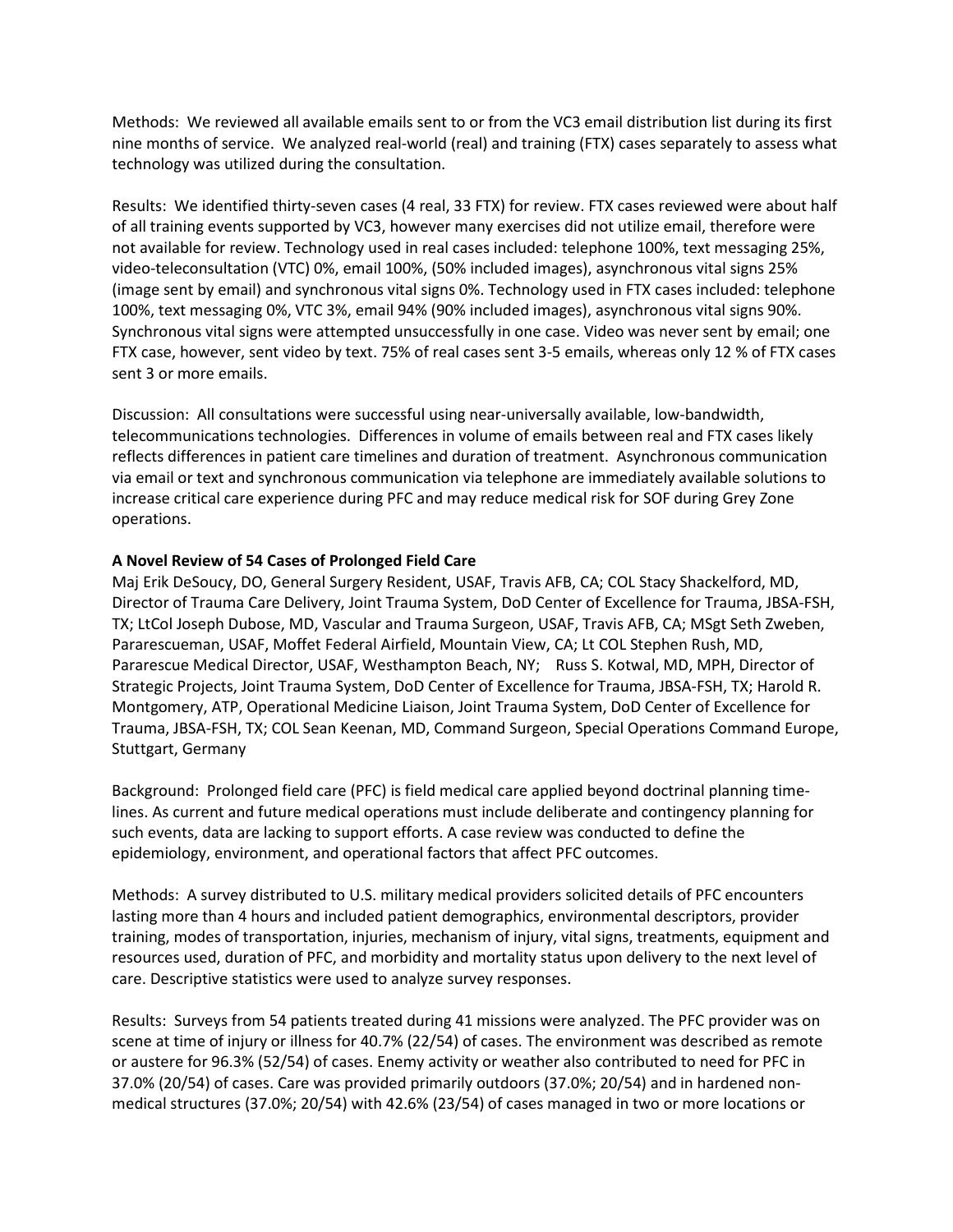transport platforms. Teleconsultation was obtained in 14.8% (8/54) of cases. The prehospital time of care ranged from 4 to 120 hours (median 10 hours), and five (9.3%) patients died prior to transport to next level of care.

Discussion: Prolonged field care in the prehospital setting is a vital area of military medicine about which data are sparse. This review was a novel initial analysis of recent U.S. military PFC experiences, with descriptive findings that should prove helpful for future efforts to include defining unique skillsets and capabilities needed to effectively respond to a variety of PFC contingencies.

**Implementation of Virtual Critical Care Consultation Service as an Adjunct to Prolonged Field Care** Maj Jeffrey DellaVolpe(1); Maj Dan Pearson, Fellow in Pulmonary and Critical Care(1); Maj Doug Powell(2); LtCol Phillip Mason(1); Maj James Lantry(1); LTC Jamie Riesberg(3); COL Sean Keenan(4); MAJ William Vasios(4); LTC Kevin Chung(5); LTC Jeremy Pamplin(5,6); 1) USAF, San Antonio Military Medical Center, San Antonio, TX 2) US Army, Deputy Surgeon, OSW, 1st SFC, Fort Bragg, NC 3) US Army, Special Warfare Medical Group, Fort Bragg, NC 4) US Army, SOCEUR, Stuttgart, Germany 5) US Army, US Army Institute for Surgical Research, San Antonio, TX 6) Uniformed Services University of the Health Sciences, Bethesda, MD

Background: Consultation is a force multiplier, projecting expertise to settings where none exists. The purpose of the Virtual Critical Care Consultation (VC3) service is to provide such expertise to military providers, both stateside and deployed. This service is particularly relevant in the setting of Prolonged Field Care (PFC), where medics are responsible for the provision of care to patients not suited to immediate evacuation.

Methods: Standard operating procedures and protocols were developed using input and guidance from subject matter experts with operational and critical care backgrounds. Phone and email systems with a single contact number/address were developed. Critical care consultants took calls according to scheduled shifts. After publicizing this capability, VC3 was used as the specialty consultant feature in several Special Operations Forces (SOF) exercises. The contact information was also made available to deployed SOF units. We surveyed medics and consultants from the first 21 exercises and 4 real-world encounters to assess issues with the service and impact of recommendations.

Results: 8/60 participants who utilized the service responded to the survey (13% response rate) – all described "no difficulties" in reaching a provider. Additionally, all respondents felt the recommendations improved their management plan, were appropriate for their level of training, and were not difficult to implement following the call. Exercises averaged 3.6 calls per event (76 calls total), with 3.3 management recommendations per call. All consultants rated the quality of the clinical questions as appropriate for consultation (6/6).

Conclusion: VC3 is low-cost, low-tech telemedicine solution that integrates well into PFC, is immediately available, and can improve the provision of care by SOF medics.

#### **Real World Experience of Prolonged Field Care in an Austere Environment**

MAJ Eric Jacobson, MD, Battalion Surgeon, 4th Battalion, 5th Special Forces Group (Airborne); SFC Joseph Chavez, 18D, 3rd Battalion, 5th Special Forces Group (Airborne); 1LT Matt Abbott, PA-C, Battalion Physician Assistant, 4th Battalion, 5th Special Forces Group (Airborne); SFC Bryan Oneal, 18D, 3rd Battalion, 5th Special Forces Group (Airborne); SSG Sloan Spelman, 18D, 3rd Battalion, 5th Special Forces Group (Airborne); SFC Chris Blaine, 18D, 4/5th SFG(A)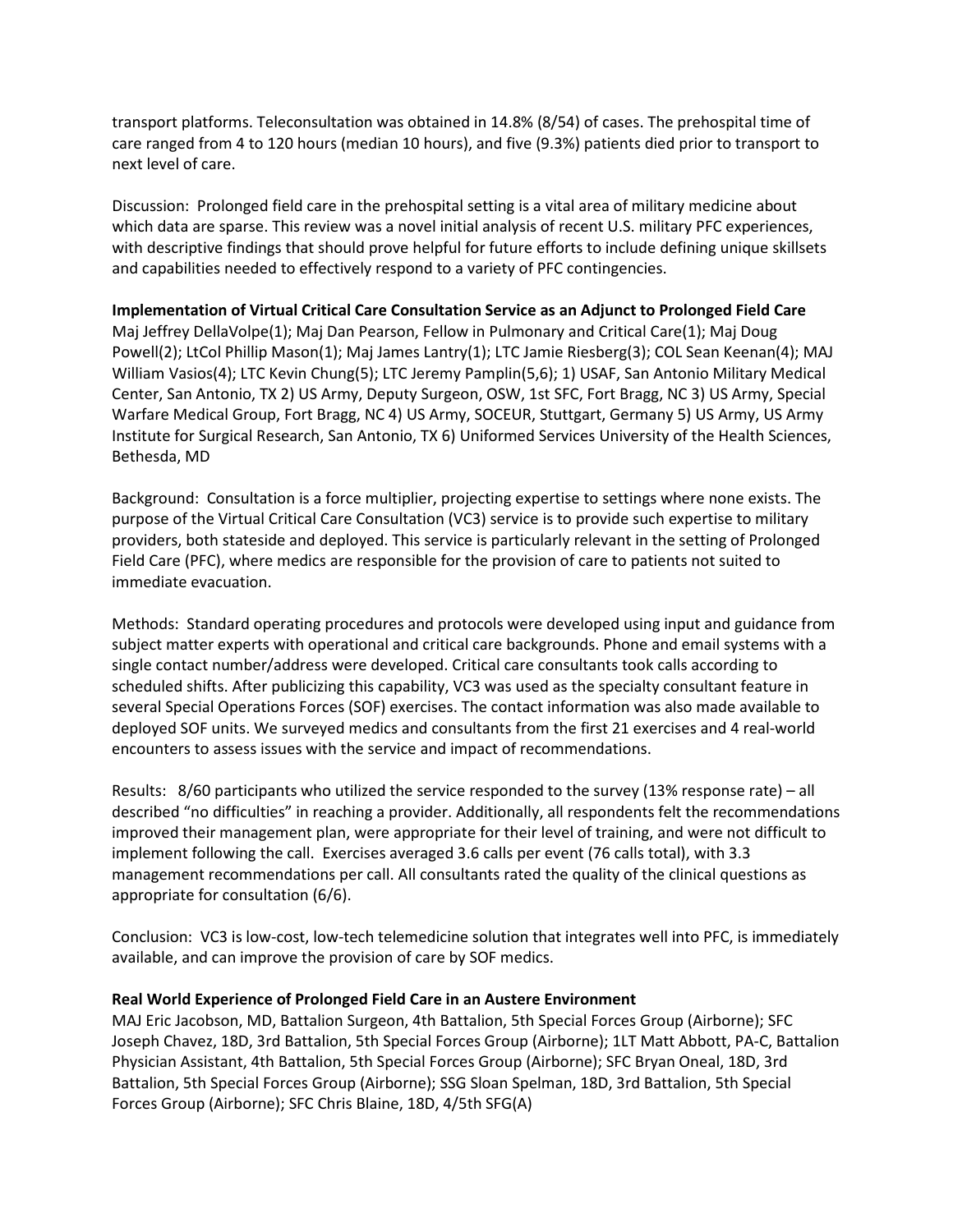This presentation is a review of an experience in emergency and long term medical care by SOF medical providers in an austere environment. The medical team included 2 x SF Medical Sergeants (18D) and 1 BN Surgeon (Emergency Medicine physician) or 1 BN PA. We provided acute and long term convalescent medical care for vetted partner forces in a remote, austere environment. Our facility was in a small camp that was approximately 100 kilometers from the nearest hard structure hospital, located in a desert with no roads, accessible only by air and ground vehicles equipped with off-road tires. We had no reliable air evacuation assets, and ground evacuation required a 4 hour drive through rocks and desert with no roads, to a local hospital with one part-time general surgeon, no CT scanner and minimal blood banking capability. The other option in-lieu of air assets was to drive 8 hours to the nearest large city with a trauma center. We started with a standard SF-ODA medical load-out but had to expand our capabilities due to multiple MASCALS and lack of reliable evacuation or access to host-nation medical assets. Significant improvements included upgrading the walking blood bank program to regular bloodbanking services provided by a U.S. Army blood-banking program, and bringing forward portable X-ray and lab capability resulting in an effective Role 1 with many Role 2 capabilities.

Conclusion: In six months our 3-man medical team cared for several hundred patients from the SF-ODA, enablers, partner force, host-nation forces and coalition forces. In many cases, we cared for the partner force patients for several weeks. This experience both validated Special Forces medical training, as well as suggested areas of improvement and further development, including surgical stabilization, prolonged field care, ultrasound-guided regional anesthesia, physical therapy techniques and management of basic behavioral health conditions.

#### **Manikin Human Patient Simulator Training: An End-User Survey of Special Operations Medics**

CPT Gregory T. Horn, MC, USA, Anesthesia Resident, Walter-Reed National Military Medical Center; SGM F. Young Bowling, USASOC, Office of the Deputy Chief of Staff – Surgeon; MAJ Christopher W. Hewitt, MC, FS, USAF, Emergency Medicine Resident, San Antonio Military Medical Center; CPT Glen I. Olson, MC, FS, USAF, Emergency Medicine Resident, San Antonio Military Medical Center; CPT Nicholas M. Studer, MC, FS, USA, Emergency Medicine Resident, San Antonio Military Medical Center

Background: Human patient simulators (HPS) are widely used in DOD training and are believed to help enhance medical education. Manikin HPS devices allow for performance of common field medical interventions, e.g. cricothyrotomy, while providing realistic feedback features such as bleeding and vital signs. This study surveyed special operations medics for feedback on the HPS features they feel most enhance their medical training and deployment preparation.

Methods: 518 US Army Special Operations Command (USASOC) and US Special Operations Command (USSOCOM) medics were surveyed between April and October of 2014 at Fort Bragg, of which 376 completed full surveys with valid responses. Surveys contained 102 total variables which were divided into three categories (general characteristics, procedures, and injuries) and assessed on a five-point bipolar Likert scale. The data sets were analyzed both together and as separate groups via Student's T-Tests. The results were then compared for significant variance from variable-based aggregate mean scores.

Results: Features that received high scores, over 4.5/5, corresponded closely with pillars of the Tactical Combat Casualty Care curriculum and Basic Life Support. Also highly valued was patient realism with regards to anatomy and feedback. USASOC and USSOCOM medics agreed on importance in over 90% of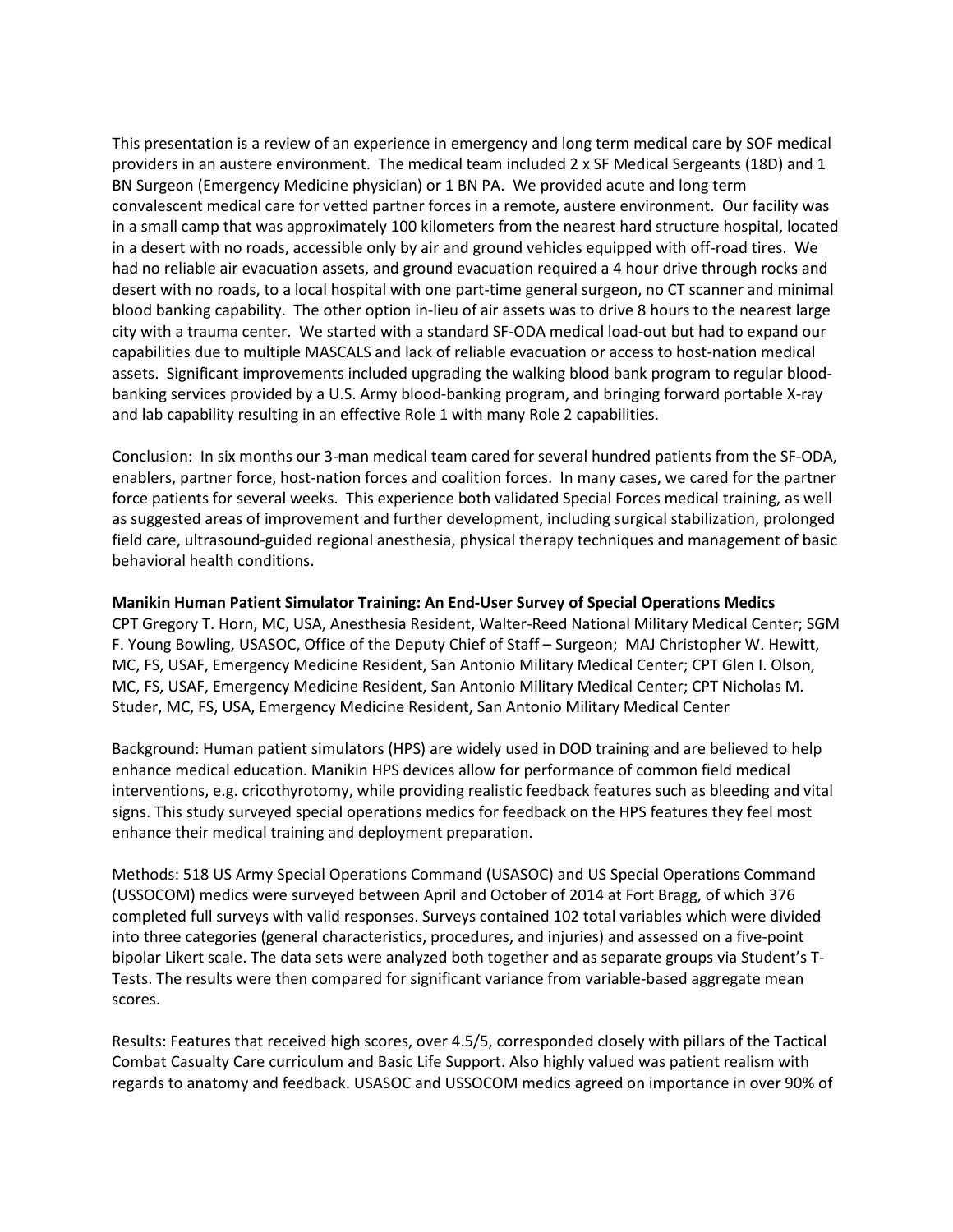the variables. Discordant responses were generally related to extended and definitive care procedures as well as wound management, which were rated more highly by USSOCOM medics.

Discussion: Overall, the skills most valued coincide with difficult to replicate lifesaving procedures, such as cricothyrotomy, chest tubes and wound packing. Features such as prerecorded sounds, gender, automated movements, bowel sounds, and defibrillation were rated lower. The results of these surveys may help define the use of HPS devices in military field medical training, as well as guide future development and procurement of manikin HPS devices for advanced medical training of the special operations combat medics.

#### **Stress Induced Hypogonadal Male Condition: Are Operators Susceptible?**

Krista G. Austin, PhD, Uniformed Services University of the Health Sciences, Bethesda, MD; Jeffrey Brown, MD, FACE, Endocrinology Associates of Houston and University of Texas-Houston, Houston, TX; COL Melissa Givens, MD, Uniformed Services University of the Health Sciences, Bethesda, MD

Endocrine dysfunction can manifest in many ways, to include fatigue, mood disturbance, sleep disruption, altered sexual health and reduced exercise tolerance. Studies of reproductive function in male athletes have identified an exercise stress induced disruption of the hypothalamic pituitary (HP) system. The development of such changes has been termed "exercise hypogonadal male condition" (EHMC). Retrospective and prospective studies have documented lower circulating levels of testosterone (~50-85% of age matched, non-exercising men). No change in luteinizing hormone concentration or pulse generation is exhibited. Endocrine function in male athletes has been further marked by alterations in prolactin secretion and reproductive function including decreased libido, spermatogenesis, and decreased sperm motility. Psychological stress associated with high risk activities (e.g. military training, sky diving, bungee jumping) has also been reported to result in acute decreases in testosterone and increases in cortisol and prolactin. Similar to EHMC, luteinizing hormone is not suppressed. Research suggests long term effects of chronic exposure to these activities results in alterations of the HP axis. Endocrine stimulation testing has previously been used to provide a greater understanding of HP regulation given baseline values are not reliable for the determination of stress induced HP end organ dysfunction. Endurance athletes exhibit altered responses to thyrotropin releasing hormone (TRH) stimulation as indicated by increased thyroid stimulating hormone or prolactin secretion. Mild thyroid impairment in weightlifters utilizing anabolic steroids has been identified by an increased response of TSH to TRH with a concomitant decrease in total liothyronine. Baseline values of thyroid function were within laboratory ranges; thus highlighting a possible role for stimulation testing in the diagnostic process. A case series will be presented to highlight endocrine dysfunction in males uncovered through endocrine stimulation testing. Relevance of understanding similar stress induced alterations in endocrine dysfunction will be discussed as it relates to Special Operations Forces.

# **Novel Potassium Sorbent with Hollow-fiber Technology as a New Treatment for Severe Hyperkalemia in Austere Medicine**

Phillip P. Chan, MD, PhD, CEO of CytoSorbents Corp, Monmouth Junction, NJ

Background: Severe hyperkalemia is common in polytraumatic combat injuries, and is further complicated by rhabdomyolysis, dehydration, and renal failure. Untreated severe hyperkalemia can result in dangerous cardiac arrhythmias and sudden death. Unfortunately, because of the logistic challenges of dialysis, there are no rapid, definitive treatment options for severe hyperkalemia available in austere environments and during prolonged field care. Aggressive hydration with loop diuretics, oral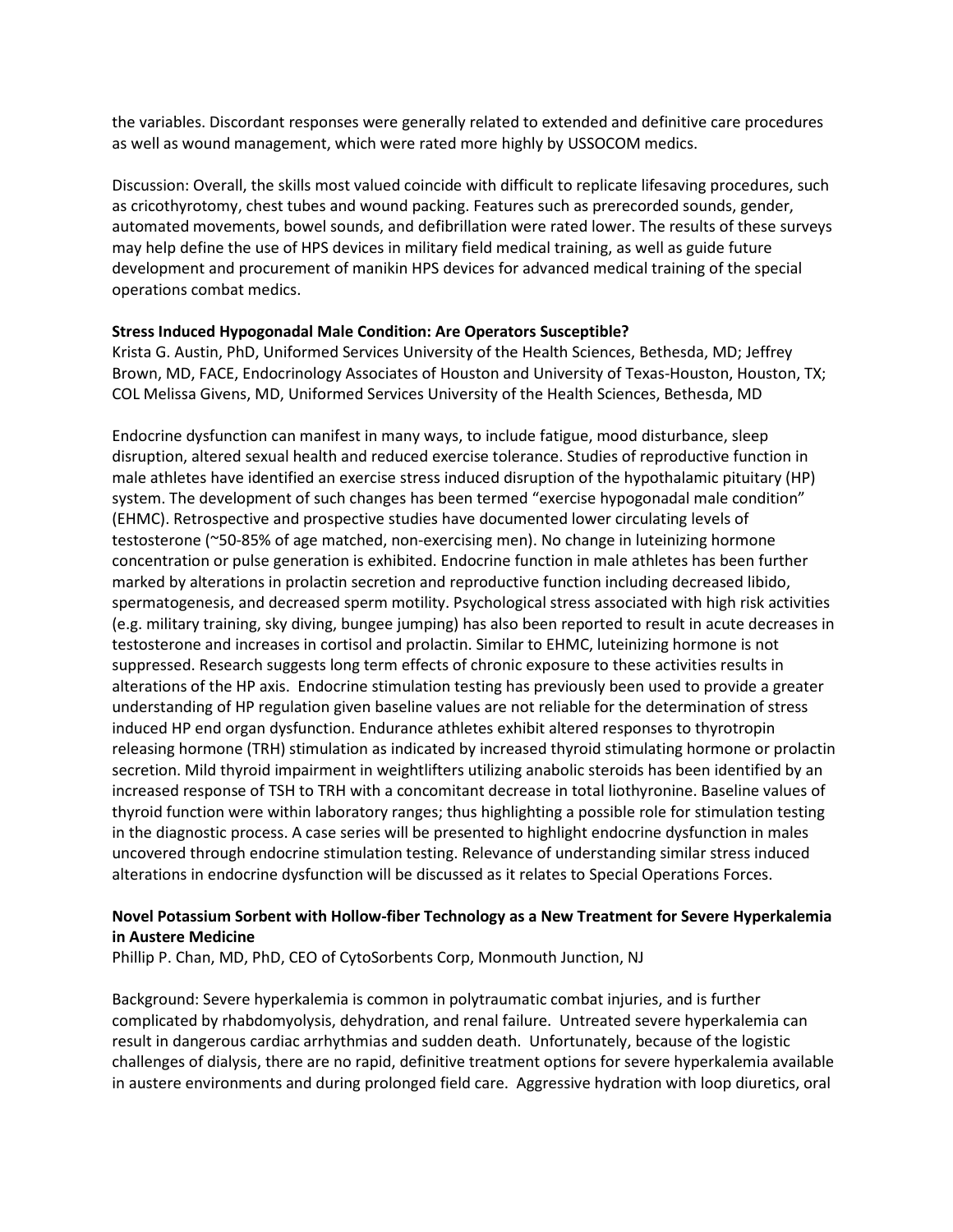potassium sorbents, calcium, and glucose and insulin are suboptimal temporizing treatment strategies. More effective definitive therapies that can be implemented in the field are needed.

Methods: We designed and synthesized cationic sequestering porous polymers to selectively remove potassium ions from blood. In vitro recirculation assays with plasma and whole blood studies were used to screen polymers that were optimized for potassium binding and calcium preservation as measured by the Radiometer ABL90 Flex blood gas analyzer. We combined these potassium adsorbing polymers with hollow-fiber membrane technology to create a novel potassium-reducing hemoperfusion prototype.

Results: Here we report the development of high capacity potassium adsorbing polymers that reduced the levels of potassium ions in porcine blood from severe hyperkalemic levels (8.0 mEq/L) to clinically normal levels. A reduction of ~50% was reached by ~1 hour and maintained for duration of the experiment (6 hours). The calcium ion levels remained unchanged during the entire time course of the experiment.

Discussion: Here we demonstrate proof-of-concept of a novel treatment for severe hyperkalemia using a hemoperfusion device consisting of potassium sorbent and hollow-fiber membrane technologies. As a simple blood in, blood out device that does not require a dialysis machine, dialysate, or replacement fluid, this device represents a potentially effective, medic-implemented treatment for severe hyperkalemia in far forward combat situations, delayed evacuation, and prolonged field care. Studies using the devices in a porcine model of hyperkalemia are in progress.

# **Potassium Adsorbing Polymer Technology Creates New Far-Forward Peritoneal Treatments for Severe Hyperkalemia**

Phillip P. Chan, MD, PhD, CEO of CytoSorbents Corp, Monmouth Junction, NJ

Background: Severe hyperkalemia has been recognized as a life-threatening complication in combat causalities since World War II. Because severe hyperkalemia can lead to sudden cardiac death, field medics will need better treatment options to treat this condition in austere environments. Here we describe novel polymers that can bind and remove potassium from peritoneal fluid as a novel strategy to treat severe hyperkalemia in the field.

Methods: We designed and synthesized cationic sequestering porous polymers to selectively remove potassium ions from blood. In vitro plasma and whole blood studies were used to screen polymers that that were optimized for potassium binding and calcium preservation as measured by the Radiometer ABL90 Flex blood gas analyzer. We have developed prototype in-line cartridges and surgical mesh packs containing these potassium adsorbing polymers that are capable of either continuously filtering dialysate, or being placed directly into the abdominal cavity, respectively.

Results: We report the development of prototype devices designed to treat severe hyperkalemia through either sorbent-enhanced peritoneal dialysis or through abdominal packing with potassiumbinding surgical mesh. This approach takes advantage of the massive surface area of the peritoneal cavity through which potassium can be extracted from the body. Proof-of-concept in vitro data on the ability of these devices to bind potassium will be presented.

Discussion: The development of treatments for severe hyperkalemia that do not require blood purification would represent a major advance in treatment. The removal of potassium from the peritoneal cavity via either a peritoneal dialysate potassium filter or an implantable potassium-binding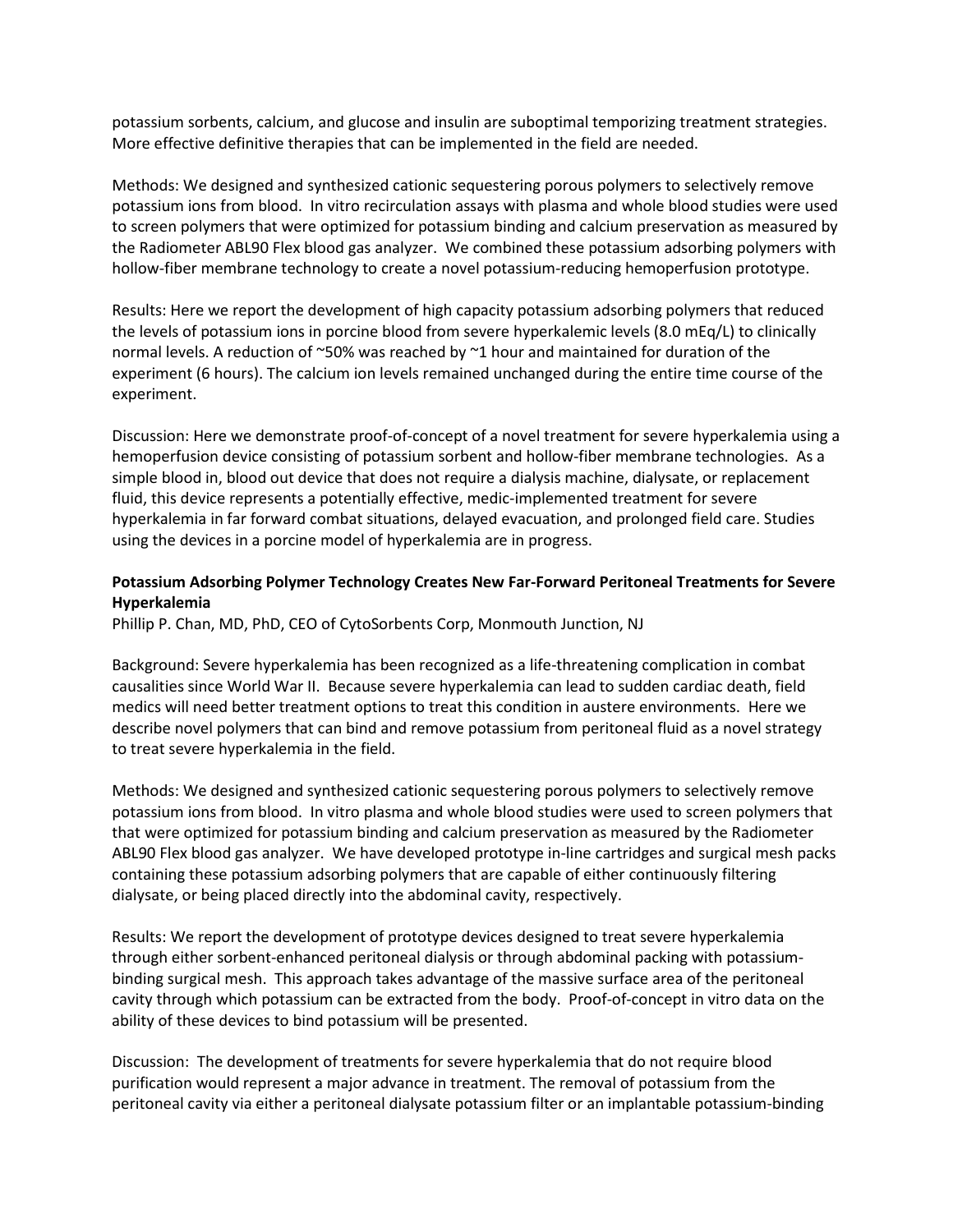mesh, represent promising strategies. This technology would avoid many of the complexities of standard dialysis – the current definitive treatment of hyperkalemia. We hypothesize that reducing potassium levels in peritoneal fluid via these devices will significantly reduce systemic blood levels of potassium to normal levels. Future in vivo animal studies are pending.

# **Application of the iTClamp™ in Conjunction with Hemostatic Agents for Control of Lethal Hemorrhage in Swine**

Sean M. Stuart, LCDR MC USN(1); Julie B. Mclean, PhD(1); Alexandra C. Walchak, MPH, CVT(1); Robert B. McLendon, LT USN(1,2); C. Scott Gamble, LTC USA(1); Gregory M. Zarow, PhD(1); Sean P. Conley, LCDR USN, NMCP(1); 1) Combat Trauma Research Group, Naval Medical Center, Portsmouth, Virginia 2) Department of Surgery, Naval Medical Center, Portsmouth, Virginia

Background: Exsanguinating hemorrhage continues to be the leading cause of preventable battlefield death and roughly one in five are due to junctional injuries that are not amenable to traditional tourniquet techniques. TCCC recommends packing a junctional wound with gauze, applying direct pressure for 3min, then securing with an external pressure dressing. However, this method is time consuming, which can be problematic in Special Operations. Recently, iTClampTM and XStat® sponges have been FDA approved, but no studies to date have explored the efficacy of iTClamp in conjunction with XStat or Combat Gauze® compared to traditional Combat Gauze with pressure dressing.

Methods: Swine (N=31) were anesthetized and a 6mm femoral arterotomy was followed by a 45 second free bleed, then iTClamp was applied in isolation (iT, n=8) or in conjunction with Combat Gauze (iTCG, n=8) or XStat (iTXS, n=8) packing and monitored for 60min. Combat Gauze packing with pressure dressing (CGPD, n=7) served as the control. Data were analyzed using ANOVA and non-parametric statistics at p<.05.

Results: Even when deducting the 3min of direct pressure, CGPD was significantly slower in application than iTCG, which was significantly slower than iT or iTXS. Survival was 100% for iT and iTCG, 88% for iTXS, and 86% for CGPD. Initial hemostasis was achieved in 100% of CGPD, 88% of iT, 75% of iTCG, and 63% of iTXS. Rebleed rates were 86% for iT, iTCG, and CGPD; and 75% for iTXS. Heartrate was similar between groups across time. Respiration rate was significantly lower for CGPD for the initial 25min, then was similar to other groups.

Discussion: iTClamp, in isolation or in conjunction with XStat or Combat Gauze, was faster in application time than traditional gauze packing plus pressure dressing, with similar outcomes. These findings highlight the life-saving potential of iTClamp for treating junctional wounds during Special Operations.

#### **Point-of-Care Ultrasound for Detecting Elevated Intracranial Pressure in the Field**

Stephen Aylward, PhD, Senior Director of Operations, Kitware, Inc., Carrboro, NC; Matt McCormick, PhD, Technical Expert, Kitware, Inc., Carrboro, NC; Sean Montgomery, MD, Assistant Professor of Surgery, Division of General and Acute Care Surgery, UNC Department of Surgery, Chapel Hill, NC; Luv Kohli, PhD, Chief Technology Officer, InnerOptic, Hillsborough, NC; Jeffrey Lowell, MD, FACS, Professor of Surgery and of Pediatrics, Bradley Freeman, MD, Professor of Surgery, Acute and Critical Care Surgery Section and Deborah Shipley Kane, MD, Assistant Professor of Emergency Medicine, Director of Emergency Ultrasound, Washington Univ. School of Medicine, St. Louis, MO

Background: Far-forward, medical personnel lack portable, easy-to-use diagnostic devices to help detect and manage severe head trauma. One manifestation of head trauma requiring specific therapy is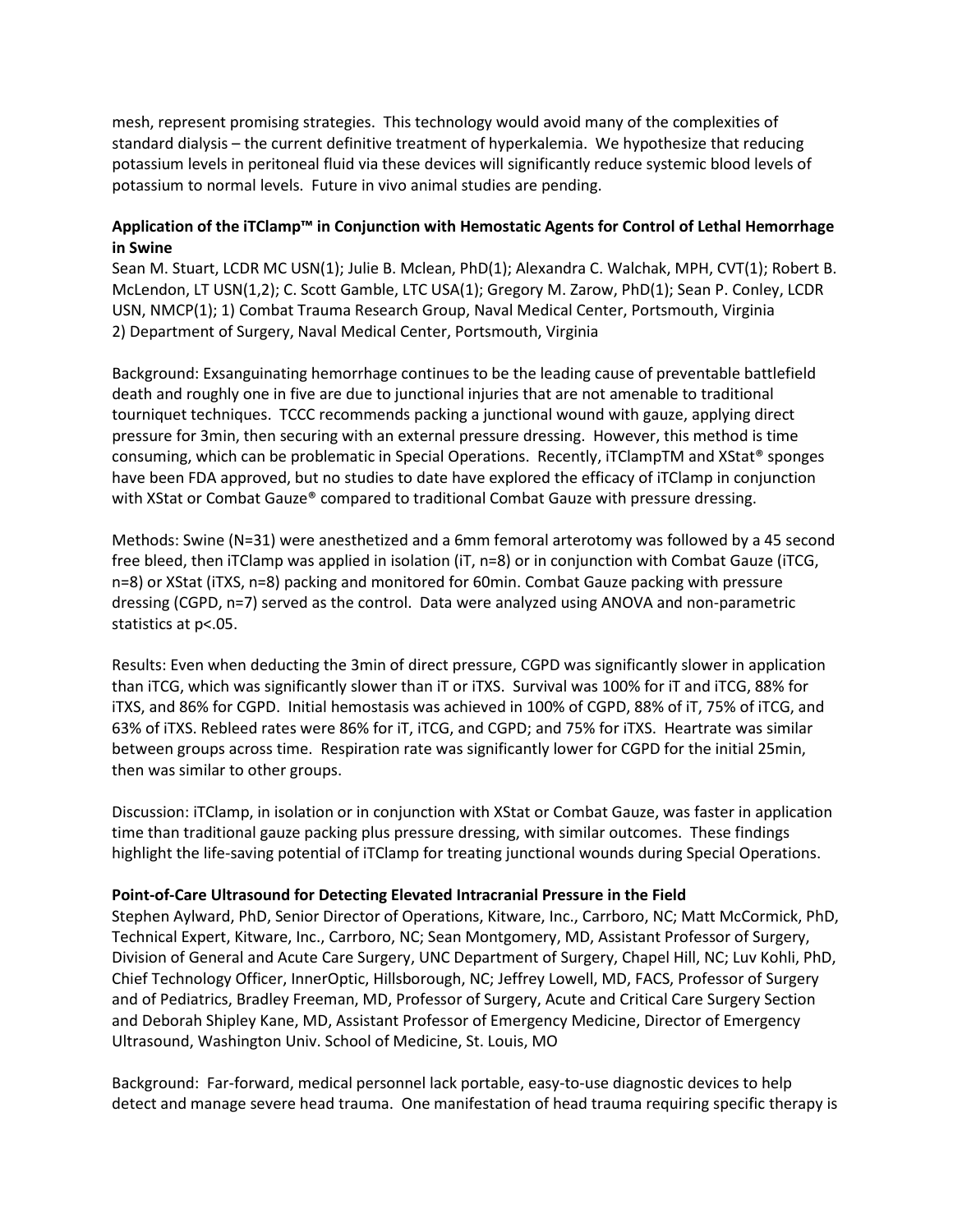increased intracranial pressure (ICP). Ultrasound measurement of optic nerve sheath diameter (ONSD) is correlated with increased ICP. Very few emergency medicine physicians, surgeons, or pre-hospital personnel are trained in the image acquisition necessary to measure optic nerve sheath diameter.

Method: We have devised a system that will acquire B-mode images using a hand-held, single-crystal ultrasound device (Interson, Inc.) that can transmit images to a tablet or laptop computer over USB. As images are streamed to the computer, the image that best matches a statistical model of the expected appearance of an ideal optical nerve image can be automatically chosen for analysis. We have demonstrated (1) using superpixel preprocessing to delineate regions having consistent ultrasound features, (2) applying intensity and texture analysis of those superpixels to estimate their probability of being contained within the optic nerve, (3) integrating a spatial statistical prior model to identify the collection of superpixels that comprise the optic nerve, and (4) estimating the diameter of the optic nerve sheath at 3mm posterior to the globe of the eye. Work is underway to integrate this system and use 3D printing to construct ultrasound compatible anatomic models with simulated optic nerves having 4mm, 5mm, and 6mm diameters to test the sensitivity and specificity of the system.

Results: Will be available in early 2017 for presentation at the meeting.

Discussion: Preliminary successes indicate that advance ultrasound, computer vision, and machine learning methods can be combined to define a highly portable system that can automatically detect high-quality ultrasound images of the optic nerve and assess optic nerve sheath diameter for in-field detection of elevated ICP.

# **Prehospital Administration of Tranexamic Acid by Ground Forces in Afghanistan**

LTC Guyon Hill, San Antonio Medical Center; MAJ Steven G. Schauer, US Army Institute of Surgical Research; MAJ Michael D. April, San Antonio Military Medical Center; MAJ Jason F. Naylor, 28th Combat Support Hospital; MAJ Jonathan Wiese, Carl R. Darnall Army Medical Center; LTC Cord W. Cunningham, 1st Cavalry Division; Col Mark A. Antonacci, San Antonio Military Medical Center

Background: The CRASH-2 multinational randomized controlled trial demonstrated that Tranexamic acid (TXA) reduces overall mortality and death secondary to hemorrhage. This intervention is timesensitive. As such, the Tactical Combat Casualty Care (TCCC) Guidelines now recommend use of this low-cost, safe intervention during the early stages of resuscitation of patients with possible hemorrhagic shock (i.e. documented hypotension), penetrating trauma to the thorax or trunk, or an extremity amputation.

Objective: To describe prehospital administration of TXA by ground forces in the Afghanistan combat theater.

Methods: We obtained data from the Prehospital Trauma Registry (PHTR). We linked subjects to the DoD Trauma Registry (DODTR), when available, for outcome data upon reaching a fixed-facility.

Results: Out of the 737 subjects during the time-period, 272 met criteria for inclusion. The majority were battle injuries (97.8%, n=266). There was a total of 51 (7.2%) subjects administered TXA throughout the study period. The low rates of adherence persisted across subgroup analyses.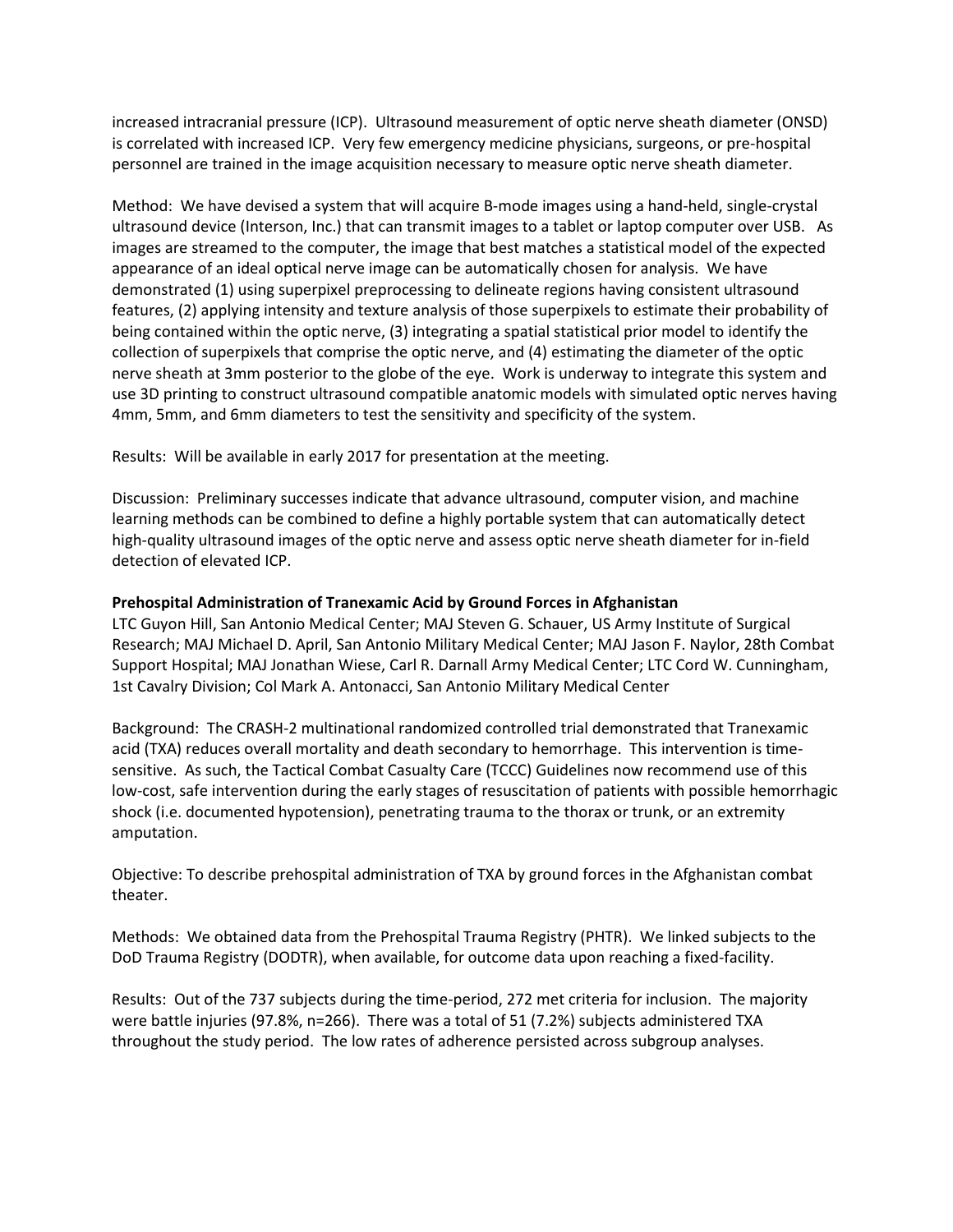Conclusion: Adherence with TXA administration was low despite emphasis in the guidelines. This is likely multifactorial. Future research should examine the development of training and technology to improve prehospital TXA use.

**The Pediatric Resuscitative Thoracotomy During Combat Operations in Iraq and Afghanistan** LTC Guyon Hill, San Antonio Medical Center; MAJ Steven G. Schauer, US Army Institute of Surgical Research; MAJ Michael D. April, San Antonio Military Medical Center; CPT R. Erik Connor, San Antonio Military Medical Center; COL John S. Oh, Walter Reed Army Medical Center

Background: The non-traditional nature of combat operations in Iraq and Afghanistan during the recent conflicts has led to a number significant civilian casualties. Pediatric patients present unique challenges due to differences in size and physiology compared to the adult population typically seen among combatants. There is a relative dearth of data on emergency care for the pediatric trauma patient in this setting. We seek to describe the experiences of pediatric subjects underdoing resuscitative thoracotomy in the combat environment.

Methods: We queried the Department of Defense Trauma Registry (DODTR) from 2007 to 2016 for all pediatric subjects that underwent a resuscitative thoracotomy. We excluded subjects if the procedure did not have a documented location or occurred after leaving the Role III emergency department (i.e. operating room).

Results: During the study period, there were a total of 3,439 pediatric trauma admissions to Role III facilities which accounted for 8.0% of total admissions. We identified 13 thoracotomy procedures (8 in the ED, 5 pre-Role III/pre-hospital) during the study period. In this cohort, the average age was 9.3 years (range 0-15 years). Most were male (n=10, 76.9%). The majority (n=9, 69.2%) sustained injuries as noncombatant collateral damage. The average composite ISS score was 23.2 (range 1-75).

Conclusions: In this cohort, 4 patients (2 MVC, 2 blast) out of the 13 individuals that had a resuscitative thoracotomy performed survived to hospital discharge. The utility of this resuscitative procedure remains poorly defined currently with larger data sets still necessary.

#### **Junctional Tourniquet Use During Combat Operations in Afghanistan**

LTC Guyon Hill, San Antonio Medical Center; MAJ Steven G. Schauer, US Army Institute of Surgical Research; MAJ Michael D. April, San Antonio Military Medical Center; MAJ Andrew D. Fisher, 75th Ranger Regiment; LTC Cord W. Cunningham, 1st Cavalry Division; LTC Jennifer Gurney, US Army Institute of Surgical Research

Introduction: Hemorrhage is the leading cause of potentially preventable death on the battlefield. While the resurgence of extremity tourniquets revolutionized hemorrhage control in combat casualties in the recent conflicts, junctional hemorrhage continues to have a high lethality. Junctional tourniquet devices offer a mechanism to address this capability gap. The success of these devices in the combat setting is unclear given the dearth of data.

Case Data: We acquired the cases from the Prehospital Trauma Registry (PHTR) and the Department of Defense Trauma Registry (DODTR). We identified 12 uses of a junctional tourniquet device. We excluded one case which entailed use as an improvised pelvic binder. Of the remaining 12 cases of device use, 7 had documented success of hemorrhage control, 3 failed to control hemorrhage, and 2 were missing documentation regarding success or failure.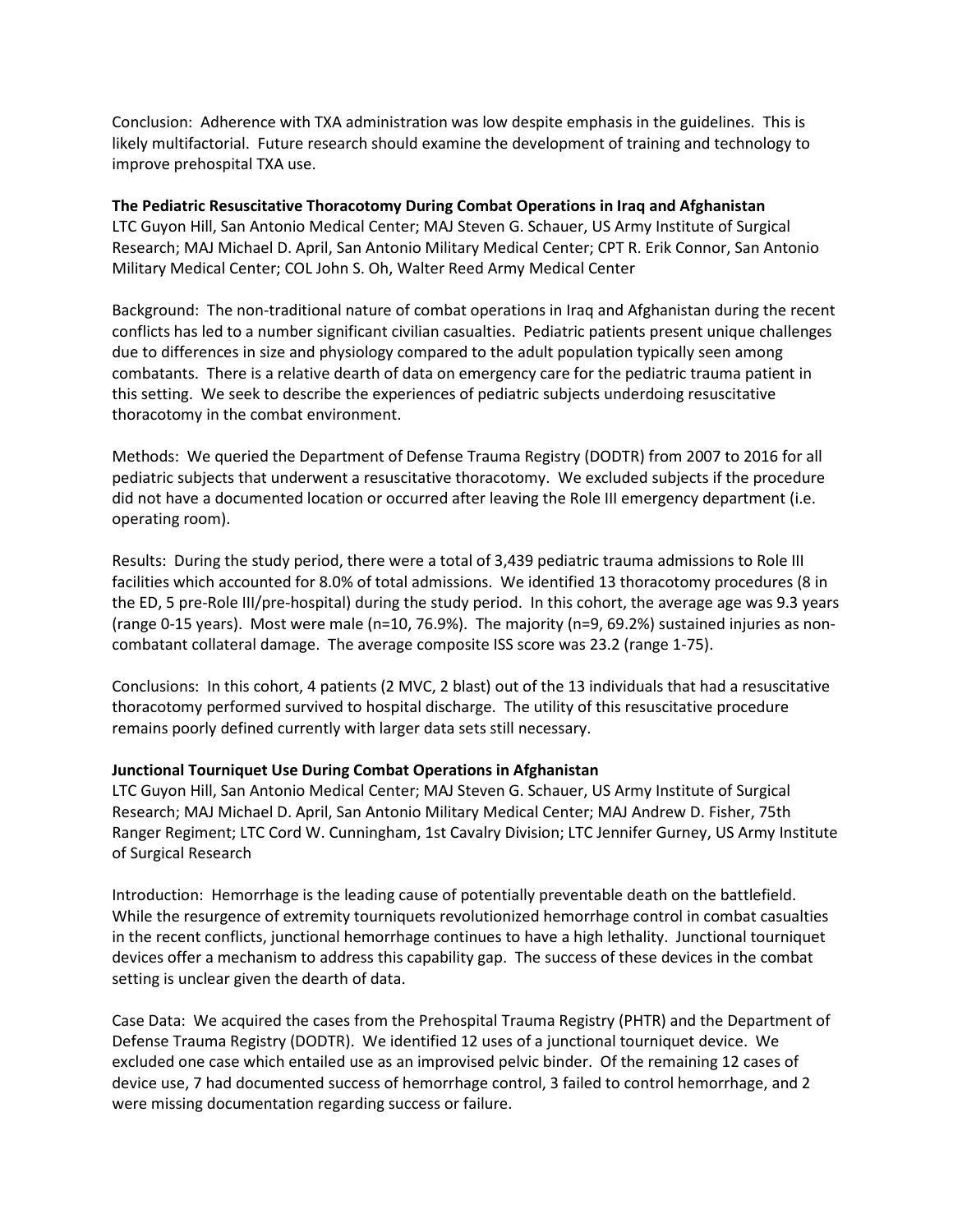Conclusions: We report 12 cases of prehospital use of junctional tourniquets in Afghanistan. This case series suggests that this device may have some utility in achieving hemorrhage control strictly at junctional sites (e.g., inguinal creases). However, it also highlights that this device may be ineffective in instances of significant tissue damage, sites proximal to the crease or the axilla. This series also suggests there remains a need for improvements in technology and training.

#### **QuikClot (TM) Combat Gauze Use by Ground Forces in Afghanistan**

LTC Guyon Hill; San Antonio Medical Center; MAJ Steven G. Schauer, US Army Institute of Surgical Research; MAJ Michael D. April, San Antonio Military Medical Center; MAJ Andrew D. Fisher, 75th Ranger Regiment, CPT Krista C. Wellein, Tripler Army Medical Center; MAJ Daniel B. Brillhart, Carl R. Darnall Army Medical Center; LTC Cord W. Cunningham, 1st Cavalry Division; Col Mark A. Antonacci, San Antonio Military Medical Center

Background: Hemorrhage is the leading cause of potentially preventable death on the battlefield. Tourniquets revolutionized hemorrhage control on the battlefield but come with significant limitations. The military fielded QuikClot TM Combat Gauze (QCCG) in 2008 to replace previous generations of procoagulant gauze that had less than desirable adverse-effects. Civilian-based studies demonstrate success in hemorrhage control using QCCG prehospital. To the best our knowledge, despite nearly a decade of use, there is no published data on use by United States (US) combatant forces.

Objective: We seek to describe the use of QuikClot Combat Gauze by ground forces in Afghanistan.

Methods: We obtained data from the Prehospital Trauma Registry (PHTR). Joint Trauma System personnel linked subjects to the DoD Trauma Registry (DODTR), when available, for outcome data upon reaching a fixed-facility.

Data: Out of the 705 subjects in the PHTR during the project time period, 118 (16.7%) had documented use of QCCG. The majority of the subjects (69.5%) were Afghan partner forces. All were male. Lower extremities accounted for the most (39.2%) common anatomical site of application. QCCG administration achieved hemorrhage control in 63.6% of encounters; 8.4% of encounters documented failure to achieve hemorrhage control; the remaining encounters lacked documentation on hemostasis. The proportion of encounters with documentation of concomitant resuscitation procedures included: intravenous saline (16.9%), IV Hextend (25.4%), pressure dressing (50.0%), tranexamic acid (16.1%), and tourniquet (39.0%).

Conclusion: QCCG appears to have important use on the battlefield as a concomitant intervention for obtaining hemorrhage control. However, substantial proportions of applications fail to achieve hemorrhage control, likely due to the severity of combat-injuries not seen in other military and nonmilitary conflicts.

#### **Chest Seal Placement for Penetrating Chest Wounds by Ground Forces in Afghanistan**

LTC Guyon Hill, San Antonio Medical Center; MAJ Steven G. Schauer, US Army Institute of Surgical Research; MAJ Michael D. April, San Antonio Military Medical Center; MAJ Jason F. Naylor, 28th Combat Support Hospital; Capt Erica Simon, San Antonio Military Medical Center; Nicholas Jaszczak, San Antonio Military Medical Center

BACKGROUND: Current Tactical Combat Casualty Care (TCCC) guidelines recommend the placement of a vented chest seal device for casualties with penetrating trauma to the chest. There are many chest seal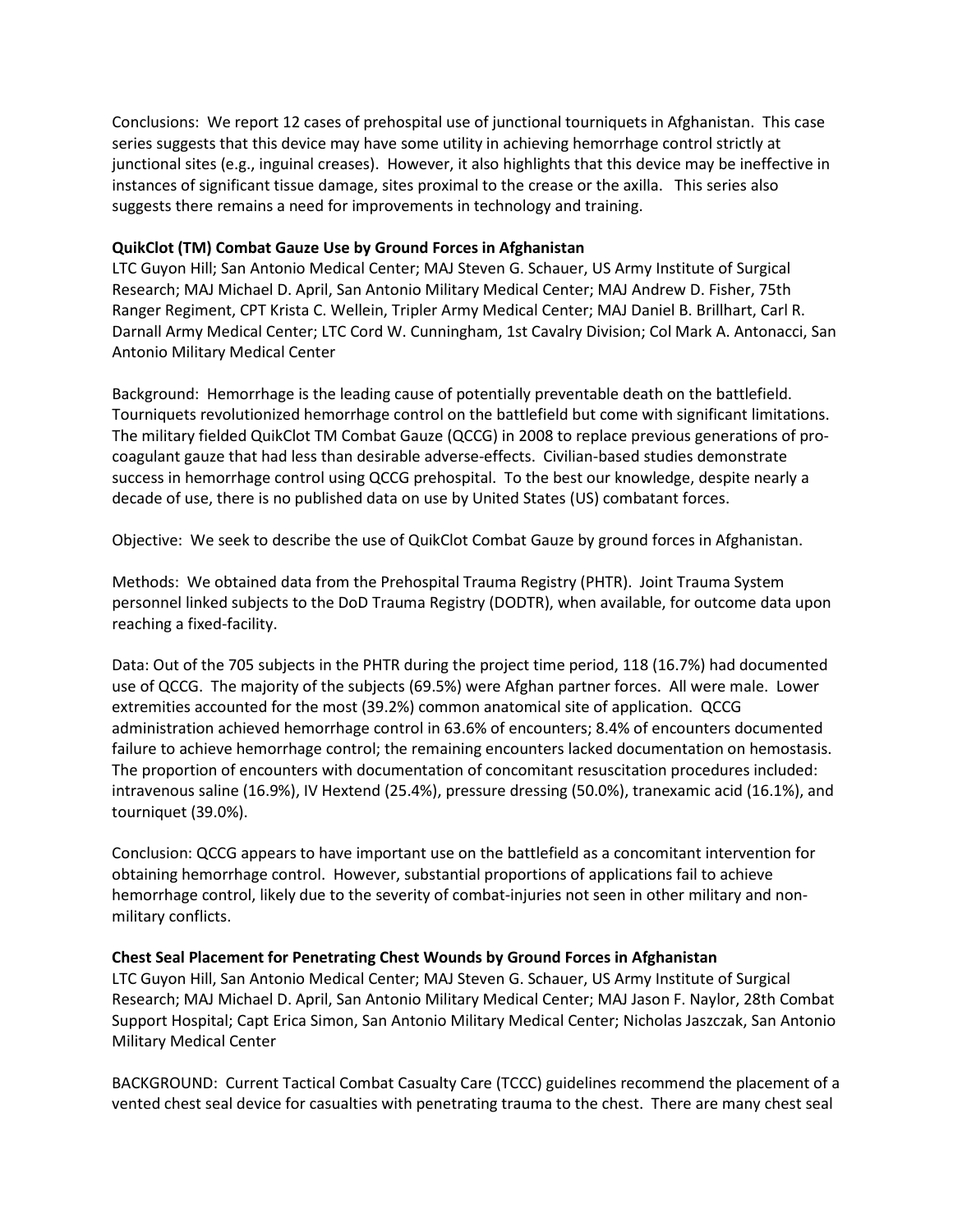devices on the market and currently in use in the combat theaters. Adherence to TCCC guidelines for placement of chest seals is unknown at this time.

OBJECTIVE: To describe adherence for chest seal placement in accordance with TCCC guidelines.

METHODS: We obtained data from the Prehospital Trauma Registry (PHTR). We searched for subjects with gunshot wounds (GSW) or puncture wounds (PW) to the chest. We linked subjects to the DoD Trauma Registry (DODTR), when available, for outcome data upon reaching a fixed-facility.

DATA: This is a preliminary analysis. During the study period we identified 47 (6.7% of total casualties during the study period) subjects with GSWs to the chest and 16 subjects with blast-related puncture wounds (2.3% of total casualties) to the chest. Most chest seals placed were HALO (Chinook Medical Gear, Inc).

CONCLUSIONS: Overall rates of penetrating trauma to the chest was low. A full analysis of chest seal adherence is pending.

# **Phase 3 Efficacy and Safety Results of Sufentanil Sublingual Tablet 30 mcg for Management of Acute Traumatic Pain**

James Miner, MD, Hennepin County Medical Center, Minneapolis, MN; Harold S. Minkowitz, MD, Memorial Hermann Memorial City Medical Center, Houston, TX; Zubaid Rafique, MD, Baylor College of Medicine, Ben Taub General Hospital, Houston, TX; Mark Evashenk, VP of Clinical Operations, Karen P. DiDonato, MSN, RN and Pamela Palmer, MD, PhD, AcelRx Pharmaceuticals, Inc., Redwood City, CA

Background: Intramuscular (IM) morphine has been the standard-of-care treatment for acute pain in the battlefield for over 150 years. Limitations of this therapy include slow onset of analgesia, due to poorlyperfused muscles, side effects resulting from inconsistent absorption, risk of needle-stick injuries and infection. Many soldiers suffer from acute pain while waiting for intravenous (IV) access to be established and there remains a clinical need for a non-invasive, potent analgesic with predictable onset. In collaboration with the Department of Defense, a sufentanil sublingual tablet (SST) 30 mcg has been developed for treatment of moderate-to-severe acute pain in medically supervised settings. The primary objective of this study was to evaluate the safety and efficacy of the SST 30 mcg in the management of moderate-to-severe acute pain in emergency department (ED) patients.

Methods: This was a multicenter, open-label study in 76 adults presenting to the ED with acute pain due to trauma or injury. Patients must have reported a pain score of ≥4 on an 11-point numerical rating scale before first dose of study drug could be given. Primary efficacy variable was the time-weighted summed pain intensity difference to baseline over the 1-hour study period (SPID1). Safety was assessed via vital signs and adverse event reporting (AEs).

Results: A total of 76 patients were enrolled; mean age 42 years, 61% were male. Baseline pain intensity (mean) 8.1/10 ("severe" pain). Substantial reductions in Pain Intensity (mean 2.9/10) within the first hour were recorded with 4 patients in total terminating early due to inadequate analgesia. No AEs were reported in 60/79 (79%) patients, but the most frequently reported were nausea (9.2%) and somnolence (5.5%).

Discussion: Efficacy and tolerability results from this study suggest that sufentanil 30mcg tablets dispensed sublingually may offer a viable alternative to IM or IV analgesia in emergency trauma settings.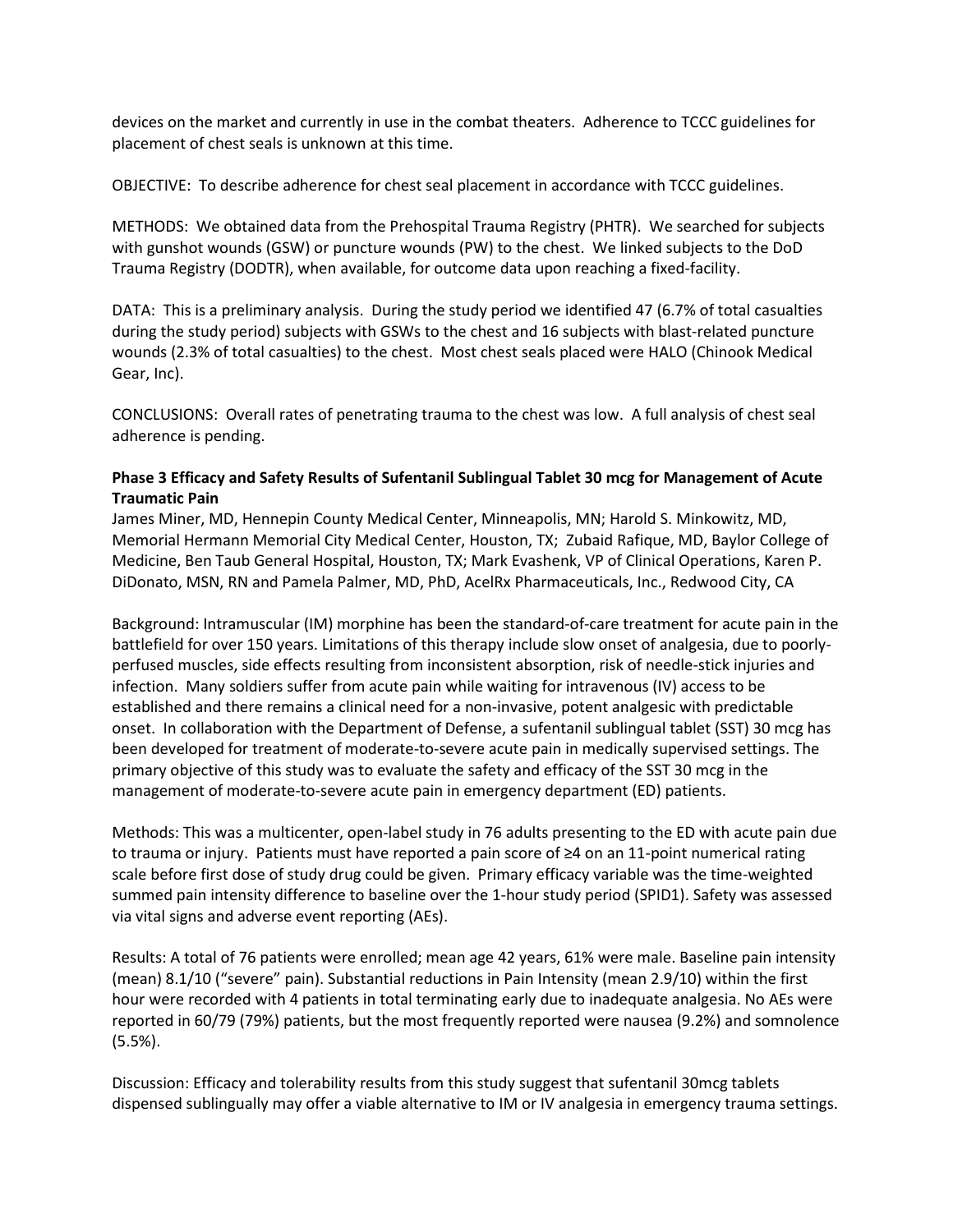# **Education in a Far Forward Blood Transfusion Concept in the Danish Special Operations Forces**

Cpt. Christina Rydahl Lundin, MD, Department of Anesthesia, Aalborg University Hospital, Danish Armed Forces Health Service

Background: On the battlefield, hemorrhage is still the leading cause of death in the group of potentially salvageable fatalities. To oppose this, several countries have introduced Far Forward Blood transfusion (FFBT). In Denmark, this is not allowed due to concerns that the SOF operators do not have the experience and skills to perform a blood transfusion in a safe way. We wanted to investigate whether it was possible in a one-day course to educate non-medic SOF Operators in a FFBT concept to a level where the non-medic SOF operator could assist a medic SOF Operator in performing a blood transfusion in a safe and correct way according to a pre-defined protocol.

Method: Danish SOF operators. Education topics: 1) Theory (Blood types. Blood transfusion. Transfusion transmitted diseases. Transfusion sickness syndrome. RDCR. Traumatic hemorrhage. Protocol for FFBT.). 2) Practical skills (Blood type testing. Blood collection from buddy. Marking blood bag. Donor/receiver identity/blood type identification) Evaluation: 55 question multiple choice pretest, posttest (same questions) and control of practical skill, all performed on the education day. Tests were validated through a Delphi process. Twelve SOF operators participated (4 medics; 8 non-medics).

Results: All non-medics except one and all medics managed the theoretical posttest with an acceptable result and all did well in the practical skill control. The overall posttest result in the non-medic group was 88+-7% (mean+-SD) correct answers and this was an absolute improvement from the pretest of 49+-10% (mean+-SD). The overall theoretical posttest result in the medic group was 90 +-5% (mean+-SD) and this was an absolute improvement of 21+-13% (mean+-SD).

Conclusion: We managed to educate non-medic SOF operators during a one day course to a level where they are assumed to be able to assist a medic SOF operator perform FFBT in a safe way and with proper theoretical knowledge.

# **Prehospital Procedures Performed on Pediatric Trauma Patients in Iraq and Afghanistan**

LTC Guyon Hill, San Antonio Medical Center, Dell Children's Hospital; MAJ Steven G. Schauer, DO, US Army Institute of Surgical Research, MAJ Michael D. April, MD PhD, San Antonio Military Medical Center; COL (ret) Robert A Delorenzo, MD MSM MSCI - University of Texas Health Science Center at San Antonio

Background: The complex nature of the current conflicts has led to civilian casualties, including children. Management of the pediatric trauma patient presents multiple unique challenges including limited training, lack of prior experience, provider apprehension and unique equipment requirements.

Methods: We queried the Department of Defense Trauma Registry (DODTR) for all pediatric subjects admitted to US and Coalition fixed-facility hospitals in Iraq and Afghanistan from January 2007 to January 2016. We excluded subjects 16 and older to eliminate combatants.

Data: This is a preliminary analysis with a full analysis pending. There were 3180 that met inclusion criteria. In the <2 years age group (5.8%, n=183) the majority were non-battle injuries (34.4%), the most common mechanism of injury was burn (39.9%), the majority were in Operation Iraqi Freedom (OIF) (52.5%), the majority discharged alive (88.0%) with an average injury severity score (ISS) of 10.6 (range 1-50). In the 2-8 years age group (38.1%, n=1213) the majority were battle injuries (53.7%), the most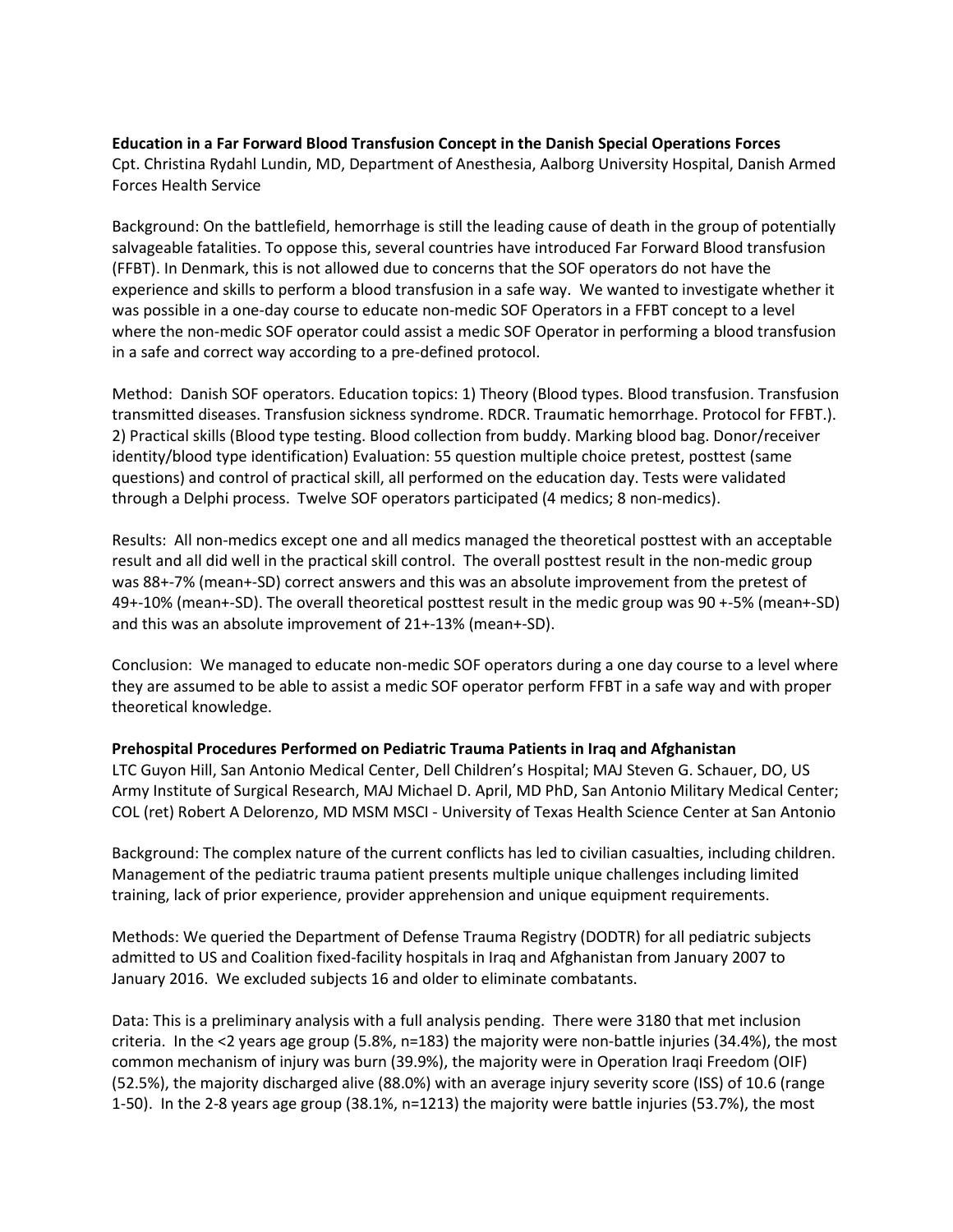common mechanism of injury was explosive (38.7%), the majority were in Operation Enduring Freedom (OEF) (60.8%), the majority discharged alive (89.2%) with an average ISS of 11.6 (range 1-75). In the 8- 15 years age group (56.1%, n=1784) the majority were battle injuries (72.3%), the most common mechanism of injury was explosive (48.1%), the majority were in OEF (74.7%), the majority discharged alive (91.0%) with an average ISS of 12.8 (range 1-75). During this time period, providers performed 18 cricothyrotomies, 196 intubations, 12 central lines, 43 cardiopulmonary resuscitation attempts, 178 intraosseous lines, 493 intravenous lines, 448 IV fluid administrations, 18 extremity splints, 250 extremity tourniquets, 29 needle decompressions, 27 chest tubes, 872 wound dressings, and 52 hemostatic dressings.

Conclusions: Prehospital providers must be prepared to resuscitate trauma patients of all ages, including pediatric patients. In this data set the most common interventions related to hemorrhage control and circulatory support.

#### **Prehospital Medications Administered to Pediatric Trauma Patients in Iraq and Afghanistan**

LTC Guyon Hill, San Antonio Medical Center, Dell Children's Hospital; MAJ Steven G. Schauer, DO, US Army Institute of Surgical Research; MAJ Michael D. April, MD PhD, San Antonio Military Medical Center; COL (ret) Robert A. Delorenzo, MD, MSM, MSCI, University of Texas Health Sciences Center at San Antonio

Background: The complex nature of the current conflicts has led to civilian casualties, including children. Management of the pediatric trauma patient presents unique challenges including limited training, lack of prior experience, and unique equipment requirements.

Methods: We queried the Department of Defense Trauma Registry (DODTR) for all pediatric subjects admitted to US and Coalition fixed-facility hospitals in Iraq and Afghanistan from January 2007 to January 2016. We excluded subjects 16 and older to eliminate combatants. We separated subjects by age: <2 years, 2-8 years, 8-15 years.

Data: This is a preliminary analysis with a full analysis pending. There were 3180 subjects that met inclusion criteria. In the <2 years age group (5.8%, n=183) the majority were male (62.3%), the majority were non-battle injuries (34.4%), the most common mechanism of injury was burn (39.9%), the majority were in Operation Iraqi Freedom (OIF) (52.5%), the majority discharged alive (88.0%) with an average ISS of 10.6 (range 1-50). In the 2-8 years age group (38.1%, n=1213) the majority were male (68.3%), the majority were battle injuries (53.7%), the most common mechanism of injury was explosive (38.7%), the majority were in Operation Enduring Freedom (OEF) (60.8%), the majority discharged alive (89.2%) with an average ISS of 11.6 (range 1-75). In the 8-15 years age group (56.1%, n=1784) the majority were male (83.5%), the majority were battle injuries (72.3%), the most common mechanism of injury was explosive (48.1%), the majority were in OEF (74.7%), the majority discharged alive (91.0%) with an average ISS of 12.8 (range 1-75). Medications administered by category included: antibiotic (209), anti-emetic (57), ketamine (132), mannitol (11), narcotic analgesics (587), paralytics (228), sedatives (228).

Conclusions: Prehospital providers must be prepared to resuscitate trauma patients of all ages, including pediatric patients. In this data set the most common medications administered were narcotic pain medications.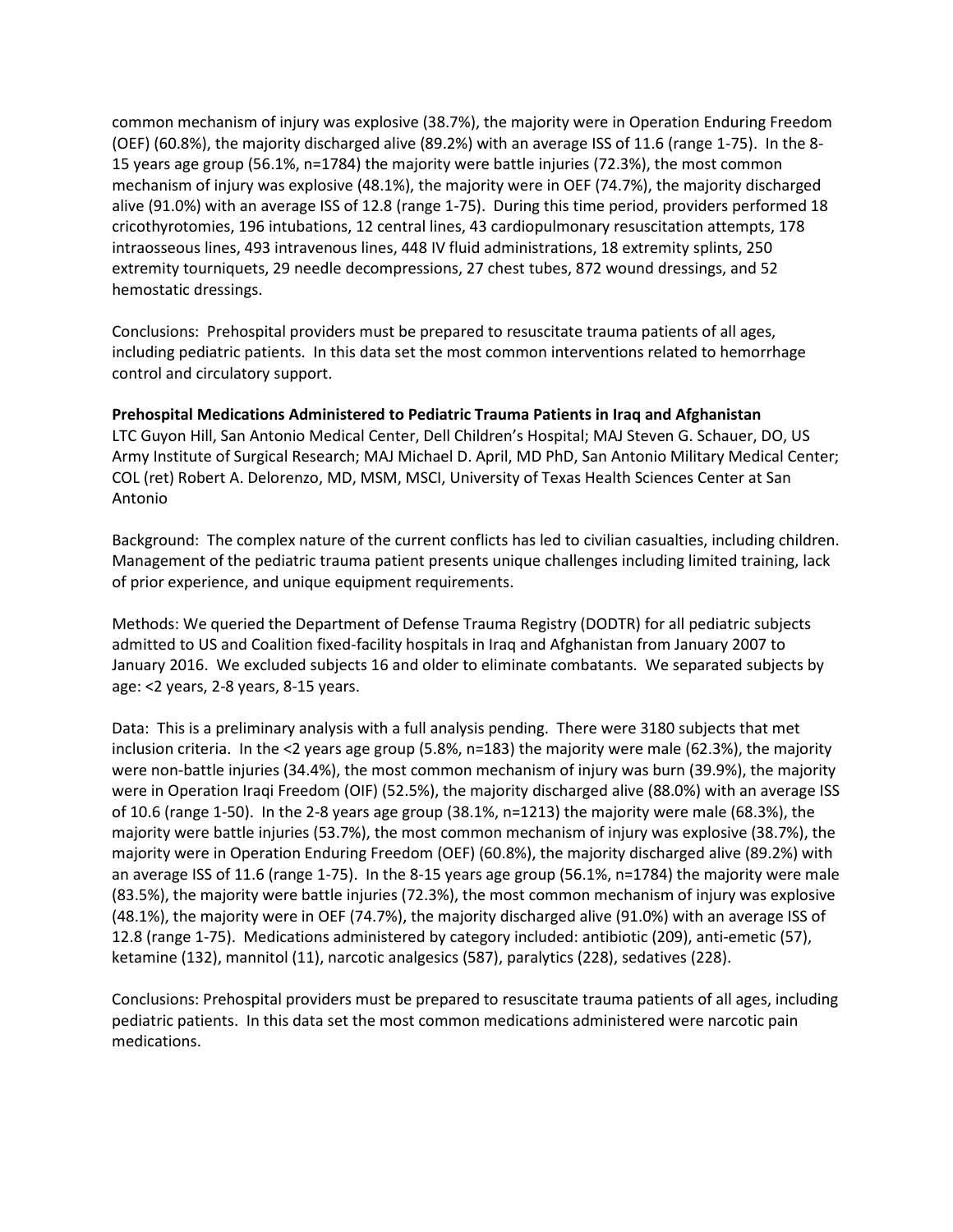#### **Hyperbaric Medicine Update**

COL William W. Dodson, III, MD, MH, FACPM, ANG, MC, CFS, Aerospace Occupational & Undersea Hyperbaric Medicine, Dept. of Aeromedical Research, USAFSAM/FHOH, USAF School fo Aerospace Medicine, Wright-Patterson AFB, Dayton, OH

PROBLEM STATEMENT: Undersea Hyperbaric Medicine (UHM) is an American Board of Medical Specialties subspecialty that is supported by the American Board of Emergency Medicine and the American Board of Preventive Medicine. In the United States, from 1994 to 2014, the number of hyperbaric chamber sites expanded from approximately 200 to over 1,200, a growth rate during that time period of over 500%. In carefully selected patients with certain diagnoses, hyperbaric oxygen (HBO2) treatment can save life, limb, and eyesight. Unlike most other specialties, exposure to the basics in UHM is not offered at many medical schools or in many residencies.

TOPIC: The Undersea & Hyperbaric Medical Society maintains a list of diagnoses, which has grown over the decades. To be placed on the list, data from research and experience are carefully assessed by panels of experts in multiple specialties, not just UHM. In recent years the list has grown; currently it contains 14 diagnostic categories. Carefully selected patients with diagnoses on this list, who have failed to improve in a timely manner with other indicated interventions, may be considered for HBO2 treatment consultation (bearing in mind that not all HBO2 consultations will necessarily be determined to be appropriate for HBO2 treatment).

APPLICATIONS: In carefully selected patients, HBO2 treatment can be lifesaving. An aspect of this poster is looking at some of the parameters used in this careful patient selection process. Since UHM fundamentals are not offered at all medical schools or in many residencies, the medical knowledge presented here can assist physicians, nurses, or other professionals in determining whether their patient could benefit from an HBO2 consultation.

#### **Combat Trousers as Effective Improvised Pelvic Binders: A Comparative Cadaveric Study**

Surg. Lt. Andrew Loftus, General Duties Medical Officer, Royal Navy Medical Service; Rhys Morris, Junior Trauma Fellow, University Hospital of Wales, Heath Park, Cardiff, United Kingdom; Prof. Ian Pallister, Department of Trauma and Orthopaedics, Morriston Hospital, Swansea, United Kingdom; Col. Paul Parker, Department of Trauma and Orthopaedics, Queen Elizabeth Hospital, Birmingham, United Kingdom

Introduction: Military forces are increasingly operating in small groups in austere, remote and hostile environments with limits on volume and weight of equipment carried. Improvised explosive devices (IEDs) and landmines are an ever-present threat that can cause pelvic fractures producing catastrophic haemorrhage. This cadaveric study compared the intra-pelvic pressure changes that occurred with the application of an improvised pelvic binder adapted from the combat trousers worn by British military personnel to a commercially available trauma pelvic orthotic device (TPOD)

Methods: Six unembalmed cadavers (three male, three female) were used to simulate an unstable pelvic fracture (OA/OTA 61-C1) by dividing the pelvic ring anteriorly and posteriorly. A 3-4cm manometric balloon filled with water was placed in the retropubic space and connected to a 50mL syringe and water manometer via a 3-way tap. A baseline pressure of 8cmH2O (average central venous pressure) was set. The TPOD and Combat Trouser Binder (CTB) were random-sequence applied to each cadaver and the steady intra-pelvic pressure changes recorded. Statistical analysis was performed using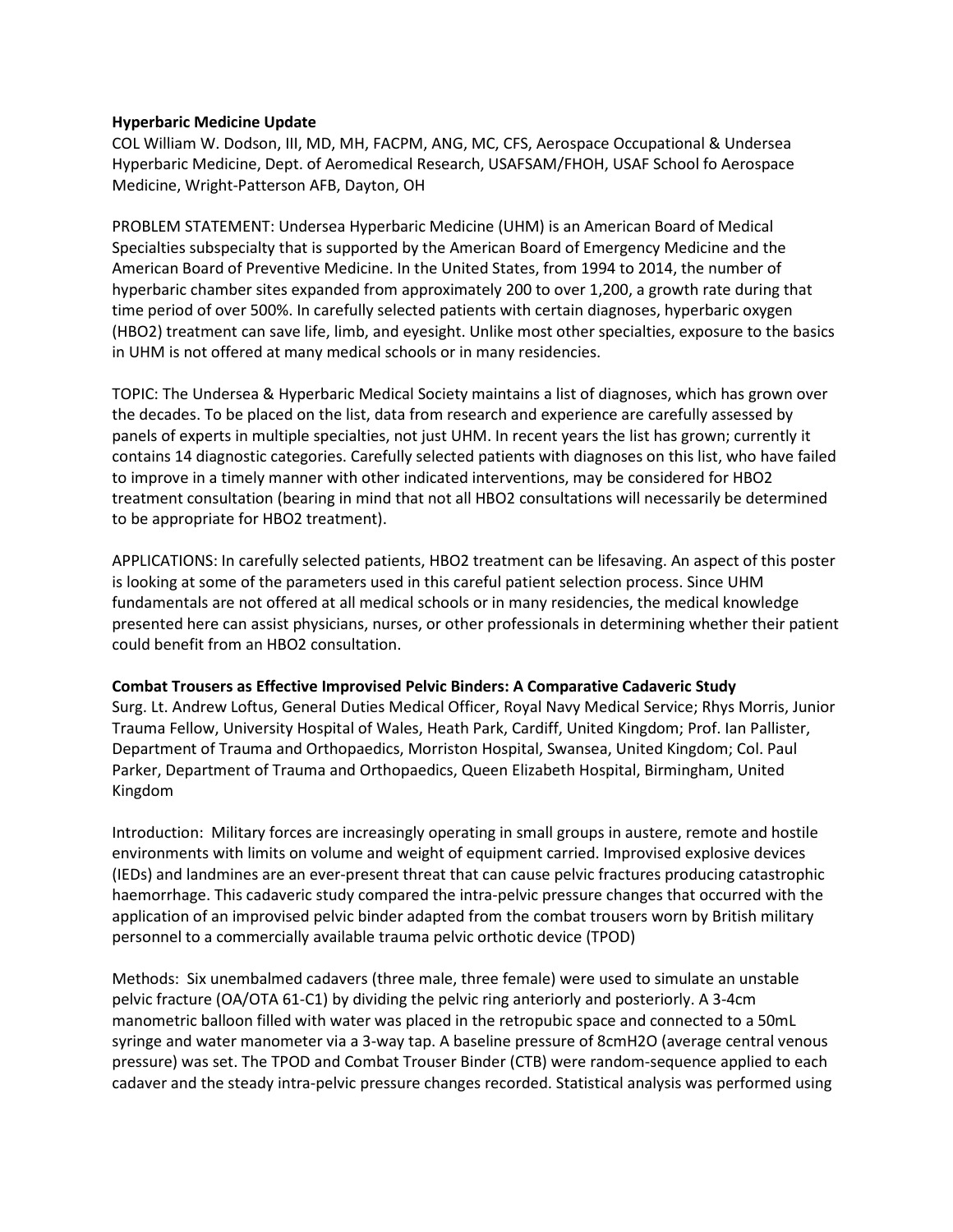the Mann-Whitney U test to determine impact on the intra-pelvic pressure of each intervention compared to baseline.

Results: The median steady intra-pelvic pressure achieved after application of the CTB was 16cmH2O, significantly greater than the baseline pressure (p<0.05). The TPOD binder produced steady intra-pelvic pressures of 18 cmH2O (p<0.05). There was no difference between the steady median pressures achieved with either intervention (p>0.05). The CTB is therefore comparable to the TPOD.

Conclusion: Pelvic injuries are increasingly common in modern theatres of war. This is a novel, rapidly deployable yet effective method of pelvic binding adapted from the clothes the casualty is already wearing. This technique may be employed in austere environments to tamponade and control intrapelvic haemorrhage.

# **Capnometry-Guided Respiratory Intervention: A Potential Resilience-Building Intervention for Military Personnel at Risk for Development of PTSD**

COL Christopher P. Smith, MD, USA, Baylor College of Medicine, Houston, TX; Robert N. Cuyler, PhD, Chief Clinical Officer, Palo Alto Health Sciences, Houston, TX

Background: Sensitivity to carbon dioxide (C02) challenge is recognized as a specific biomarker for panic disorder (Nardi et al, 2009). The intersecting symptoms of PTSD and panic have led to evidence of similar reactivity to C02 challenge in civilian PTSD subjects (Muhtz et al, 2011) as well as a potential predictor of post-deployment PTSD in soldiers (Telch et al, 2012).

Method: This emerging literature raises the question of whether pre-deployment C02 challenge can serve as a potential screen for subsequent PTSD risk. Given that both PTSD and panic show similar physiological reactivity, a new respiratory intervention that normalizes dysfunctional respiratory physiology holds promise. Freespira (FDA-cleared) has an established evidence-base for the treatment of panic symptoms. It comprises a custom sensor that measures respiratory rate and exhaled end-tidal C02. Feedback of these measures in a structured protocol is provided via an app running on a tablet computer. Over four weeks, subjects are trained to normalize their respiratory physiology using brief, at-home, twice-daily sessions. Session data is remotely viewable by the provider to assess progress and compliance. Prior clinical trials for panic disorder reported 68% panic attack-free and clinically significant improvement in 93% of subjects one-year post-treatment (Meuret et al, 2008). While a VA clinical trial is underway for treatment of PTSD, the potential of employing the intervention during predeployment as a preventive, resilience-building strategy may have special merit for adoption in specialforces settings. The ease-of-use, safety, and skill-building aspects of the intervention are facilitating features; additionally, physiological training may be more acceptable to soldiers than psychotherapeutic approaches.

Discussion: This presentation will review the respiratory physiology of panic, the literature concerning C02 challenge in PTSD and panic, and the evidence base for treating panic symptoms by normalizing dysfunctional breathing. Potential applicability of the intervention in pre-deployment training will be explored.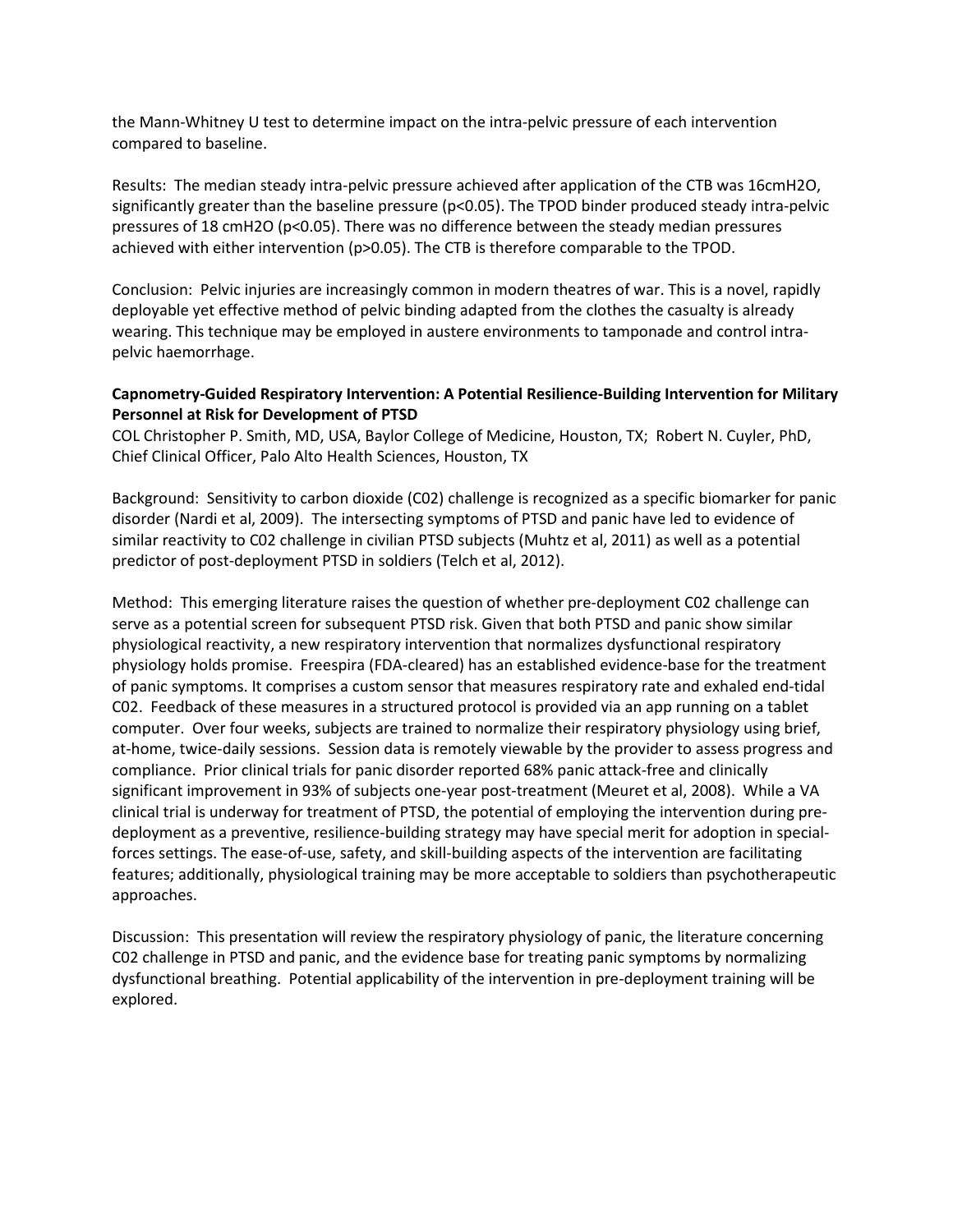# **Efficacy of Abdominal Aortic Junctional Tourniquet-Torso Plate in a Lethal Model of Non-Compressible Torso Hemorrhage**

James D Ross, PhD, Associate Professor of Surgery, Benjamin Davis, MD, Surgical Critical Care Fellow, Todd L Graham, BS, Laboratory Manager and Belinda H McCully, PhD, Research Assistant Professor, Division of Trauma, Critical Care & Acute Care Surgery, Oregon Health & Science University, Portland, OR

Background: Despite advances in the management of non-compressible torso hemorrhage (NCTH) and hemorrhage-induced cardiac arrest (resuscitative endovascular balloon occlusion (REBOA) and selective aortic arch perfusion (SAAP)), there remains a critically unmet need for devices to address NCTH in Anti-Access Area Denial theaters of operation. The Abdominal Aortic Junctional Tourniquet, when modified with an accessory pressure distribution plate (AAJT-Plate), has the potential to address this lethal injury complex in prolonged field care.

Methods: Using a lethal non-compressible torso hemorrhage model, Yorkshire swine (75-85kg) were randomized into two groups: Control or AAJT. Anesthetized animals were instrumented for physiologic telemetry. Three pressure transducers were placed to measure intraabdominal pressure (hepatic, mesentery and paracolic gutter). A left liver lobe transection was achieved laparoscopically and allowed to hemorrhage freely for 10min. At 10min, the AAJT plate was applied and inflated to an intraabdominal pressure of 40mmHg or until the maximum safe AAJT pressure was achieved. Both groups received up to 2-500mL boluses of Hextend. At 30min post application, the AAJT was deflated but windlass left tightened. Animals were observed for a pre-hospital time of 60min. Survival was the primary endpoint.

Results: Compared to control (n=4), survival was higher in AAJT (n=3; 100% vs 50%), accompanied by less post injury shed blood (2017±112ml vs 3298±146ml; p<0.01) and higher peak abdominal pressure (34.0±10mmHg vs 9.0±3.8mmHg). Both groups similarly exhibited elevated terminal lactate (AAJT=9.0±8.8mmol/L, Control=6.7±3.0 mmol/L).

Discussion: These findings demonstrate the potential for AAJT-Torso Plate to be a novel, non-invasive intervention to greatly improve survival and reduce post injury blood loss following NCTH. Unlike REBOA and SAAP, AAJT can be rapidly applied with minimal skill and training, and allows for arterial flow below the level of application to reduce metabolic dyshomeostasis. Studies are ongoing to determine AAJT-Plate impact on physiology post-injury with damage control resuscitation and critical care.

#### **Evaluation Model for a Military Expedition Performance Environment**

B Vieyra, MD, Royal Netherlands Navy; RR Berendsen, MD, DiMM, Department of Anesthesiology, Leiden University Medical Center, The Netherlands; GJWM Rietjens PhD, Exercise Physiologist & Senior Researcher, TGTF Ministry of Defence, The Netherlands; RA van Hulst, MD, PhD, Department of Anesthesiology, Academic Medical Center Amsterdam, The Netherlands; R Hoencamp, DMA, MD, PhD, Ministry of Defence, Department of Surgery, Alrijne Medical Centre Leiderdorp, Leiden University Medical Centre Leiden, The Netherlands

Background: Previous studies have shown an increased risk in mortality of organized 'extreme' mountain expeditions.1 Social and team interaction are believed to be important factors that can have a negative impact on this unwelcome outcome of 'team performance'. Applying a model, which has been tested in other sport disciplines2, to evaluate eight major factors for team performance in extreme mountaineering can be a great tool to identify their impact plus to monitor individual and team progression in a 'military expedition performance environment' (MEPE).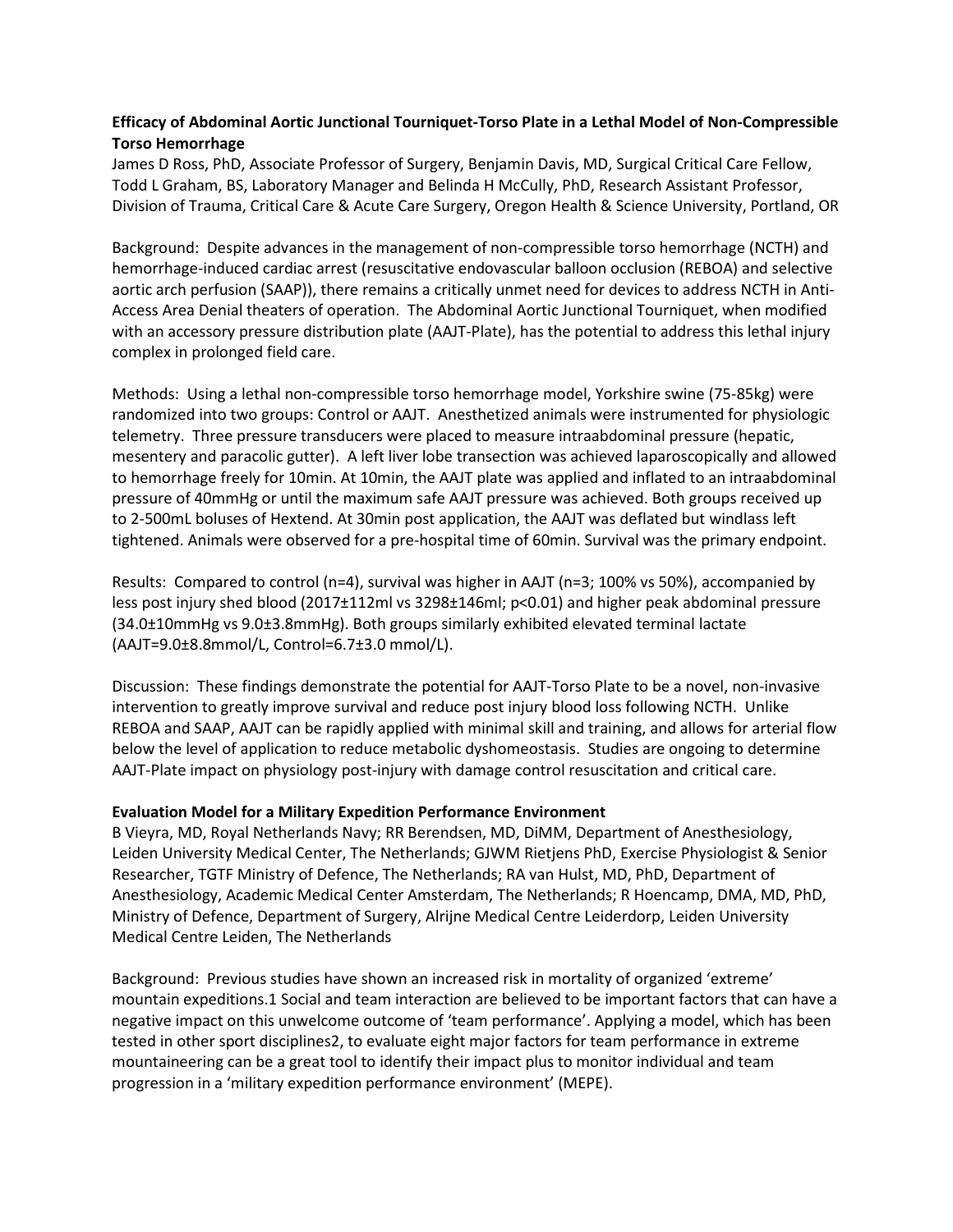Methods: Retrospective data collected from an expedition to Mt. Manaslu Nepal (8163m), in spring 2016, of 25 Mountain specialists from the Royal Netherlands Marine Corps (MS-RNLMC). Analyzing the effect on individual and team performance: physical parameters (pre- and post- biometry measurements, maximal exercise stress test and spirometry, periodic heart rate frequency, pulse oximetry urine osmolality, rate of perceived exertion, (altitude) illness incidence, (inter)personal questionnaires (evaluating physical, cognitive and emotional status, social cohesion, aspects of planning, organization and coaching) and environmental factors (altitude, temperature).

Results: Full data analysis is in process at the time of writing. Completion is aimed for early 2017. Interim analysis demonstrate 29 expedition doctor consultations, clinical diagnoses: 10 gastro-enteritis, 10 altitude illness (Lake Louise Score: 5 ≤5; 5 >5; including 1 Sherpa with clinical HACE), 3 respiratory infections, 1 frostbite gr. 1, 1 migraine, 3 other specified. 7 Climbers successfully summited. One ground evacuation to lower altitude was executed by an established MS-RNLMC Mountain Rescue Team (MRT).

Discussion: The preliminary data describes an expedition performance outcome in which further results should provide more information about method efficiency and possible impact of each MEPE influencing factor as mentioned in Methods. In the aim to develop an evaluation model as a useful tool it can contribute to risk reduction and safety in future expeditions.

References:

1. Shlim DR, Gallie J. (1992). The causes of death among trekkers in Nepal. Int J Sports Med 13 Suppl 1,S74-6.

2. Pain MA, Harwood C. (2007). The performance environment of the England youth soccer teams. J Sports Sci 25,1307-24.

#### **Left Of Bang Interventions in Trauma - An Opportunity to Protect High Risk Warfighters**

Major Neil Eisenstein, PhD Researcher, Major David Naumann, PhD Researcher and Lieutenant Colonel Douglas Bowley, Academic Department of Military Surgery and Trauma, Royal Centre for Defence Medicine, United Kingdom; Surgeon Capt (Retired) Mark Midwinter, Department of General Surgery, University of Queensland, Brisbane, Australia

The history of the last 100 years of combat casualty care has demonstrated the move from a geographic to a temporal concept of operations. This focus on time has led to a dramatic reduction in the interval between wounding and medical care through the use of high-speed tactical medical evacuation and forward mounting of medical assets. The question we face now is: how to improve from here? In Special Forces operations where timelines may be extended and timely evacuation proves challenging, how can we give our warfighters the best chance of surviving to definitive care and beyond? We propose one answer is to explore the opportunity to intervene before injury occurs in order to give our combatants the highest chance of survival and recovery afterwards; in essence, trauma prophylaxis. We are developing the conceptual and ethical framework in which innovation in this area can flourish. There are many examples of promising pre-clinical work being undertaken that could be translated into the military setting. The use of curcumin to mitigate the effects of brain injury, tranexamic acid to prime the coagulation system, statins to reduce the deleterious inflammatory response to trauma, simulation of hypovolaemia to condition the vascular response to haemorrhage, and beta-hydroxy-betamethylbutyrate to mitigate post traumatic sarcopaenia are just a few examples of agents that have the potential to reduce morbidity and mortality after trauma if given before it even happens. This approach has several important conceptual challenges including patient selection, risk-benefit analysis, and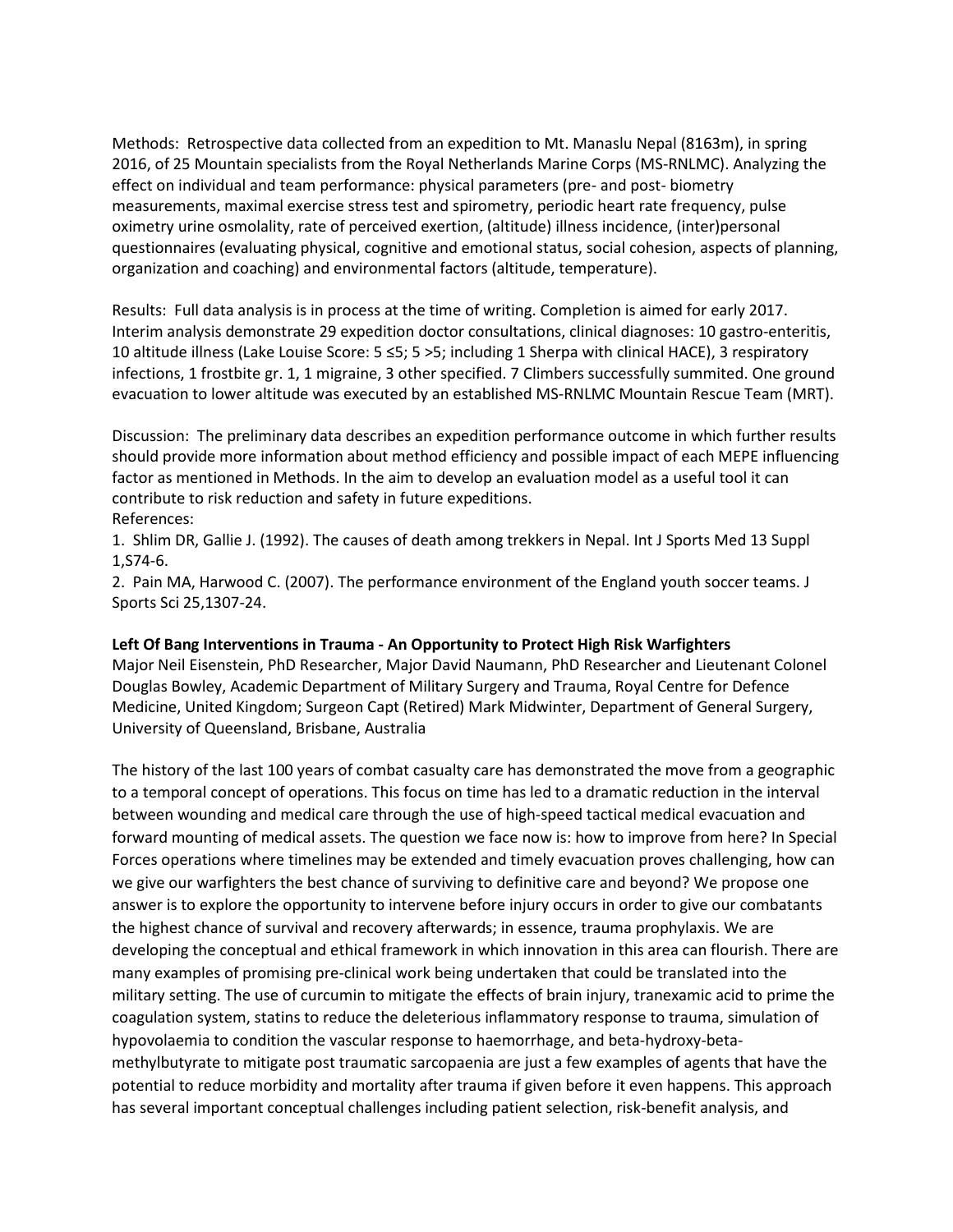evidence base but none are insurmountable. Of all roles within the military, Special Forces operators are likely to be the group most likely to benefit from left-of-bang trauma prophylaxis due to the high risk operations they undertake, their temporal risk profile, and the potentially challenging evacuation conditions.

# **POSTER PRESENTATIONS**

# **Don't Let Chikungunya Get Ya! An Emerging Disease Threat for US Military**

CPT Adam W. Kowalski, MD, USA; CPT Nathaniel Cranney, DO, USA; Carl R. Darnall, Army Medical Center Family Medicine Residency

Introduction: Chikungunya is a mosquito vector-borne viral disease that causes fevers, rash, and debilitating polyarthralgias. While previously a disease primarily of Africa and Europe, it is spreading throughout Central America, the Caribbean, and Florida, areas of current and future activity of United States Armed Forces.

Case Presentation: A 34 year old male operator presented to the emergency department with worsening asymmetric polyarthralgias and recurrent fevers. Six weeks prior while deployed to Guatemala, he was bitten by a mosquito and shortly thereafter developed rigors, night sweats, malaise, nausea, and headaches without photophobia or nuchal rigidity. Symptoms progressed to generalized polyarthralgias, diffuse lymphadenopathy, and erythematous rash on inner surfaces of his arms and legs. Labs at a local hospital were reportedly inconclusive. He was bedridden but improved to baseline function over the next four weeks before returning home on leave and presented to us with recurrent pain and decreased range of motion in shoulders, wrists, and ankles. While admitted, he had nightly fevers, and labs showed positive IgM and IgG titers for chikungunya.

Discussion: This case highlights a potentially devastating disease that can severely impact a unit's mission in austere, deployed settings, as well as future deployability of affected operators. Currently there is no chikungunya vaccine, forcing units to focus on limiting disease transmission. Army Regulation 40-501 does not provide guidelines on soldiers with chikungunya and implications for fitness for duty. Scholarly Question: What are the short and long term implications for an operator who contracts chikungunya regarding future medical readiness and deployability?

Conclusion: Chikungunya has a variable presentation regarding severity, duration, and recurrence of symptoms. Military recommendations focus on prevention; for infected operators, there are no guidelines regarding medical readiness and deployability. Given risk of recurrence and debilitating nature, these decisions should be centered on a unit's area of operation and access to medical resources.

# **Combat Casualty Care Research Program Investment to Close Capabilty Gaps in Tactical Combat Casualty Care**

David G. Baer, Deputy Director, COL Kyle N Remick, Deputy Director and Col Todd E Rasmussen, Director, Combat Casualty Care Research Program, Medical Research and Materiel Command, Ft. Detrick, MD

Background: In order to advance battlefield trauma care, the Combat Casualty Care Research Program directs the investment of military research funding to innovate materiel and knowledge products in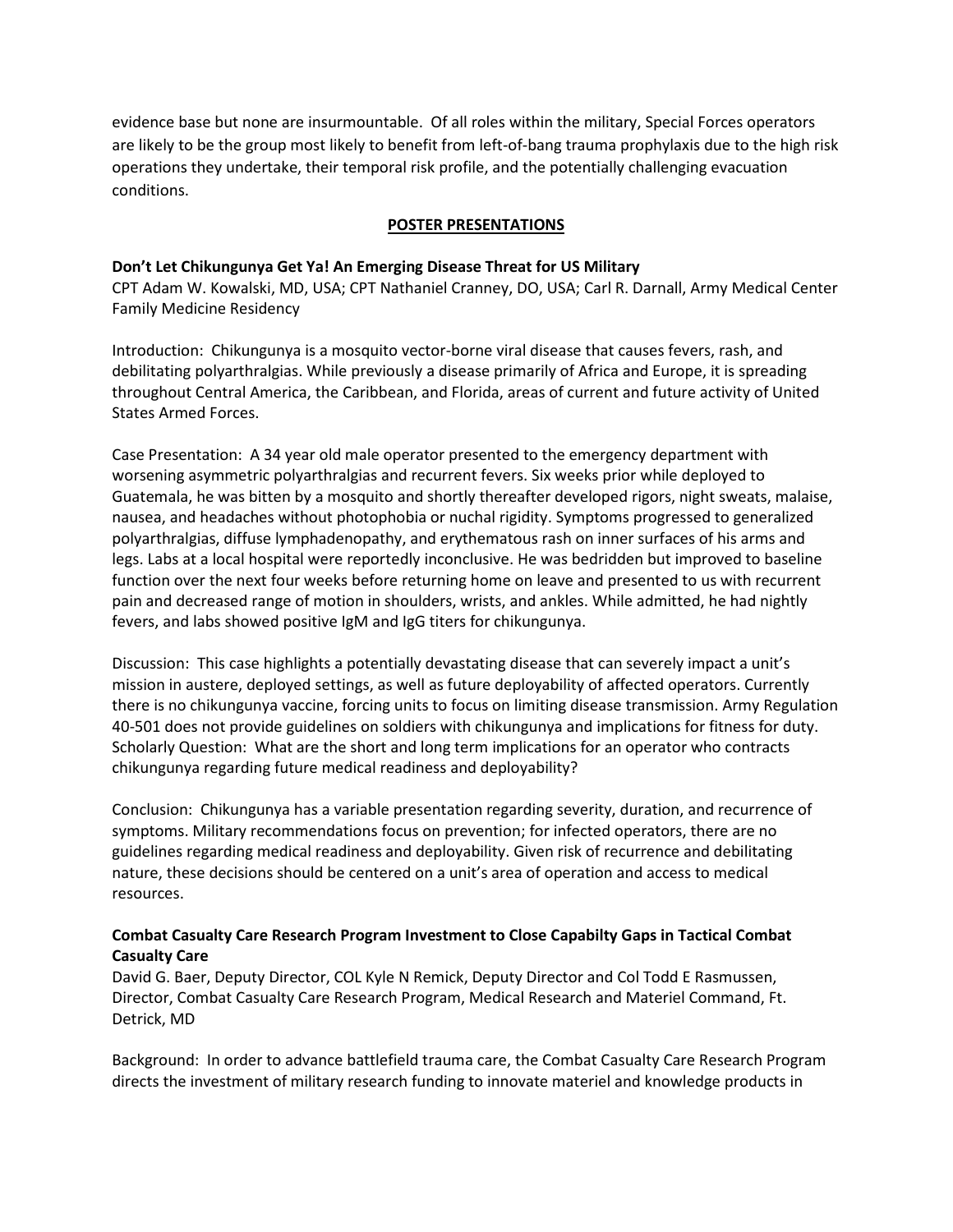response to user requirements. Butler et al., on behalf of the Committee on Tactical Combat Casualty Care published a "Top Ten" requirements for innovations for the future of TCCC.

Methods: We conducted a review of existing and future investments in CCC research and identified innovations which meet this call for new capabilities.

Results: We identified significant investments in blood product development, blood product use, hemostatic agents, pain control, and point of injury diagnostics which will address the most urgent requirements from the CoTCCC.

Discussion: High concordance between CoTCCC requirements and CCCRP investments are indicative of ongoing coordination and collaboration between the JTS, CoTCCC and medical research and development. In order to ensure that innovations are rapidly fielded and optimally developed to ensure relevance to the medic providing care, ongoing collaboration should be sustained.

#### **Computer-Assisted E-FAST Exams for In-Field Triage**

Stephen Aylward, PhD, Senior Director of Operations and Matt McCormick, PhD, Technical Expert, Kitware, Inc., Carrboro, NC; Sean Montgomery, MD, Assistant Professor of Surgery, Division of General and Acute Care Surgery, UNC Department of Surgery; Chapel Hill, NC; Luv Kohli, PhD, Chief Technology Officer, InnerOptic, Hillsborough, NC; Jeffrey Lowell, MD, FACS, Professor of Surgery and of Pediatrics, Bradley Freeman, MD, Professor of Surgery, Acute and Critical Care Surgery Section and Deborah Shipley Kane, MD, Assistant Professor of Emergency Medicine, Director of Emergency Ultrasound, Washington Univ. School of Medicine, St. Louis, MO

Background: Far-forward, medical personnel lack portable, easy-to-use diagnostic devices to detect intra-abdominal bleeding (IAB) or pneumothorax. The Extended Focused Assessment with Sonography in Trauma (E-FAST) exam has the potential to diagnosis IAB and pneumothorax. When in-field ultrasound is conducted by experts, patient management is altered in 37% of cases. However, even after hours of training, pre-hospital personnel are not sufficiently proficient in FAST for over 48% of trauma patients. There is no currently available technology to allow medics or physicians with limited ultrasound training to perform E-FAST.

Method: Using radiofrequency (RF) data recorded at multiple transmit powers and frequencies from an ultrasound probe (Interson, Inc.) connected via USB to a laptop computer, we applied (1) multi-feature superpixel preprocessing to delineate anatomic regions in those RF data, (2) spectral coherence to detect regions of weak acoustic coupling (e.g., insufficient gel or obscuring ribs), (3) random forest classification to identify regions of interest (e.g., pooled blood), and (4) dynamic texture classification to determine the probe's general anatomic position. Preliminary studies were conducted. Ultrasound was acquired from a tissue phantom that included regions of pooled blood. Ultrasound and CT scans were retrospectively analyzed to assess automated position estimation. Also a human cadaver study was performed: sheep's blood (300 mL) was injected into a cadaver, and repeated CT images and ultrasound scans were acquired to monitor blood progression within the peritoneal sack.

Results: Preliminary results indicate 94.8% true positive pooled blood detection at 0.5% false positive rate and ultrasound probe localization that is insensitive to common anatomic variations.

Discussion: Preliminary successes indicate that advanced ultrasound, computer vision, and machine learning methods can be combined to define a highly portable system that automatically guides probe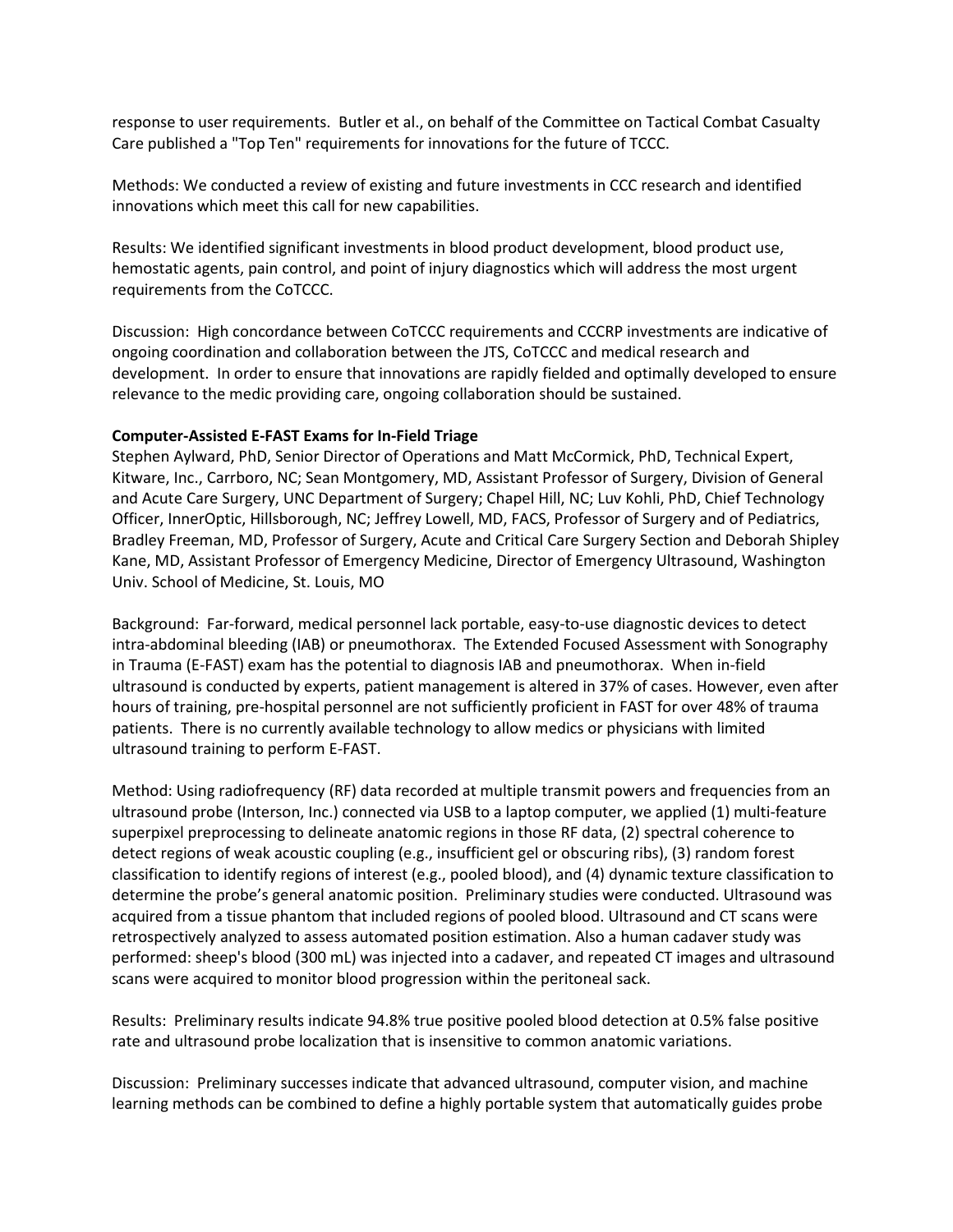positioning, and detects blood in the peritoneal cavity without an operator skilled in image interpretation.

# **Evaluation of Commercial Tourniquets for Pediatric Patients Using Simulated Extremities**

James Vretis, DO, Tactical Medical Director and Tom Green, County Sheriff Office Emergency Physician, Shannon Medical Center, San Angelo, TX

There have been many papers published recently evaluating different commercially available tourniquets for adult populations. Previous research has focused on healthy adult males. There has been a lack of published research on tourniquets in the pediatric age group because most Institutional Review Boards hesitate to approve testing painful of children. Unfortunately many recent active shooter events have involved children as well as adults.

We chose to evaluate commercial tourniquets. We chose to use limb substitutes comprised of thin wall latex tubing next to wooden dowel rods surrounded by beef enclosed in 1,000 denier cordura nylon fabric. Several diameter test limbs were constructed to simulate arms and thighs of children aging from 2 thru 12 based on measured arm and thigh diameters in a busy pediatric clinic. Blood flow was simulated by placing IV fluids in a pressure bag inflated to pressures ranging from 90 to 150mmHG Combat Application Tourniquets "CAT" (North American Rescue), SOF® Tactical Tourniquet-Wide "SOFTT-W" (Tactical Medical Solutions),TACMED K9 Tourniquet "TMK9" " (Tactical Medical Solutions) and the SWAT-T Tourniquet "SWAT-T" (TEMS Solutions) were evaluated.

The TMK9 proved fasted and most effective on simulated pediatric extremities.

## **Don't Trust Morrison's Pouch!**

Kyle Nielsen, DO, PGY-2 Emergency Medicine Resident CRDAMC; Jonathan Wiese, MD, RDMS, Staff Physician CRDAMC

Introduction: The portable ultrasound is an increasingly effective and efficient tool used in the hands of our special operations medics. The Focused Assessment with Sonography in Trauma (FAST) has become an important tool to identify injuries in soldiers with blunt or penetrating trauma. A complete FAST exam identifies fluid in one of four different areas; the hepatorenal recess (Morrison's pouch), the pelvis, the perisplenic space and the pericardium. While this study was not conducted in the battlefield, its implications extend to warfighters who are increasingly utilizing ultrasound technology for rapid trauma assessment.

Case Description: 43 yo male s/p laparoscopic cholecystectomy 8 days' prior who presented with increasing diffuse abdominal pain radiating to the R shoulder. A bedside FAST exam demonstrated a large amount of intraperitoneal free fluid with bilateral pleural effusions. Yet despite the large amount of free fluid, none was visualized within Morrison's pouch. On admission, diagnosis of a damaged common bile duct with an intraperitoneal biloma and reactive pleural effusions was confirmed.

Discussion: In a supine patient, intraperitoneal free fluid is most likely found within Morrison's pouch. In the interest of time and efficiency, some investigators have advocated for a single view FAST, encompassing only Morrison's pouch. The single view sensitivity has been reported to approach that of a complete exam with a sensitivity of 82% and 87% respectively. Emergency personnel and medics operating in austere and hostile environments may be tempted to utilize such an expedited approach. In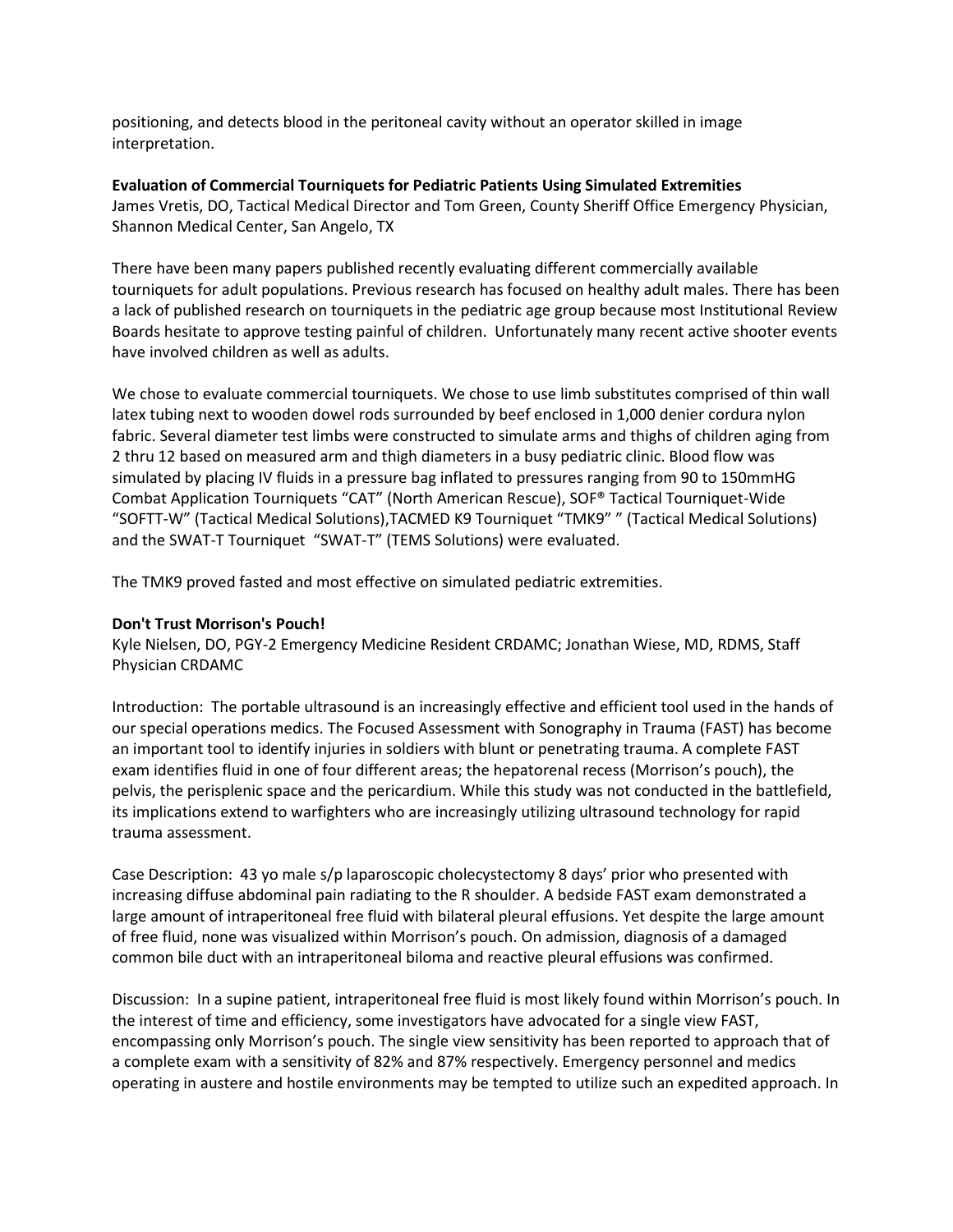this case, a single view would have inadequately led to a falsely negative conclusion. We recommend a complete exam encompassing all four views.

#### **A Predictive Medical Analytics Application to Support Prolonged Field Care**

John J. Feeney, PhD, Senior Research Engineer, Aptima, Inc.; Col Douglas "Boots" Hodge, USAF(ret), MPAS Associate Director, Operational & Disaster Medicine, Wright State University National Center for Medical Readiness; Scott M. Pappada, PhD, Assistant Professor, The University of Toledo College of Medicine and Life Sciences, Department of Anesthesiology; Dr. Thomas J. Papadimos, MD, MPH, Professor, Dept of Anesthesiology, University of Toledo College of Medicine and Life Sciences

Background: Injured warfighters rely on the experience of combat medics to provide care with a limited set of available tools. However, as the United States military extends its operational areas there is an emerging need for combat medics to provide care beyond the "golden-hour". As such, combat medics will be tasked with providing prolonged field care and en route care. Thus, a critical need emerges to leverage technology to provide decision support in the absence of medical expertise.

Methods: To address this need, Aptima, Inc. is developing the Predictive Medical Analytics Application (PMAA). PMAA is designed to support combat medics managing patients in austere environments for extended periods of time with limited resources as well as limited surgical or other medical support. PMAA offers the prolonged care provider decision support recommendations, tracks times and procedures, and reminds overextended providers when to perform recommended actions. PMAA is being developed to include a variety of machine learning-based predictive models and classifiers which serve to drive decision support algorithms that are customized and built for specific injuries and patient conditions.

Results: The results and lessons learned from developing PMAA will be presented. This will cover how the PMAA's machine learning approach alerts the combat medic prior to significant changes in patient/casualty status, provides the visualization of trends, and generates recommendations to facilitate timely and informed decisions to improve survivability in the face of prolonged field care.

Discussion: In this presentation we will discuss: how the design and features of PMAA offers a more comprehensive approach to patient care in austere settings; how PMAA allows for integration of both current and future monitoring technologies available to combat medics; and the means by which PMAA supports continuous improvement by establishing a repository of field care cases that will be used to optimize models and analytics.

# **Special Operations Force Risk Reduction: Integration of Expeditionary Surgical and Resuscitation Teams**

MAJ Steven Satterly, MD, FACS, Expeditionary Resuscitation and Surgical Team- East Africa(ERST-EA), Team Leader, Team Surgeon, Ft. Wainwright, AK; LTC Sean Reilly, MD, FACP, ERST-EA, Critical Care/Evacuation Team Lead, Landstuhl, Germany; MAJ Eric Verwiebe, MD, ERST-EA, Orthopedic Trauma Surgeon, Honolulu, HI; MAJ Alison Baum, MD, SOCFWD East Africa Surgeon, Ramstein, Germany; SO2 Nate Pearsall, Special Operations Combat Medic and SO4 Charles Clegg, Special Operations Combat Medic, Navy Special Warfare Seal Team Four, Virginia Beach, VA; LTC Matthew Eckert, MD, FACS, Trauma Surgeon, Madigan Army Medical Center, Ft. Lewis, WA

Background: Risk of combat trauma in Special Operations Forces (SOF) is a constant factor in operational planning. The proximity of Damage Control Surgery (DCS) and robust medical evacuation platforms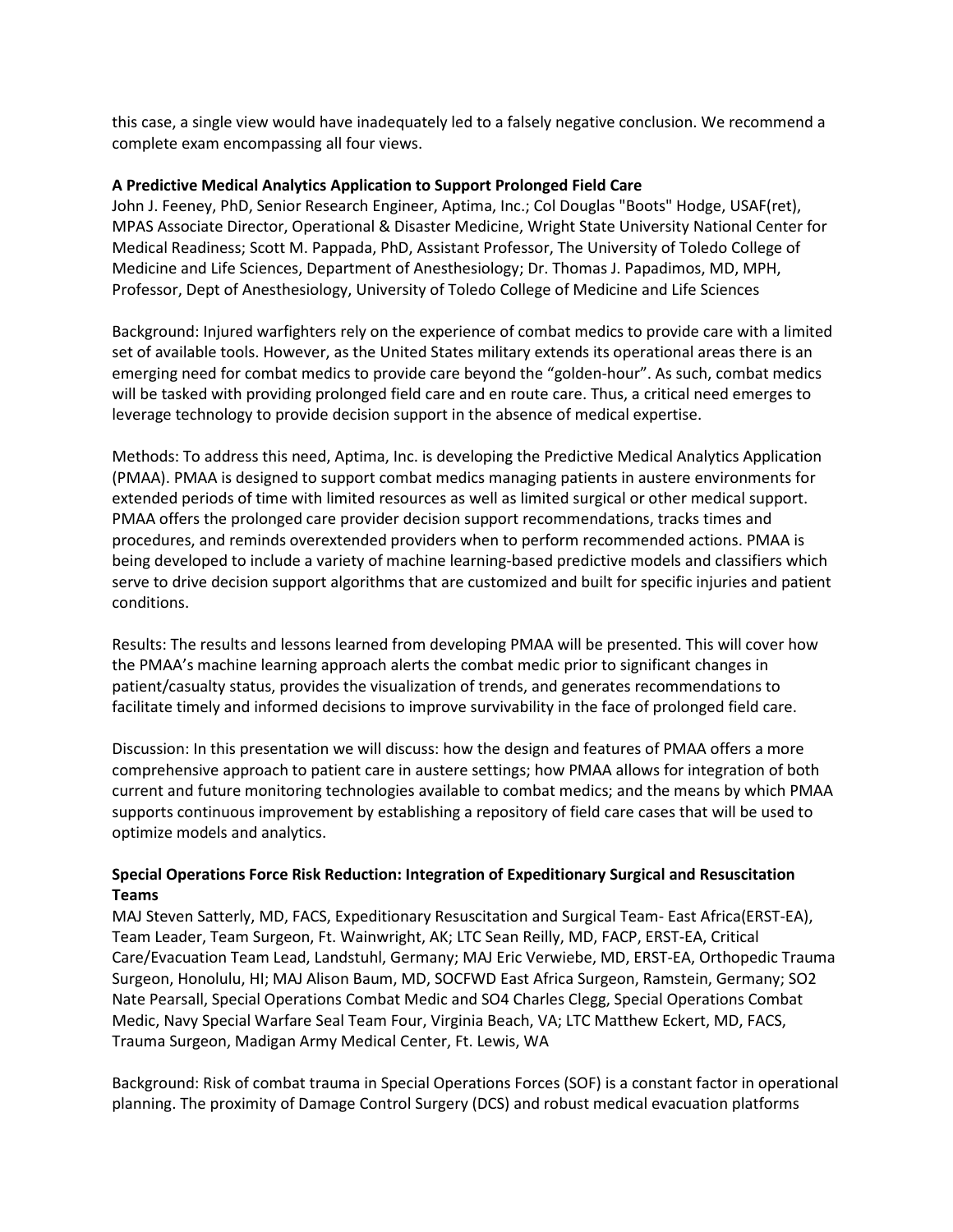within the "Golden Hour" of trauma has been shown to decrease mortality in combat trauma. Although these are not new concepts, the availability and integration of these medical assets remains very limited in a nonconventional environment.

Methods: "Medical Risk Scale" (MRS) was collected prospectively and retrospectively for SOF operations involving the newly formed ERST-EA. The MRS is a planning matrix used by SOF commanders to evaluate operational risk. The MRS is composed of "time to ER" as well as "time to DCS." Resulting in "Low," "Moderate," "High," and "Very High" risk scores. The MRS without ERST was compared to the MRS with ERST support for SOF mission planning and evaluated for significance.

Results: The combined MRS was drastically reduced with ERST involvement. The "time to ER" as well as "time to DCS" was evaluated and both found to be greatly reduced by the ERST. Actual time estimates were significantly reduced.

Discussion: Unconventional warfighting highlights the need for an organic and versatile medical team enabled for DCS near point-of-injury, evacuation and resuscitation to reduce operational risk.

#### **Good Special Operations is Good Global Health: Translation of SOF Skills to Academic Skills** Eric Strand, 4th Year Medical Student, University of North Carolina School of Medicine

Global health efforts are undergoing an increased focus on ethics and sustainability. Rightful criticism of "medical tourism" and "savior complexes" in popular culture parallel global health academic discussions about what constitutes a worthwhile project and how power dynamics and culture play into the delivery of projects. In 2014, I spent eight weeks in Lilongwe, Malawi conducting clinical research at Kamuzu central hospital with UNC project Malawi. The project has a strong emphasis on capacity building, the methods of which closely mirror Special Operations missions. Many SOF skills are transferrable to conducting Global Health, whether in a research or in a clinical setting. Designing a study, writing an IRB and securing funding are often the most daunting steps for a new researcher. Any experienced SOF operator has participated and concept development for missions and training. The processes are very similar and should be recognized as a strength of former SOF personnel. Global health projects often fall short of initial expectations and will frequently experience setbacks and changing conditions. Host nation personnel may be overworked, underpaid, and unable to meet the demands of a project. Lab equipment may break down, changing the intended methods of a project. Managing these challenges is aligned perfectly with the qualities that SOF selects for and develops through training. In order to be ethically sound, a global health project must provide a benefit that persists. Special Operators will easily recognize methods for sustainable projects: partner with host nation workers, empower them, train them, and put their faces and names on the work. With the new focus on ethics and sustainability, academia is starting to learn what SOF has known all along, and SOF operators are well positioned to be leaders in the field.

#### **Novel Low-Cost Aeromedical Evacuation on a C-12 Aircraft**

2nd Lt Thomas Powell, Medical Student, Uniformed Services University of the Health Sciences, Walter Reed National Military Medical Center, Bethesda, MD; Maj Scott Dillard, Aerospace Medicine Resident, US Air Force School of Aerospace Medicine, Wright-Patterson AFB, Dayton, OH

Motivation: Aeromedical Evacuation (AE) is a core capability of the US Air Force special operations and mobility missions. Aircraft outfitted for aeromedical evacuation require special configurations and crew training to airlift sick and wounded from the conflict. The C-12J, an efficient operational support aircraft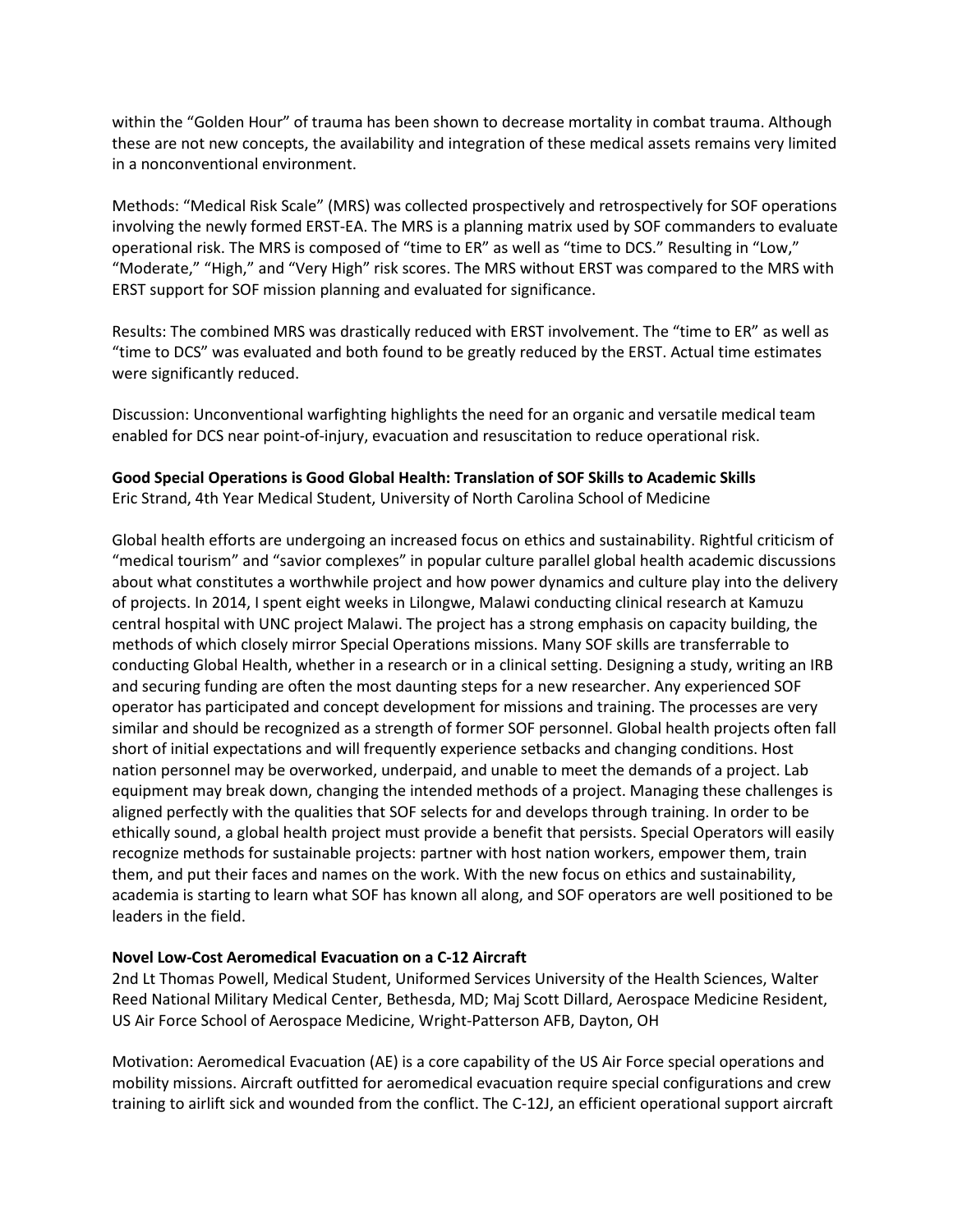previously utilized in special operations personnel and cargo transport, has recently been outfitted to perform aeromedical evacuation. We describe here the process for developing the new mission of this aircraft.

Overview: The C-12J is based on the Beechcraft 1900C aircraft, a regional airliner already in use as an AE platform around the world. The C-12J's short field capability, small footprint, and all-weather-operation make it very well suited for austere airfield operations. The C-12J now operates as a routine AE asset, moving patients from Korea and Mainland Japan to Okinawa with two different patient configurations.

Significance: The C-12J is the newest AE platform in the Air Force inventory. It is also a model for future economical AE airlift operating out of not just large military bases, but also remote airfields. It currently operates with two approved configurations; a NATO litter ambulatory patient model, and a Spectrum Aerobed for higher acuity patient movements. These configurations allow the aircraft to carry both ambulatory and non-ambulatory patients while simultaneously moving cargo and/or passengers. The C-12J also participates in multi-lateral exercises, serving regional partners as an economical and unique training platform for small aircraft AE. The efforts to bring this mission to the C-12J and the aircraft's continued success at patient movement represent a model for other small aircraft AE mission development.

#### **Point of Care (POC) Testing: A Comparison of Two Devices and the Impact of Expired Cartridges**

Dina Gomaa, Clinical Research Manager, John Shinn, Clinical Research Coordinator and Joseph R. Dowd, Clinical Research Coordinator, University of Cincinnati; Dario Rodriquez, Research Health Science Officer, USAFSAM; Daniel Cox, MD, USAFSAM; Richard Branson, Professor Emeritus, University of Cincinnati

Background: Point of care (POC) testing is an essential component of far forward care. Prolonged field care requires accurate blood analysis across a range of environmental conditions and in extremes, use beyond the expiration date. We compared gold standard laboratory testing to two POC devices iSTAT (Abbott Laboratories, Abbott Park, IL) and EPOC, (Epocal Inc., Ottawa, Ontario, Canada) with and without expired cartridges.

Methods: The study was approved by UCMC and AFRL IRB's. Informed consent was obtained from subjects or their surrogate. At the time of standard of care (SOC) blood draws, additional blood was simultaneously analyzed using the POC devices. The EPOC devices were tested with current and expired cartridges ( $>$  30 days past expiration date). Results are expressed as means  $\pm$  SD and compared to POC devices using a t-test. Mean differences were calculated.

Results: Data from 100 subjects demonstrated that both POC devices were comparable to SOC.. Expired cartridges used in the EPOC did not result in a degradation in accuracy for ABG or electrolytes, except for pH and Base Deficit. Data below represent SOC/EPOC/EPOC expired cartridge/iSTAT for selected data. pH – 7.36 ±0.07/ 7.34 ± 0.06/ 7.29 ±0.07/ 7.33 ±0.06 Mean difference (-0.02±0.01/ -0.07±0.02/- 0.03±0.01) PaO2 (mm Hg) – 81 ±16.8/ 77 ±21/ 77 ±21.3/ 79 ±22.7 Mean difference (-4.34±9.6/ - 4.0±10.3/ -0.9±0.9) Hemoglobin (g/dl) – 9.0 ±1.3/ 9.7 ±3.2/ 9.8 ±3.2/ 9.9 ±2.9 Mean difference (0.64±3.1/ 0.72±3.15/ 0.83±2.8) Lactate (mmol) – 2.1 ± 1.2/ 2.2 ±1.2/ 2.2 ±1.2/ 2.0 ±1.2 Mean difference (0.15±0.2/ 0.14±0.3/ -0.04±0.03)

Conclusion: The EPOC device with expired cartridges, maintained clinical accuracy. The iSTAT device was clinically accurate. The values for pH and Base Excess/Deficit with the expired EPOC cartridges were clinically different. None of the differences in POC values would have resulted in a change in treatment.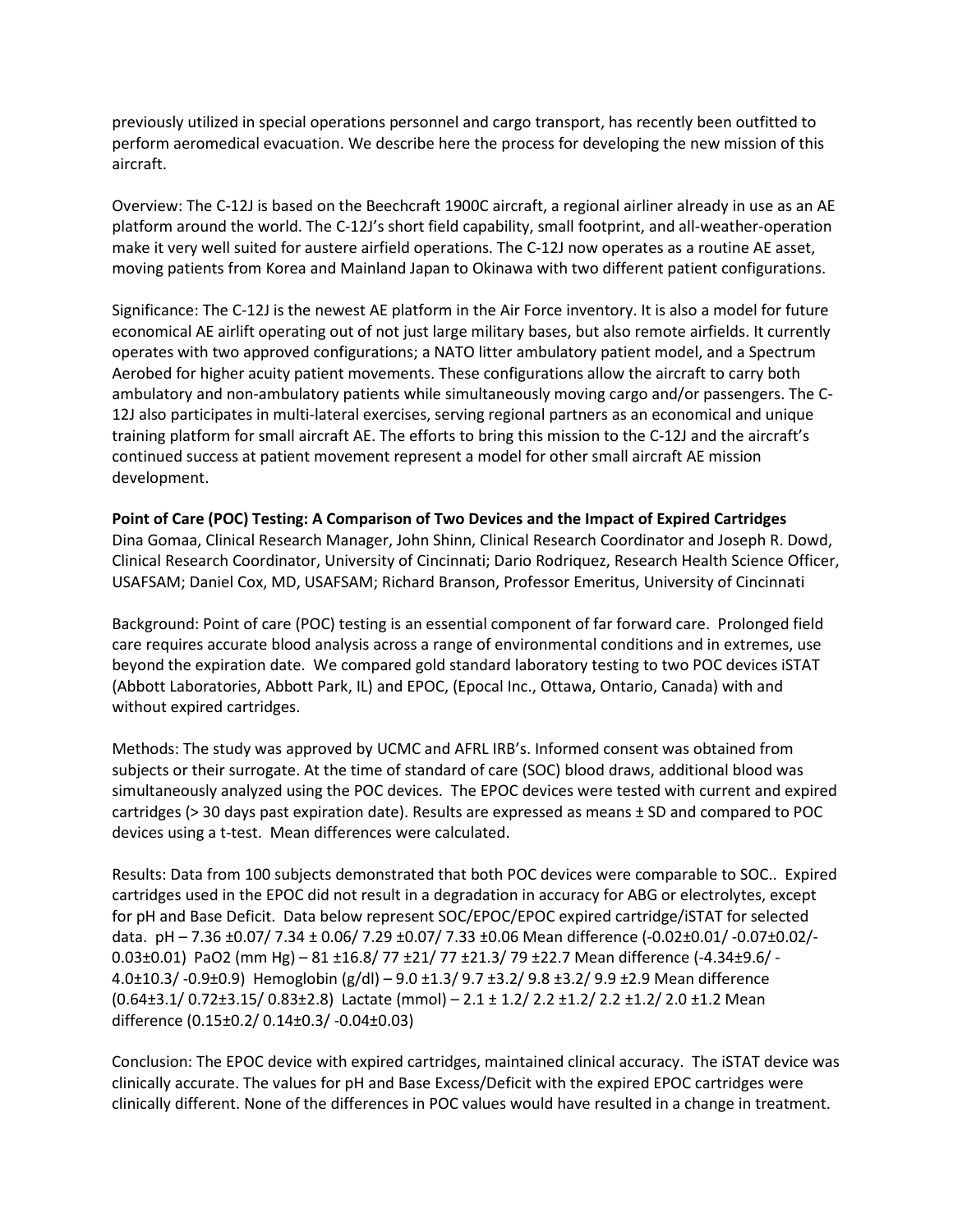#### **Conflict and Disaster Medicine: The State of Battlefield Medicine in Ukraine**

Aebhric O'Kelly, Medic, College of Remote and Offshore Medicine; John Quinn, MD, MPH, Paramedic, Prague Center for Global Health, Institute of Hygiene and Epidemiology, First Faculty of Medicine, Charles University, Reforms Office of the Ministry of Defense of Ukraine; Olha Romaniuk, Research Consultant, Linguist, Medical ATO Report Series; Patrick Chellew, Paramedic, Expert Consultant, Reforms Office of the Ministry of Defense of Ukraine, Medical ATO Report Series; Vladimir Bencko, MD, PhD, Institute of Hygiene and Epidemiology, First Faculty of Medicine, Charles University in Prague

Ukraine is at war with Russia and Russian militant proxies. Ukraine is still in transition to a stable modern state from that of a fragile one teetering on state failure. Owing to the difficulties associated with severing Soviet era state institutional ties with Russia, the birth of a modern Ukrainian State remains elusive and fragile. These events affect prolonged field care (PFC) and the application of TCCC .

We describe some of the institutional issues related to health and conclude that prevention is the best medicine and that state institutional capacity strengthening and resilience, accountability and transparency promote health most effectively. This is best accomplished by telling a story of ODC collaboration and coordination from tactical combat casualty care / tactical emergency casualty care (TCCC/TECC) to prolonged field care; where it has been and where it is headed. This brief study describes the human cost from 2014 - 2016 from conflict and offers some prescriptive policy considerations that may continue the state transition of Ukraine into a stable and sovereign nation by promoting health security through the Reforms Process.

In summary, Ukraine remains at hybrid war with Russia and this impacts mortality and morbidity of warfighting activity as outlined from 2014-2016. A highlight in the Reforms Process must remain NATO alignment with policy and principles and in addressing the PFC level of care and doctrinal change at the MoD Ukraine.

#### **Far Forward Identification of Brain Dysfunction to Support Prolonged Field Care**

Dr. Mark Tommerdahl, President and Founder, Cortical Metrics, LLC, Semora, NC; Gregory Rule, Project Manager, Applied Research Associates, Inc., San Antonio, TX; LTC (ret) James Reed, MSN, President, Sonas, Inc.

Cortical Metrics has developed a new system for assessing brain health that employs a portable computer peripheral to enable high resolution tests of within-brain connectivity. Mild traumatic brain injuries are difficult to diagnose or assess and are particularly difficult to assess in circumstances where triage decisions are necessary. The majority of methods currently proposed to solve this problem are either costly, non-portable, extremely slow, often invasive, and/or in many cases fail to definitively (and quantitatively) diagnose the condition or have the resolution to assess treatment efficacy. Direct measures of brain health are difficult to achieve because of both the cyto-architectural complexity of the brain and the resolution necessary to detect subtle changes in function even in optimal circumstances. The Brain Gauge delivers tactile (skin) stimulation to the fingertips, and leverages the neuroanatomical complexity that exists between the adjacent cortical areas that are activated by fingertip stimulation. The observed sensory percepts are highly influenced by interactions between adjacent brain areas and effectively provide a potentially high resolution metric of functional connectivity. The protocols that were both designed and validated from in vivo studies of cerebral cortical dynamics in non-human primates target a number of information processing mechanisms and are called cortical metrics. These have been demonstrated in multiple independent studies to be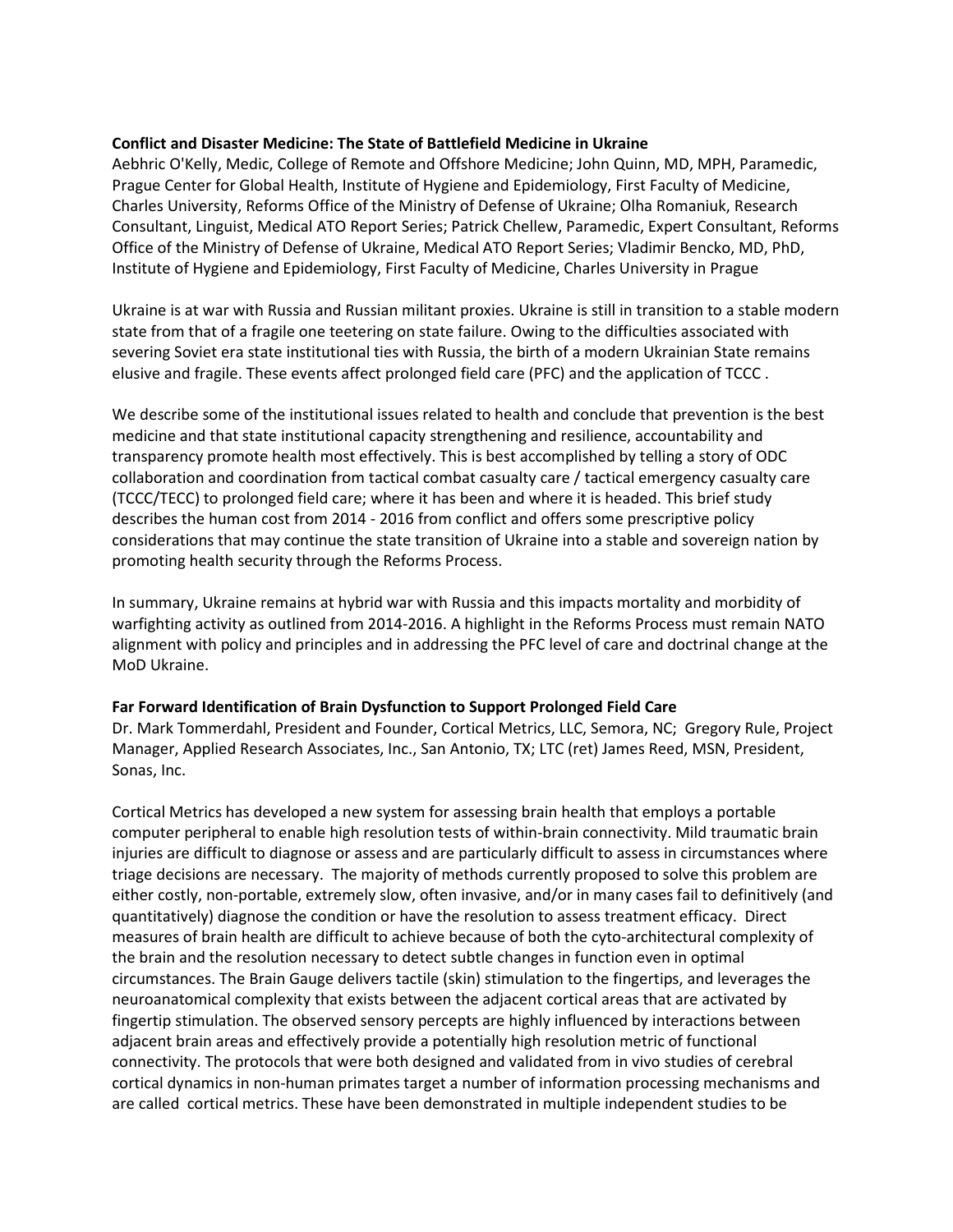sensitive to alterations in brain health. Viability of the method as an effective tool for tracking recovery from traumatic insult has been established in sports concussion studies (99% confidence level (p<.01) for differentiating individuals with and without concussion). Studies in military populations have been initiated. A major component of the current effort is the practical implementation of the method in the field, which includes delivery of easily interpretable results to SOF medics. A series of case studies, as well as formal research findings, will be presented.

#### **Wireless Wearable Technology for the Management of In-Field Care**

LTC Gregory Watson, MD, FACS, MC, USAR, Assistant Professor of Surgery & Critical Care, University of Pittsburgh; Brian Stancil, President, Stancil Technologies LLC; Dr. Philip LeDuc, William J. Brown Professor, Carnegie Mellon University Departments of Mechanical Engineering, Biomedical Engineering, Computational Biology, and Biological Sciences, Founding Director, Center for the Mechanics and Engineering of Cellular Systems; Dr. Carmel Majidi, Associate Professor, Mechanical Engineering Carnegie Mellon University, Courtesy Appointments, Robotics Institute, Civil and Environmental Engineering, Biomedical Engineering, Founding Director, Soft Materials Laboratory; Dr. Alexi Charalambides, Post-doc, Mechanical Engineering, Carnegie Mellon University

Background: Over the last 10 years, commoditization within the commercial wearable and Internet of Things (IoT) markets has rapidly improved the availability and capability of physiological monitoring sensors, microprocessors and low power wireless technology. These rapidly maturing fields will have a tremendous impact on battlefield care by allowing for remote monitoring, logging and processing of physiological data. However, challenges to adoption remain within complex tactical environments including size/weight/power limitations, reliability of the measured output and data security.

Methods: Recent advances in soft-matter engineering have led to the development of flexible and breathable smart materials with integrated electronics that can be unobtrusively placed in multiple locations on the body and can be made inexpensive enough that they can be discarded after a single use if necessary. An initial prototype of a wearable soft-matter bio-patch was developed, integrating reflective pulse oximetry, heartrate, temperature, and motion sensors with a wireless microprocessor capable of all-day data logging. The sensor uses operational profiles to manage power consumption while selectively logging and transmitting data depending on the scenario.

Results: Our prototype sensor was characterized in terms of size, weight, and power consumption as well as data resolution, throughput and logging capability. A roadmap for integration with existing military systems and standards will be discussed.

Discussion: The development of a disposal wireless wearable sensor will enable new methods of interaction between the warfighter, combat medics, and medical professionals leading to an improved ability to predict necessary life-saving interventions by rapidly detecting deteriorating conditions. Future generation devices will analyze physiological data and provide assistive recommendations relating to medical care, allowing medical professionals to more efficiently and effectively treat multiple simultaneous casualties.

#### **R&D Efforts to Create a Surgical Fasciotomy Simulation for Training Special Ops Medical Personnel**

William Pike, S&T Manager, Army Research Laboratory Advanced Training and Simulation Division; Jack Norfleet, Chief Engineer, Army Research Laboratory Advanced Training and Simulation Division; Richard Kelly, Instructor, Joint Special Operations Medical Training Center; Angela Alban, CEO, SiMETRI Inc.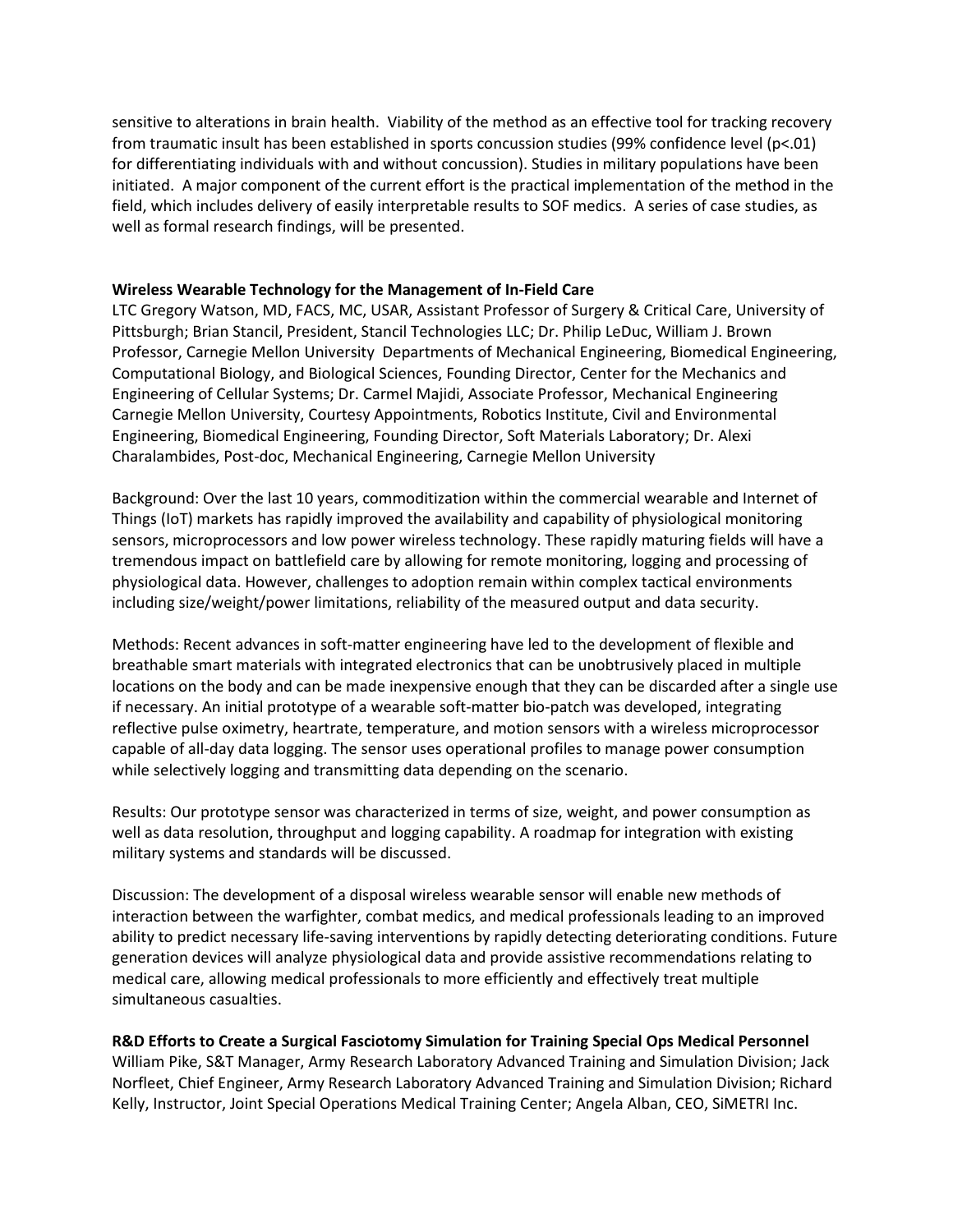The Army Research Laboratory – Human Research and Development Directorate – Advanced Training and Simulation Division (ARL-HRED-ATSD) and the Joint Special Operations Medical Training Center (JSOMTC) are developing a simulation capability to more effectively teach the two cut, four compartment fasciotomy procedure used by Special Operation Medics to treat lower leg compartment syndrome. This paper will discuss the research areas of: anatomical accuracy, procedural accuracy, tissue properties, and operational tempo. As a surgical simulation, anatomical and procedural accuracy were critical in achieving the learning goals. Tissue properties taken from literature and augmented with data from ATSD tissue research ensured that the materials were as realistic as possible. Operational tempo defined by student throughput, number of procedures per class, and times to reset the simulation rose in importance as current commercially available fasciotomy simulations do not adequately support the JSOMTC training mission. The paper will also illustrate how each of these areas were addressed using user-centric design and on critical task analysis based on the curriculum. Design tradeoffs will be discussed to explain the decision making process and how each research area affected the design. Finally, the paper will discuss the advantages and disadvantages of working with a DoD laboratory instead of industry.

#### **The National Museum of Health and Medicine as a Unique Military Medical Resource**

David Shackelford, Staff Curator, Alan Hawk, Historical Collections Manager, Tim Clarke, Jr., Deputy Director (Communications) and Adrianne Noe, Director, National Museum of Health and Medicine, Silver Spring, MD. The NMHM is an element of Research and Development, Defense Health Agency, Falls Church, VA

The National Museum of Health and Medicine (NMHM) is a multi-service Department of Defense museum aligned within Research and Development (J-9) at the Defense Health Agency. The NMHM was established during the Civil War as the Army Medical Museum as a center for the collection of specimens for research in military medicine and surgery. In 1862, Surgeon General William Hammond directed medical officers in the field to collect "specimens of morbid anatomy together with projectiles and foreign bodies removed" and to forward them to the newly founded museum for study. The museum has been assembling, presenting, and arranging for scientific inquiry such materials ever since. The collection now numbers more than 24 million items and offers visitors a unique perspective on military medicine, because it is one of the few places where the public can actually see the effects of traumatic injury and disease on the human body.

Historical Collections comprise a major collecting and research initiative consisting of artifacts that demonstrate both common practices and exceptional advances over time. Such instruments and devices are used in exhibitions here and, behind the scenes, by military and civilian researchers who are interested in evolutionary and revolutionary approaches to trauma care and in other investigations. NMHM assets support studies of structural and functional change, material choice, application methods, and research, development, and application models for these items. Exhibitions explore innovation in military medicine and rely upon the appropriately cleared work of special communities to foster continuing medical advances.

This poster or platform presents the mission and capabilities of the institution, offers examples of how collections have fostered advances in military medicine, describes public programming that encourages consideration of those advances and invites participation by the Special Operations/Medicine community. It will also be heavily illustrated with collections items.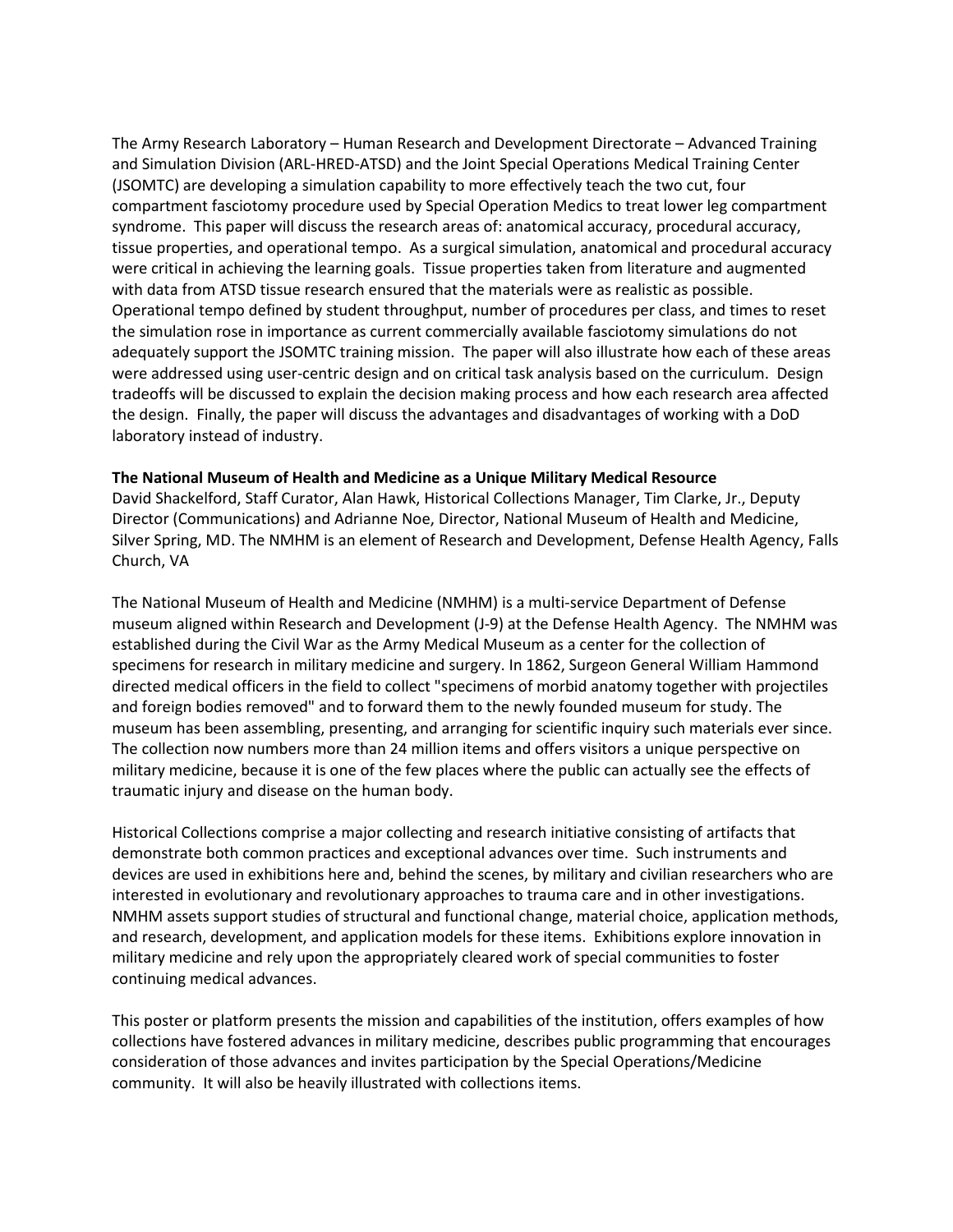**Sleep Recovery and Habituation Heart Rate Variability Measured Recovery and Readiness to Train** CPT Charles R Hutchinson, DO, USA, Resident MACH, Ft. Benning, Columbus, Georgia; 2LT Michael A Bork, MS2, USA, 2LT Amanda Ammentorp, MS2, USAF, COL(ret) Anthony J La Porta, MD, FACS, USA, Professor of Surgery and COL(ret) Alan Molof, DO, MPH, USA, Adjunct Professor, College of Osteopathic Medicine, Rocky Vista University, Parker, CO; Jose Salinas, PhD, Institute of Surgical Research; Lawrence Gaul, MD, Vail Valley Medical Center; T. Hoang, MD

Introduction: Heart rate variability (HRV) has been shown to reflect physiologic changes due to various external stimuli. Our hypothesis is that benefits of realistic training can be quantitatively measured with HRV combined with salivary biometrics (SB) and thus provide an objective and repeatable measure of training.

Methods: We used a TV/Movie studio with realistic sets, props, and mass casualty special effects. A student cohort was used to derive training effectiveness measured by sleep recovery and stress versus training habituation. Training consisted of a full immersion medical intensive skills week targeted at second year medical students performed in the movie production studios of Stu Segall Productions. 50 hyper-realistic scenarios, simulation began at the point of injury, en route, ending with transition of care from surgery. The trainees staffed an ER, two OR's, triaged multiple victims, and performed real surgical procedures utilizing the Surgical CUTSUIT on live "patients". Saliva was collected before + after intense immersive scenarios. Continuous 1/1000 of a second HRV was recorded for analysis of immediate stress, habituation and sleep quality.

Results: Stress data of HRV combined with salivary amylase showed a strong correlation between stress and habituation. Stress Level/sAA correlated with habituation to stress at day 1 (r=0.91); day 2 (r=0.98); and day 3 (r=0.85). 10 of 12 students had significant sleep improvement during the week regardless of the intensity of the stress as measured by elevated cortisol levels from day 1 to 4. Habituation rates also increased as measured by amylase and were directly correlated with HRV values and sleep recovery rates. (r=0.916).

Conclusions: Training intensity was not associated with sleep conditions during training. Sleep improvement was directly associated with training habituation with HRV and SB thus providing an objective measure of training effectiveness.

**Developing a System for SOF Medics to Predict Likely Interventions in an Emergency** Catherine M. Divingian, MS, MBA, PhD, University of South Florida College of Medicine (MD Candidate), Founder and CEO, Intelemed Technologies, Tampa, FL

Background: Tactical combat casualty care (TCCC) presents significant challenges to medical personnel who are charged with assessing, monitoring, and caring for critically wounded soldiers. While technological advances have significantly reduced morbidity and mortality, current technologies do not enable continuous monitoring from the moment of injury until the patient has been transferred to higher level of care. This is particularly critical for special operations forces (SOF) medics, who are required to provide advanced care, often in austere conditions.

Method: This study involves developing a comprehensive solution to these problems. The system, SMARTriage is a wearable device that monitors vital signs. Data is transferred to medics' handheld devices, where TCCC algorithms are applied to provide treatment decision support. Medical recordkeeping is integrated into the system to provide a natural flow to the SOF medics' routines. The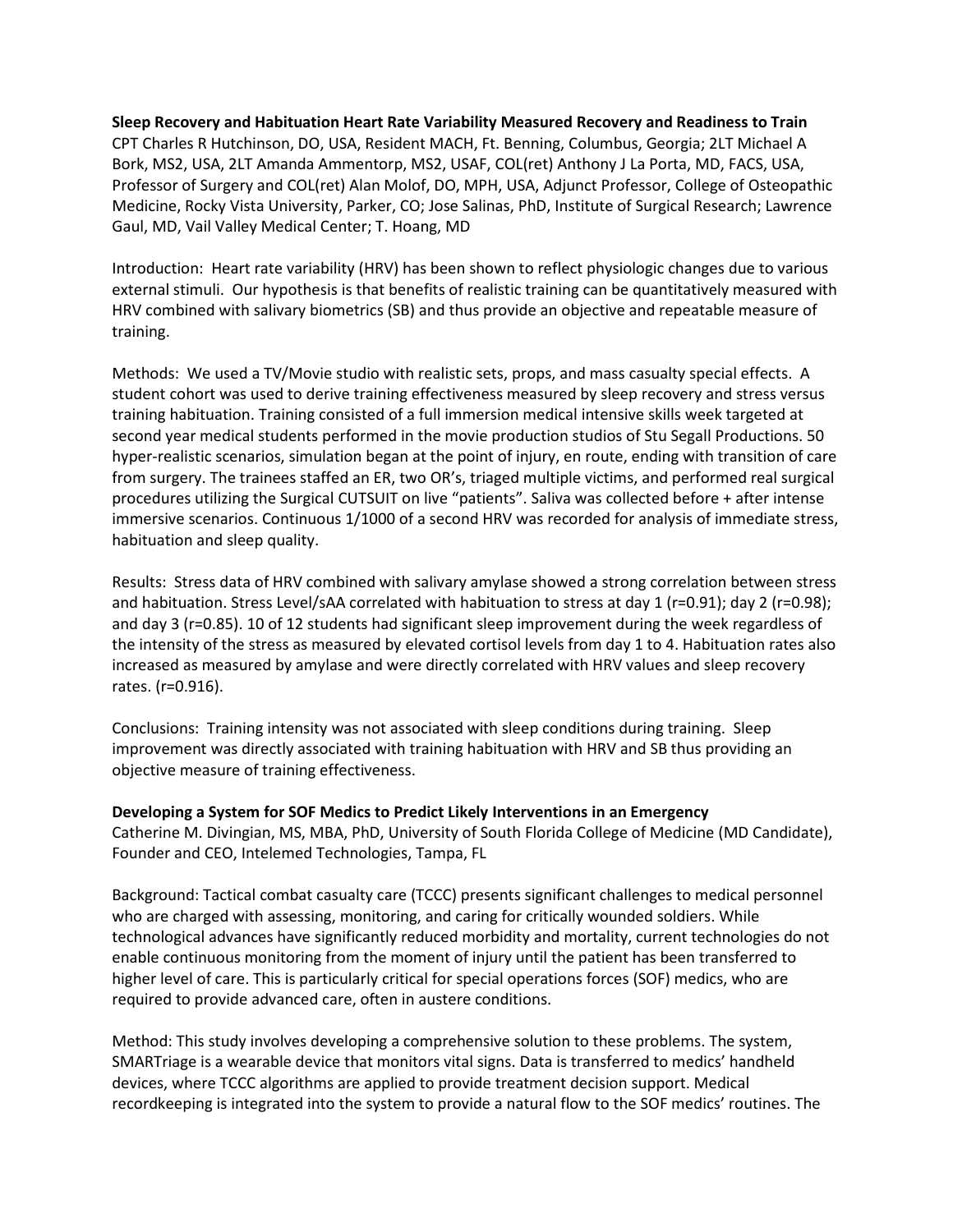system is also being designed to interface with the SOF Information Enterprise, so the information can be transferred on tactical networks. SMARTriage is currently being tested on simulated patient data. A clinical pilot study will be performed on Tampa Fire Rescue volunteers in 2017. Based on the results of the study, the system will be tailored for the specific needs of SOF medics.

Discussion: These next-generation medical devices will provide uninterrupted monitoring of vital signs, and will facilitate enhanced life-saving measures exactly when they are needed most. Given the significant loss of life that has been historically associated with TCCC, such technology could provide benefits to first responders and their patients in hostile environments. The long-term implications of the SMARTriage system is expected to advance the methods used to monitor and save lives, both on and off the battlefield.

# **Novel Approach to the Sterilization of Surgical Instruments in an Austere Environment Using Nonstandard Supplies**

Dominic McLaird, 18D, ATP, 1st Battalion, 1st Special Forces Group (Airborne), Okinawa, Japan; Christopher Helman, DO, MBA, MSN, Department Head, Emergency Medicine Department, U.S. Naval Hospital, Okinawa, Japan

BACKGROUND: Sterilization of surgical equipment in an austere environment is a challenge for the medical provider with limited medical equipment. In a situation where standard medical supplies are often limited the standard sterilization procedures are not used and instead clean procedures are utilized. In this study, we evaluate the use of nonstandard packaging to maximize sterility of equipment for those medical practitioners in an austere/wilderness setting.

OBJECTIVE: The purpose of this study was to evaluate the effectiveness of steam sterilization using nonstandard packaging to achieve sterility of surgical instruments.

METHODS: This is a pilot study to assess the usefulness of the above technique before austere clinical implementation. In nineteen samples, we used nonstandard packaging and used steam sterilization to verify the acceptable use.

RESULTS: The use of nonstandard packaging tested in multiple variations and combinations were all sterilized according to the steam chemical integrator and verified by the use of simple bio indicator devices.

CONCLUSIONS: The use of nonstandard packaging for the sterilization of surgical instruments may be a useful tool for the sterility process in the austere environment. However, further study is needed to validate these findings in the austere environment utilizing a pressure cooker to ensure steam sterilization effectiveness.

**Invasive Reduction of Paraphimosis in an Adolescent Male While in a Deployed Austere Environment** CPT Christopher Pham, DO, Flight Surgeon, 528th Support Battalion (SO)(A), Fort Bragg, NC; SGT Joseph Zehring, SOCM, 528th Support Battalion (SO)(A), Fort Bragg, NC; CPT Alex Houser, DO, PGY3, Family Medicine Resident, WAMC, Fort Bragg, NC; Cristobal S. Berry-Caban, PhD, Epidemiologist, WAMC, Fort Bragg, NC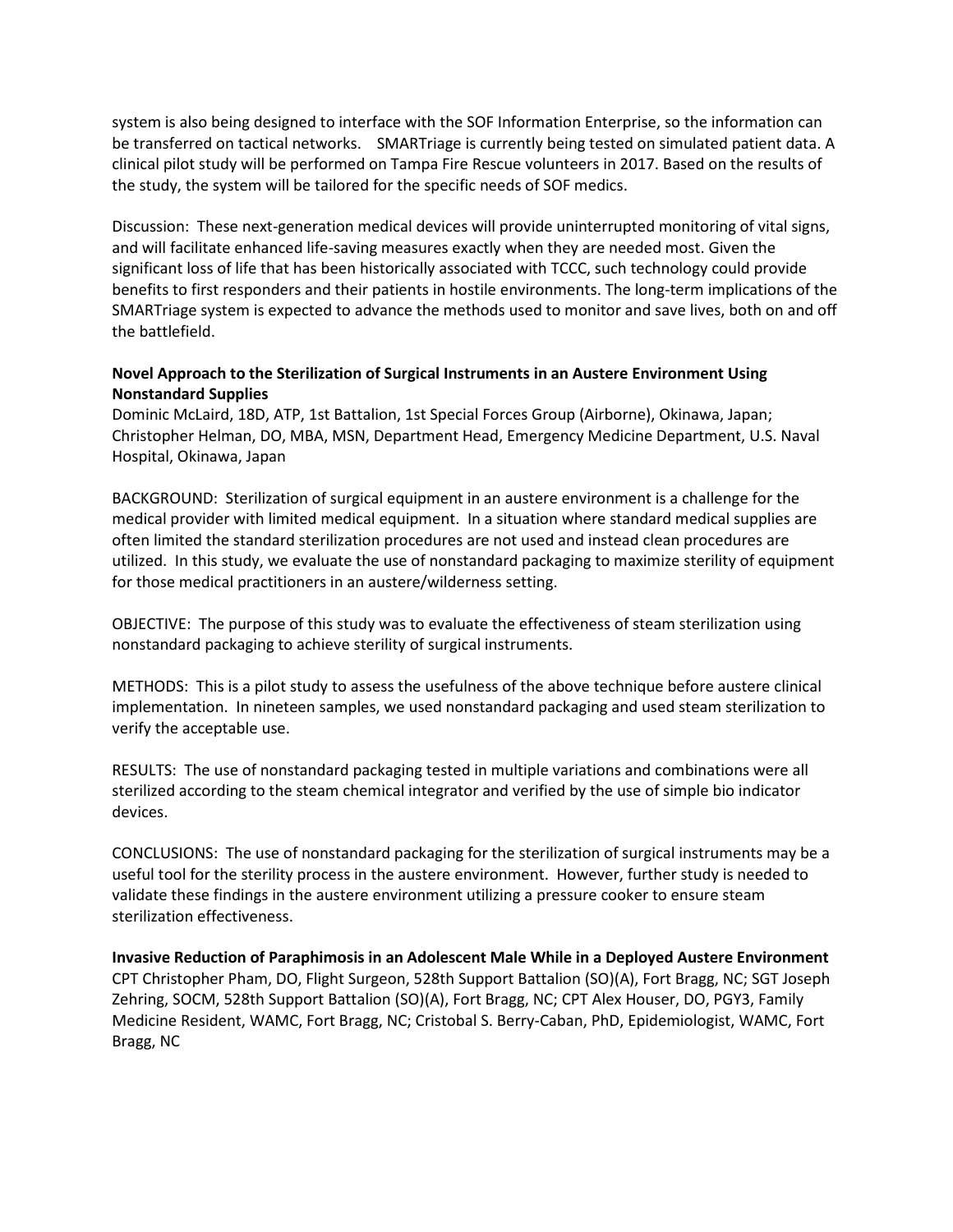INTRODUCTION/OBJECTIVE: Paraphimosis is a urologic emergency with serious consequences including tissue necrosis and partial amputation if normal anatomy is not restored promptly. Invasive reduction of a paraphimosis requires minimal instruments and can be accomplished by experienced providers.

CASE PRESENTATION: This case describes a 10-year-old local African national with a paraphimosis for 10 days prior to initial evaluation that ultimately required invasive reduction while in a deployed austere environment. Manual reduction was attempted for 30 minutes and was unsuccessful due to the amount of edema present. A dorsal slit was made into the fibrotic prepuce ring and multiple needle punctures into the edematous tissue was performed. After this invasive procedure, the paraphimosis was successfully reduced manually. The patient then subsequently underwent an elective circumcision the following day.

DISCUSSION: Paraphimosis occurs when the foreskin becomes stuck in the retracted position, and eventually results in increased edema, ischemia, necrosis, and amputation of the glans if no corrective actions are taken. The most common cause is a pre-existing phimosis, or fibrosis of the prepuce ring. There are multiple reduction techniques discussed in the literature. A manual reduction should be attempted prior to more invasive techniques. If this fails, more invasive techniques include a dorsal slit to disrupt the fibrous prepuce ring, and a needling technique to decompress the edema. Alternative methods discussed in the literature include 1.) using a concentrated sugar applied to the glans in order to osmotically displace the edema, 2.) a hyaluronidase injection into the prepuce, and 3). soaking the penis in a surgical glove full of ice to reduce edema prior to attempting manual reduction.

CONCLUSION: This case brings to light the importance of having a familiarity with the various techniques of reducing a paraphimosis since it is a urologic emergency that can easily be corrected in a deployed setting.

**Closed Loop Control Technology: Enhancing Combat Casualty Care in Austere Environments** CMSgt(ret) Dario Rodriquez, Research Health Science Officer, USAFSAM, Wright Patterson AFB, Dayton, OH

BACKGROUND: Every combat contingency that suffers casualties mandates skillful application of mechanical ventilation/oxygenation to meet patient demands. Establishing technology to improve safety/efficacy of critical care interventions would likely prove beneficial to the entire medical system. Closed loop control (CLC) of oxygenation has proven successful in trials, and should be considered for military medical operations.

METHODS: Trauma/Surgical ICU patients, ages of 18-65, requiring mechanical ventilation were selected as a surrogate population to combat casualties. All were enrolled per randomized, cross-over trial of CLC of FIO2 compared to manual control. The ventilator and computer system permitted automatic adjustment of FIO2 in response to pulse oximetry. Safety/efficacy criteria were evaluated based on prevention of hypoxemia (SpO2 ≤ 88%), ability of the controller to maintain oxygen saturation within targeted range of 92-96%, and oxygen consumption.

RESULTS: Enrollment of 95 subjects yielded an average age of 35 and mean Injury Severity Score of  $34\Box$ 13. The mean duration of hypoxemia in the CLC group was less than half experienced by the control population. Amount of time in the target range was 189.95 mins in the closed loop group compared to 74.52 mins in control group, with a 34% savings in oxygen volume. Hyperoxia (97-100% SpO2) was reduced by almost 300%.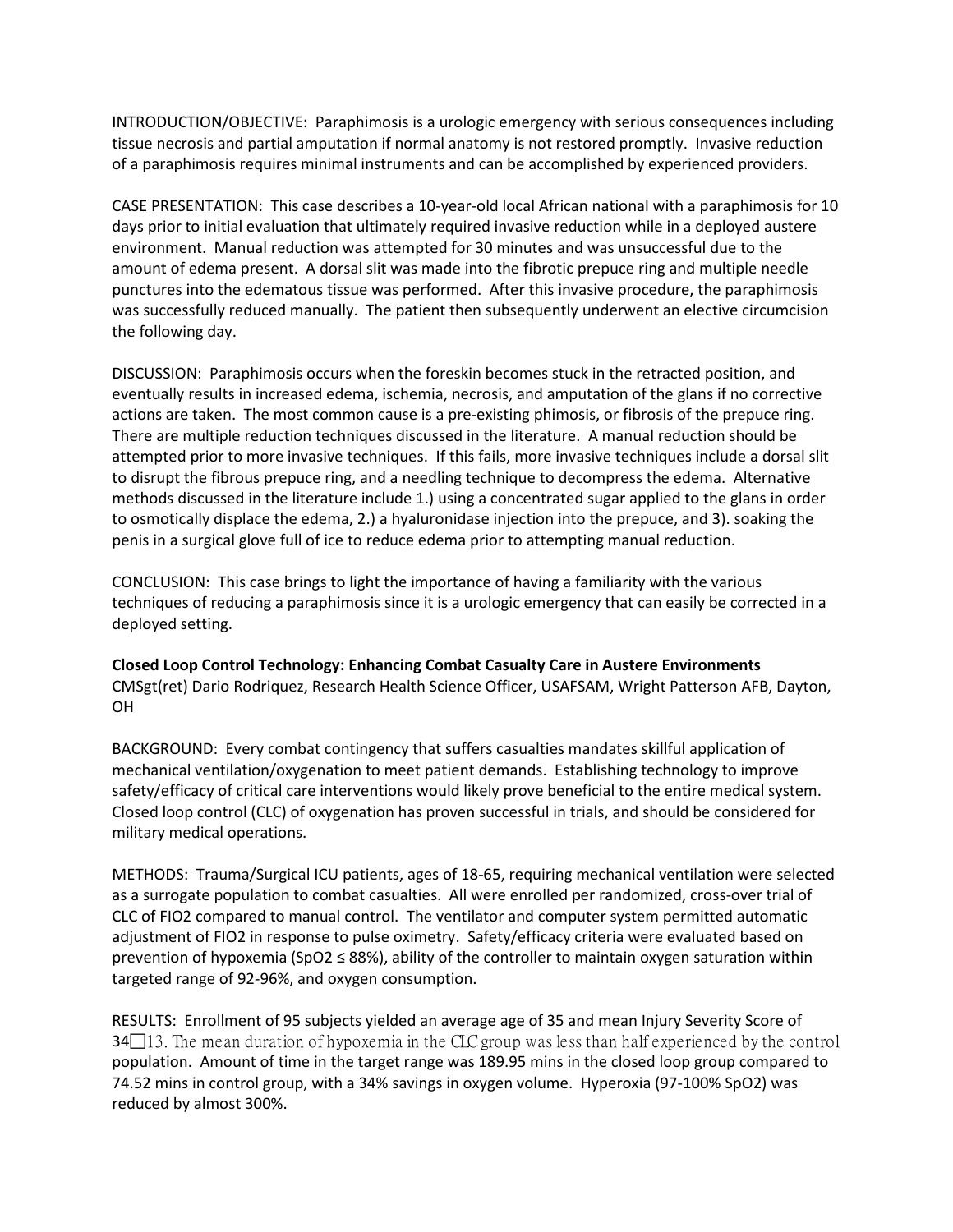DISCUSSION: Evidence supports the utility of CLC to mitigate the incidence of hypo/hyperoxemia/reduce oxygen consumption. An episode of hypoxemia in closed head injury has been associated with worsening outcomes, while reducing hyperoxia reduces unintended consequences. We propose a multi-center trial to assess CLC for military application. Subsequent studies would combine oxygen/PEEP/ventilation control to establish capacity of CLC systems. Previous efforts have identified the utility/efficacy of mechanical ventilator control/.delivery of oxygen produced from an oxygen concentrator, in interoperable system. These efficiencies could reduce reliance on compressed gas systems, minimize logistics, and afford austere environments resources previously inaccessible/limited.

#### **High Altitude Ground Operations**

COL William W. Dodson, III, MD, MH, FACPM, ANG, MC, CFS, Aerospace Occupational & Undersea Hyperbaric Medicine, Dept. of Aeromedical Research, USAFSAM/FHOH, USAF School of Aerospace Medicine, Wright-Patterson AFB, Dayton, OH

HIGH-ALTITUDE GROUND OPERATIONS PROBLEM STATEMENT: Military ground operations by some units occur at high elevations such as found in some parts of Afghanistan. Preventing and/or treating altitude illnesses is a required skill in these settings. Lack of this knowledge can cause mission failure. This topic is pertinent to the medical professionals who oversee personnel engaged in high-altitude ground operations.

TOPIC: This session will cover etiologic factors in altitude illnesses such as acute mountain sickness, highaltitude pulmonary edema, and high-altitude cerebral edema; the prophylaxis and treatment of these altitude illnesses; and the use of pressure gear such as Gamov bags in these settings.

APPLICATIONS: Knowledge gained in high-altitude mountain medicine has immediate impact on improving safety and enhancing mission success during high-altitude ground operations and is also useful to units of all U.S. military branches as well as to all international military and civilian organizations that conduct ground operations at high altitude including combat operations as well as search and rescue.

**A Case of Emergent Fasciotomy Caused by Workout Supplements in a Special Operations Candidate** Dr. Jacob Shook, PGY-1, CRDAMC, Family Medicine Residency; Dr. Jocelyn Hu, PGY-3 Chief Resident, Family Medicine Residency

Introduction: Dietary supplements (DS) are commonly used in the workout community. These unregulated products promise to enhance performance with increased endurance, recovery, and increased drive. DS are used by many service members who are looking to improve their PT scores, get stronger, or be a better soldier. Some are using a pre-workout (PREW), post-workout (POSTW), and recovery supplements (RS).

Case Presentation: A previously healthy, physically fit 30 year old male soldier presented with weakness, dizziness, nausea, vomiting and syncopal episode after running 4 miles. He is an active individual who participates in strenuous activity regularly. He was training for a Special Forces (SF) assessment; during his training he started taking 3 new DS to augment his physical abilities. His new supplements were Arnold Schwarzenegger Iron Pack, Arnold Schwarzenegger Iron pump, and Chem-Tek-Labs Ligandrol added to his old DS of CN6, Gorilla Alpha Gen. On presentation to he had a rectal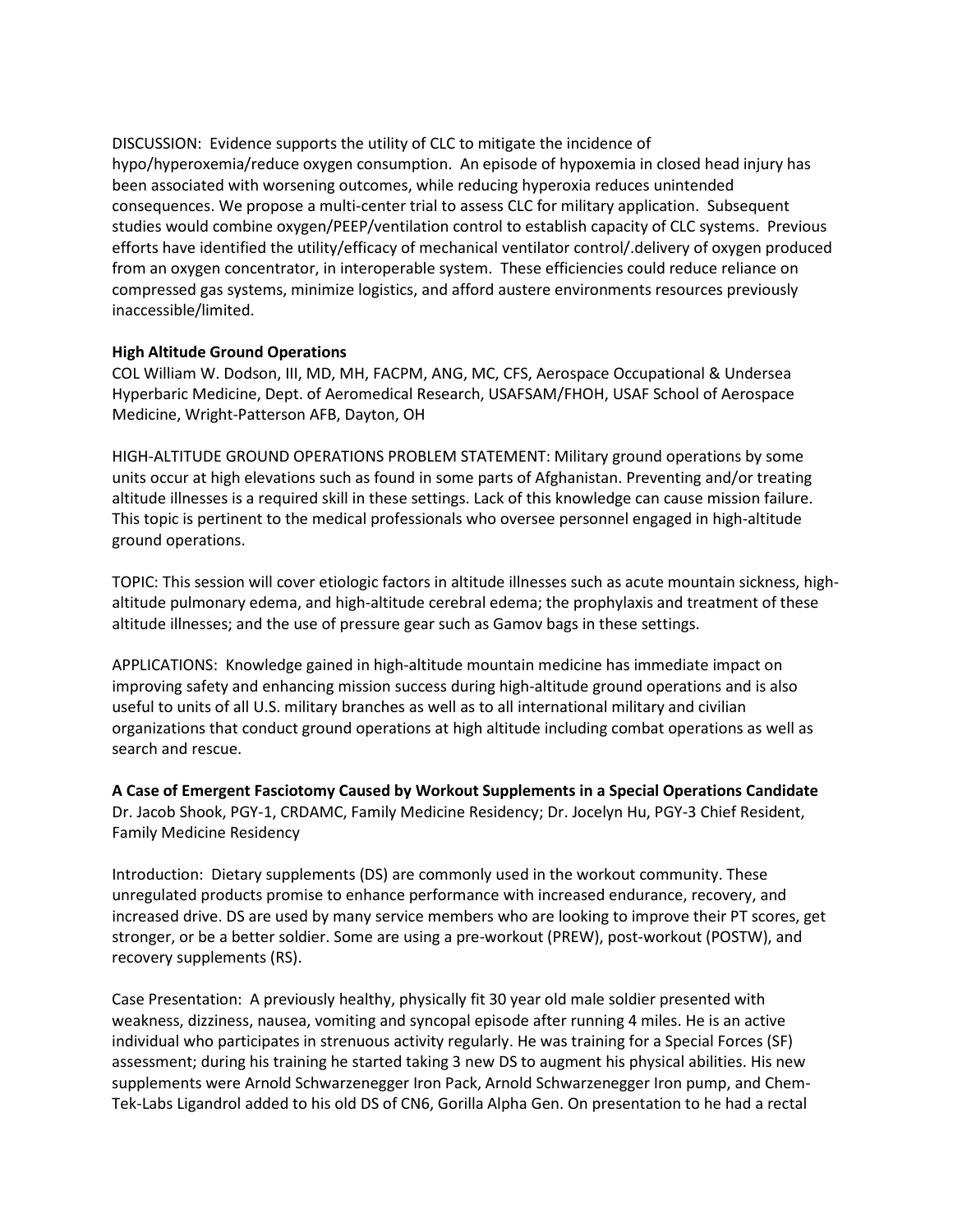temperature of 104° F, heart rate of 167. He was evaluated and found to have rhabdomyolysis, heat stroke, acute kidney injury, and compartment syndrome. His compartment syndrome in his bilateral lower extremities required emergent fasciotomies bilaterally. He was also found to have acute myocardial injury with raising cardiac troponin form 0.04 to 0.28 in one hour. He had prolonged recovery which was complicated due to severity of injuries with residual neuromotor deficits that ended up requiring a MEB for foot drop.

Discussion/Conclusion: A significant contributing factor the severity of his injuries was the use of DS. DS are used by up to 60-70% of active duty military [2][10] with higher prevalence in elite groups [1]. Most of these supplements have some negative impact on the health of soldiers affecting the overall readiness of the force. It can affect retention of an otherwise outstanding individual. The effects of the substances often compound when stacked causing higher risks of adverse events such as acute kidney injury, acute liver injury, arrhythmias, paresthesias, mood swings, seizures, syncope, and death. This patient required emergent b/l fasciotomy which has severe risks in austere environment. His other injuries compounded treatment complications, and this service member found to no longer be fit for

#### **Development and Testing of a Novel Chest Decompression Template**

Amit Shah, MD, Assistant Professor of Clinical Emergency Medicine, Georgetown University School of Medicine, Faculty Associate, National Center for Human Factors in Healthcare, Senior Attending Physician, Dept. of Emergency Medicine, MedStar Washington Hospital Center, Washington, DC, Chief Medical Officer, InnoVital Systems, Calverton, MD; Curt Kothera, PhD, Visiting Associate Research Scientist, Aerospace Engineering Department, University of Maryland, College Park, MD, Senior Scientist, Program Manager, InnoVital Systems, Inc., Calverton, MD

Background: Decompression of tension pneumothorax is a lifesaving procedure. Yet clinical experience and the literature suggest that pre-hospital and in-hospital providers have difficulty identifying the procedural sites for both anterior and lateral decompression approaches. "Cardiac box", large vessel and abdominal solid organ injury may result from incorrect needle or chest tube placement.

Methods: Physicians and engineers worked together to develop a universal template for simplified identification of the 4th or 5th intercostal space (ICS) on the anterior axillary line (AAL) based on anthropometric data previously gathered on >1000 military personnel. Thirteen combat medics and civilian paramedics were then asked to identify the 4th or 5th ICS along the AAL on a single live, male subject – initially without guidance and then with the template after only 60 seconds of template training.

Results: Without the template, 1 of 13 medics correctly identified the lateral site. With the template, 10 of 13 correctly identified the site – a 10x improvement. Medic feedback led to design enhancements that will enable the template to more accurately guide decompression at the lateral site. A next generation template has been designed that also incorporates a universal, site-finding feature for the anterior (2nd ICS, mid-clavicular line) decompression site. Results of follow-up testing incorporating (1) a larger number of volunteers to reflect a range of body types and (2) both lateral and anterior approaches will be presented. Lessons learned regarding usability of the single template device will also be shared.

Discussion: A simple, unpowered, lightweight, inexpensive chest decompression template may increase the accuracy and success of chest decompression performed in the field and in-hospital, and prevent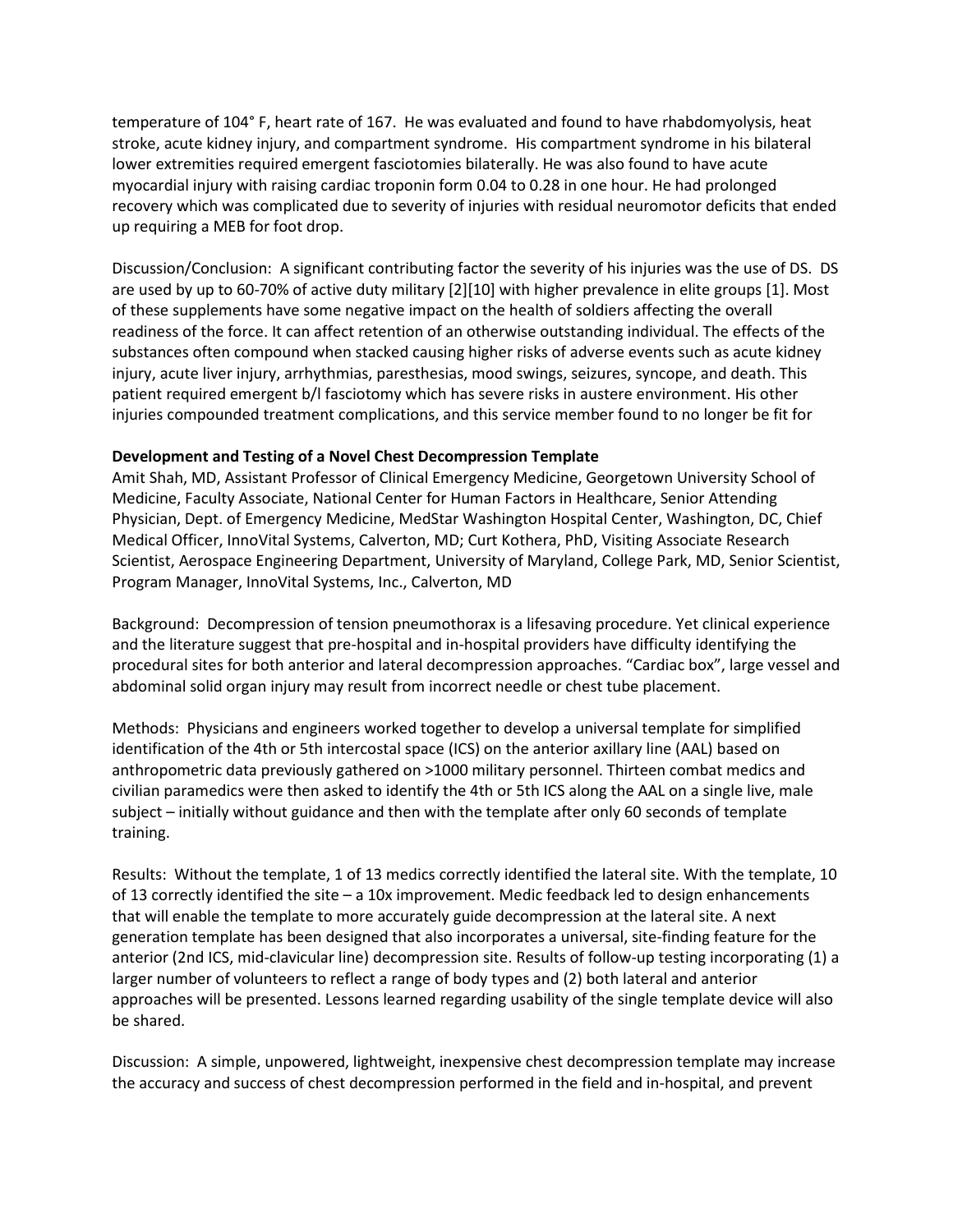further injury to the patient. The device may also serve a training function and help guard against attrition of procedural knowledge and skill.

**Evaluation of XStat and Combat Gauze in a Swine Model of Junctional Hemorrhage with Coagulopathy** Jason Rall, PhD and Jennifer Cox, BS, 59th Medical Wing Office of the Chief Scientist, Wilford Hall Ambulatory Surgical Center, Joint Base San Antonio-Lackland, TX

Background: Hemorrhage is associated with the majority of potentially survivable deaths on the battlefield. Effective and field tested products are lacking to treat junctional and noncompressible injuries. XStat is a newly developed, FDA-approved product designed to treat junctional hemorrhage. The product is composed of minisponges that expand on contact with blood to produce tamponade. The committee on tactical combat casualty care has recently approved the product as part of its guidelines, but data is lacking to assess its efficacy in different injury types or physiologic states. Methods: Large (70-90kg) male swine were used in all experiments. Following splenectomy, coagulopathy was induced by replacing 60% of the animal's estimated blood volume with room temperature Hextend. Uncontrolled hemorrhage was initiated by transection of both axillary artery and vein following dissection and lidocaine incubation. Free bleed was allowed to proceed for 30 seconds until intervention with either XStat or Combat Gauze and standard backing. Primary outcomes were survival, hemostasis, and blood loss.

Results: Nineteen, healthy animals were entered into the study. XStat-treated animals achieved hemostasis in less time and remained hemostatic longer than Combat Gauze. Significantly less blood was lost during the first 10 minutes following injury in the XStat group than the Combat Gauze group. However, no differences were observed between XStat-treated and Combat Gauze-treated groups based on survival. All animals died before the end of the observation period except one in the XStattreated group.

Discussion: The results presented here show XStat performed better than Combat Gauze in this model of junctional hemorrhage in coagulopathic animals. Continued testing and evaluation of XStat should be performed to optimize application and to determine appropriate wounding patterns.

**A Multi-Level Mixed Methods Approach to Study the Effectiveness of a Primary Care Progressive Return to Activity Protocol After Acute Mild Traumatic Brain Injury/Concussion in the Military** Jason M. Bailie, PhD, Senior Clinical Research Director, Neuropsychologist, Defense and Veterans Brain Injury Center (DVBIC), CTR, General Dynamics Health Solutions

The large number of U.S. service members diagnosed with concussion/mild traumatic brain injury each year underscores the necessity for clear and effective clinical guidance for managing concussion in both deployed and non-deployed settings. Relevant research continues to emerge supporting a gradual return to pre-injury activity levels without aggravating symptoms; however, available guidance does not provide detailed standards for this return to activity process. To fill this gap, the Defense and Veterans Brain Injury Center released a recommendation for primary care providers detailing a step-wise return to unrestricted activity following acute concussion. This guidance was developed in collaboration with an interdisciplinary group of clinical, military, and academic subject matter experts using an evidencebased approach. Here we describe a multi-level, mixed-methods approach to evaluate the recommendation, incorporating outcomes from both patients and providers, to ensure positive patient outcomes, to discover barriers to implementation by providers, and to identify ways to improve the recommendation. Procedures were developed to implement the study within complex but ecologicallyvalid settings at multiple military treatment facilities and operational medical units. Special consideration was given to expected challenges such as frequent movement of military personnel,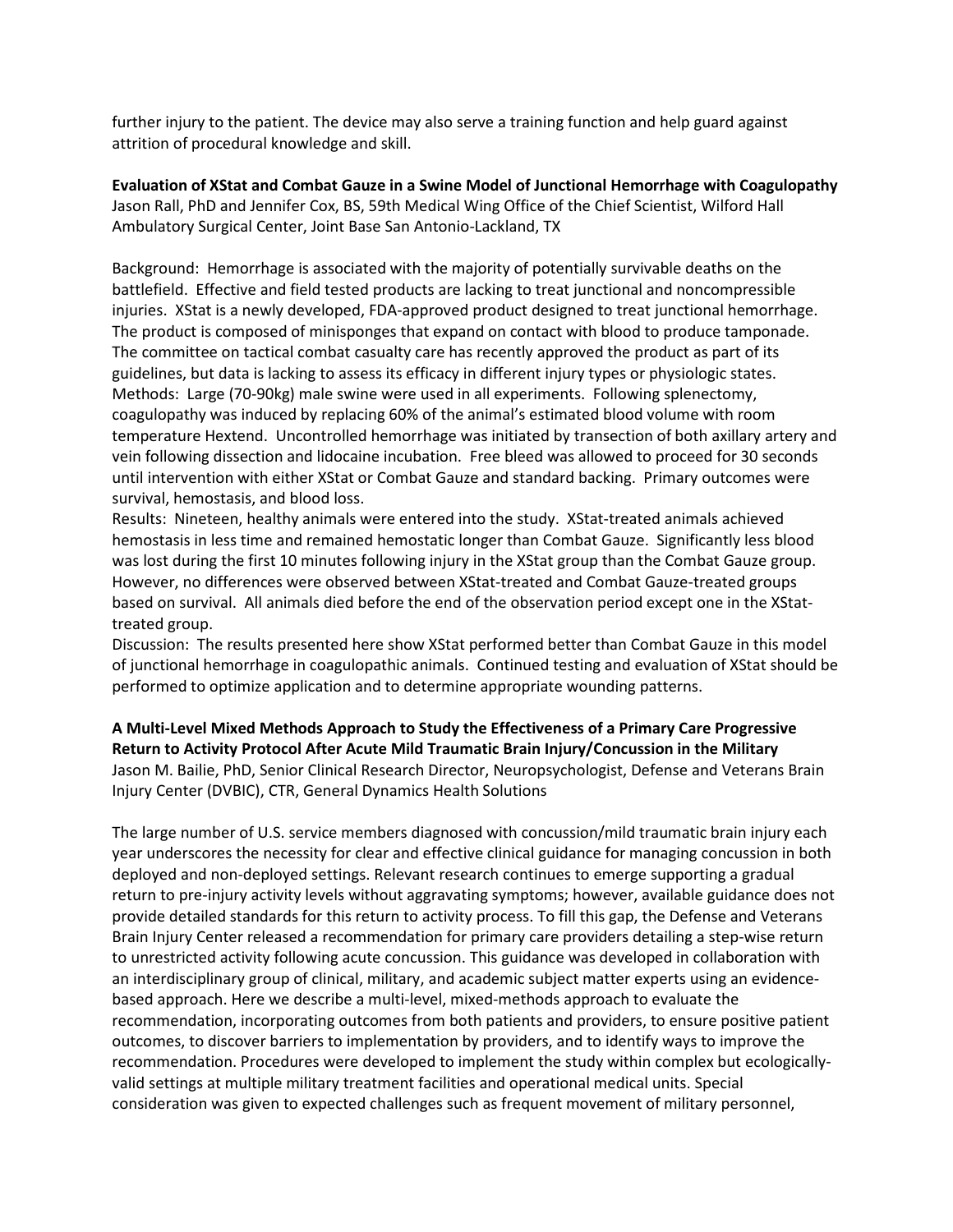selection of appropriate design and measures, study implementation at multiple sites, and involvement of multiple service branches (Army, Navy, and Marine Corps). To date, all providers (N = 35) and 72 of the targeted 200 patients have been enrolled. Baseline findings from providers highlight barriers and facilitators to best practice for military acute concussion. Preliminary findings are consistent with previous research demonstrating that published educational material does not automatically translate into compliance by medical providers and needs to be supplemented by face-to-face educational interventions. We conclude by highlighting lessons learned from this alternative methodology study which will provide useful information on patient outcomes as result of the clinical guidance that is received.

#### **Developing a Prolonged Field Care Human Performance Training and Testing Platform**

Sena Veazey, US Army Institute of Surgical Research, Joint Base San Antonio, Fort Sam Houston, TX; Doug Powell, MD, Third Special Forces Group (Airborne) and Womack Army Medical Center, Fort Bragg, NC; Ramey L. Wilson, First Special Forces Group (Airborne), Joint Base Lewis-McChord, WA; MSG Kaleb J. Twilligear, Madigan Army Medical Center, Joint Base Lewis-McChord, WA; LTC Christine M. Vaccaro, MD, Madigan Army Medical Center, Joint Base Lewis-McChord, WA; LTC Jeremy C. Pamplin, MD, Madigan Army Medical Center, Joint Base Lewis-McChord, WA; Uniformed Services University, Bethesda, MD

Introduction: Military medical providers at all levels may experience discordance between their garrison medical practice and the medical care they provide while deployed to operational settings. Consequently, clinicians may have limited experience in combat casualty care, particularly of complex, critically ill casualties in resource-limited environments. The military provides extensive training for medical providers, but training – usually a combination of didactics and simulation – may not help clinicians when nuanced care requires judgment gained through experience. This is especially true when pre-hospital providers –contextually advanced practice medics in the special operations forces (SOF) – must provide prolonged field care (PFC) of critically ill/injured casualties.

Methods: We intend to develop a methodology that tests human performance during PFC and to investigate how new technology solutions, particularly telemedicine, impacts performance. This testing platform should allow the testing of various technology solutions and determine if they improve human performance before fielding. Demonstrating the value of new technology to enhance human performance and piloting its use in simulated conditions increases the likelihood that it will be accepted by users and avoid the potential of doing harm.

Results: We will establish a standardized training program that addresses key critical care skills that all subjects experience before testing. Subjects will then record their daily medical care in their garrison work environment. Subjects will be randomized to PFC simulation scenarios with/without telemedicine consultation. Both groups will have access to internet-based information and paper references typical of a deployed environment. We will measure subject performance including efficiency, accuracy, and reliability of medical decisions as well as cognitive work measured by validated surveys and physiologic measurements. Subjective experiences will be measured by custom surveys and interviews.

Discussion: This methodology will better identify useful and clinically beneficial technology that will improve combat casualty care more effectively than methods currently in use.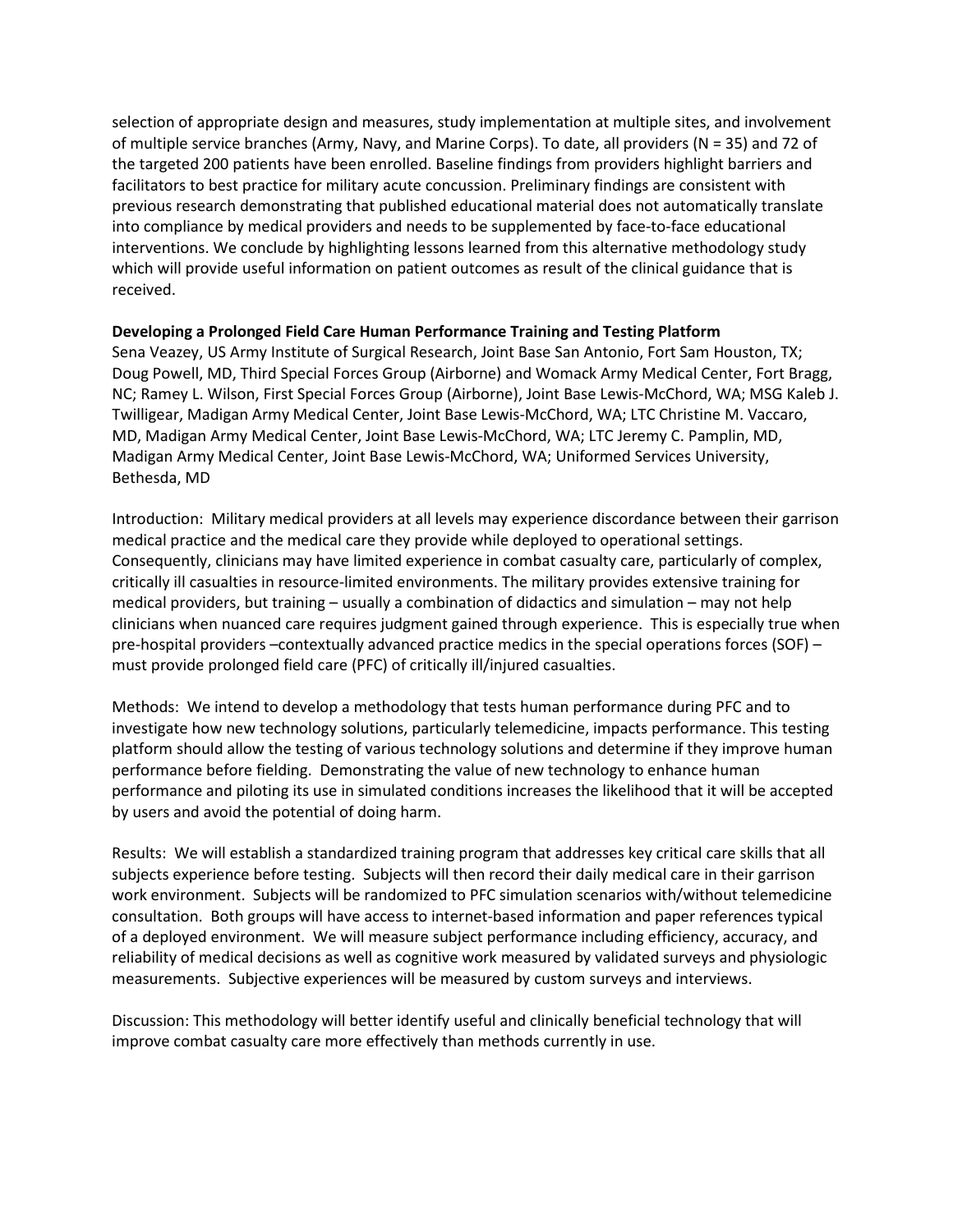# **Belts Evaluated as Limb Tourniquets: BELT Study Comparing Trouser Supporters Used as Medical Devices in a Manikin Model of Wound Bleeding**

Blake Bequette, BS; John F. Kragh Jr, MD; James K. Aden III, PhD; Michael A. Dubick, PhD

Background: The purpose of the present study is to compare performance of models of belt tourniquet in hemorrhage control.

Methods: Belts evaluated as limb tourniquets were studied (BELT study) as test articles in an experiment designed to test effectiveness of pants belts not as clothing support but as nonimprovised medical devices in control of bleeding from a manikin. Models included Tourni-belt, Tourniquet Belt, ParaBelt, and Battle Buddy. Data included effectiveness, time to stop bleeding, total time of application, pressure, blood loss, and composite results (score count of good results; composite outcome good if every component was good).

Results: Differences among effectiveness percentages by model of belt tourniquet were not statistically significant. The difference in means between users was statistically significant for stop time, total time, pressure, blood loss, composite score, and composite outcome. Mean time to stop bleeding differed for only one pair of models after the Tukey-Kramer adjustment; ParaBelt was faster than Tourniquet Belt. Mean total time of application differed between ParaBelt–Tourniquet Belt and Tourni-belt–Tourniquet Belt; the former model in both pairs was faster. No significant difference in mean blood loss by model was found. For composite outcome score, no pairwise difference between models was significant. For composite outcome (good-bad), ParaBelt had 75% of tests with good results; the other three models had significantly worse results.

Conclusion: In a preliminary laboratory analysis of belt tourniquet models using a manikin, performance differed by model. ParaBelt had 75% of tests with good results which was better than other models.

# **Leveraging Advances in SOF Human Performance and Wearable and Wireless Technologies to Amplify Training Effectiveness and Provide Peak Mission Readiness**

Col. Dan McCarron (USMC, ret.), Vice President, Operations, tiag® (The Informatics Applications Group, Inc.)

Background: Like professional athletes, Special Operations Forces (SOF) require managed high-end training to balance increased performance with reduced risk of injuries and ensure optimized readiness outcomes. CoachMePlus (CM+) is a web-based performance application employed by more than 200 professional and collegiate sports teams for tracking elite athlete performance. Leveraging wireless and wearable technologies, it uncovers performance trends and highlights risk factors. Each program is individualized to the team and the player to ensure optimal game-day readiness. The Warrior Performance Platform (WP2) is leveraging CoachMePlus (CM+) software and advances in SOF Human Performance and Sports research. WP2 will deliver end-to-end solutions that amplify training effectiveness and improve overall SOF readiness.

Methods: The similarities between elite athletes and SOF warriors have been evaluated to understand common training processes and factors associated with increased risk from exhaustion and injury. Utilizing these initial insights, CM+ has been transformed into WP2. Leveraging real world insights gained during a 6-month pilot, WP2 will be further modified to maximize its ability to significantly improve the physical conditioning, readiness and resilience of SOF.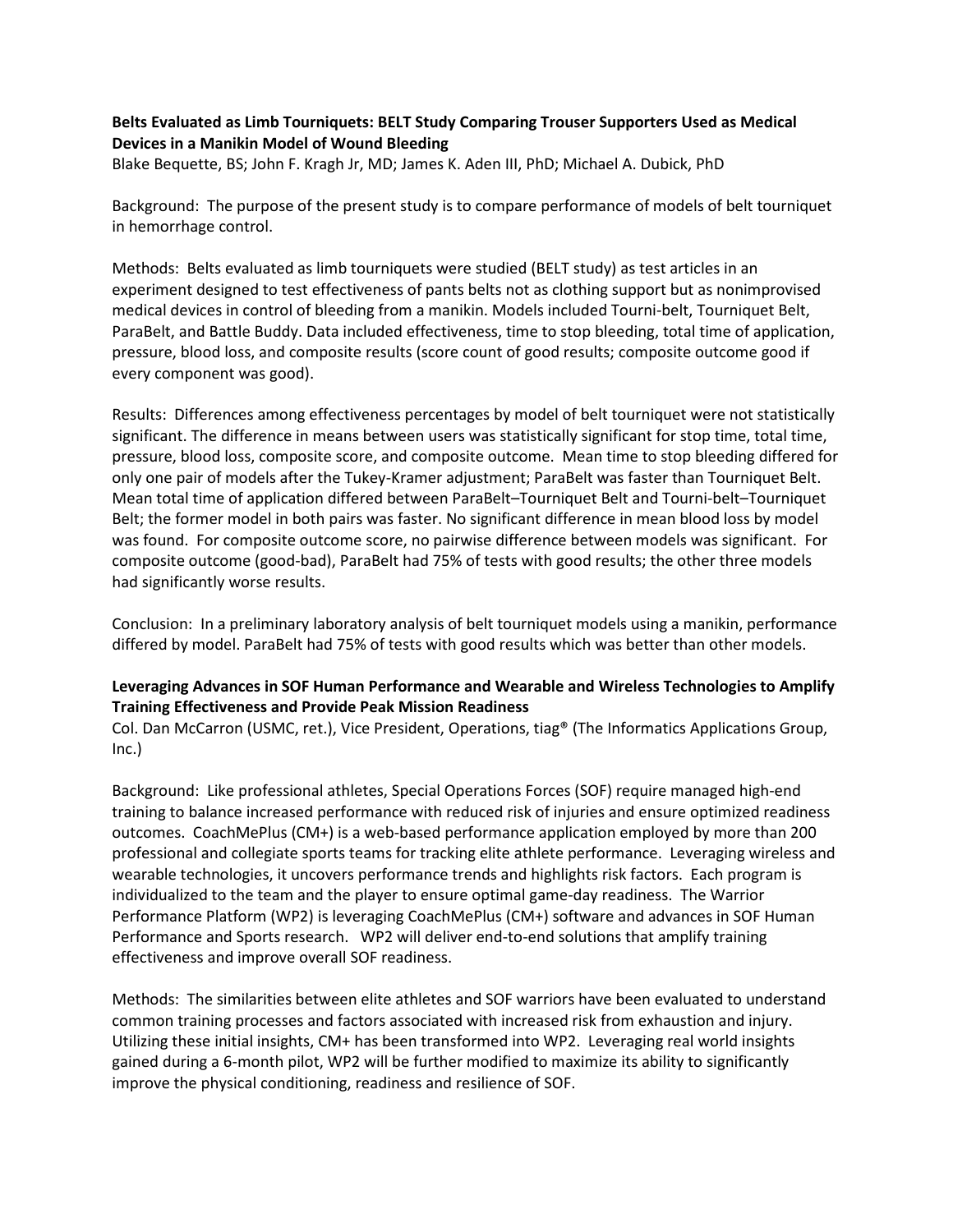Results: WP2 leverages proven technologies and multiple case studies to ensure maximum SOF readiness. Its programming accommodates diverse SOF mission requirements and uses mobile applications to deliver individual and command readiness dashboards that provide critical insights to key decision makers throughout the entire mission readiness cycle.

Discussion: When fully developed following the six-month pilot, WP2 will provide SOF leadership a currently unavailable capability. It will immediately identify individual performance issues across an entire command, permitting concurrent real-time adjustments to multiple training plans to ensure every individual simultaneously achieves peak mission readiness. At the conclusion of the pilot, we will present an evaluation of lessons learned and the overall benefits of WP2. Preliminary results will be available for presentation at the May SOMA conference.

**The "Shrail" System: A Direct Comparison to the Current DoD Deployment Operating Table** CPT Joshua Dilday, DO, General Surgery Resident, CPT Max Sirkin, MD, General Surgery Resident, LTC

Jason Hiles, MD, Surgeon and LTC Thomas Wertin, MD, Surgeon, William Beaumont Army Medical Center, Ft. Bliss, TX; MAJ Frances Bradley, CRNA, Commander, 745th Forward Surgical Team, Ft. Bliss, TX

Background: Forward Surgical Teams (FST's) have been widely used to provide emergency resuscitative surgical care during high intensity offensive operations. There continues to be an operational need for FST's to function in austere locations with the utmost flexibility as the doctrine of prolonged field care (PFC) is implemented. However, the current surgical equipment used is burdensome and hinders movement flexibility essential for PFC. In addition, it lacks a uniform system of incorporating standard operating room/surgical equipment into the current FST. The "Shrail" system is a lightweight, rail system that outfits the NATO litter with the same side rail system used on permanent operating room beds, thus creating a surgical table with full surgical exposure and operative capabilities. We sought to compare the current FST operating table, the English Table, to the "Shrail" system.

Methods: A local FST was utilized to compare the English Table (ET) to the "Shrail". Twenty construction time trials were performed. After construction, the device specifics and capabilities of the English Table and the "Shrail" were also compared.

Results: The time required to construct the "Shrail" was significantly less than the time required for the ET (p<.0001). The mean time for the "Shrail" was 80.75 seconds compared to 151.60 seconds. The "Shrail" weighs less (15lbs vs. 161lbs), has a smaller footprint (.66 ft3 vs. 11.4 ft3), and is more equipped for PFC (operative exposure, patient positioning, secure transport, ventilatory/anesthesia management, and extremity immobilization).

Discussion: The current FST operating table is heavy, burdensome, and timely to set up. It also lacks a simple system of incorporating necessary operating equipment. The "Shrail" offers more surgical capabilities than the current configuration without the added time, weight, or space. It is better suited for the demands of an FST and during prolonged field care.

#### **Field Based High Sensitivity Rapid Detection of Pathogenic Viruses in Urine**

COL Christopher P. Smith, MD, MSS, USA, Baylor College of Medicine, Houston TX; Laura E. Lamb, PhD, Sarah N. Bartolone, MS and Michael B. Chancellor, MD, Beaumont Health and Oakland University William Beaumont School of Medicine, Royal Oak, MI

BACKGROUND: The emerging Zika virus threat and our ability to detect and subsequently contain its spread are of great military relevance. We present the development of a rapid, simple test for detecting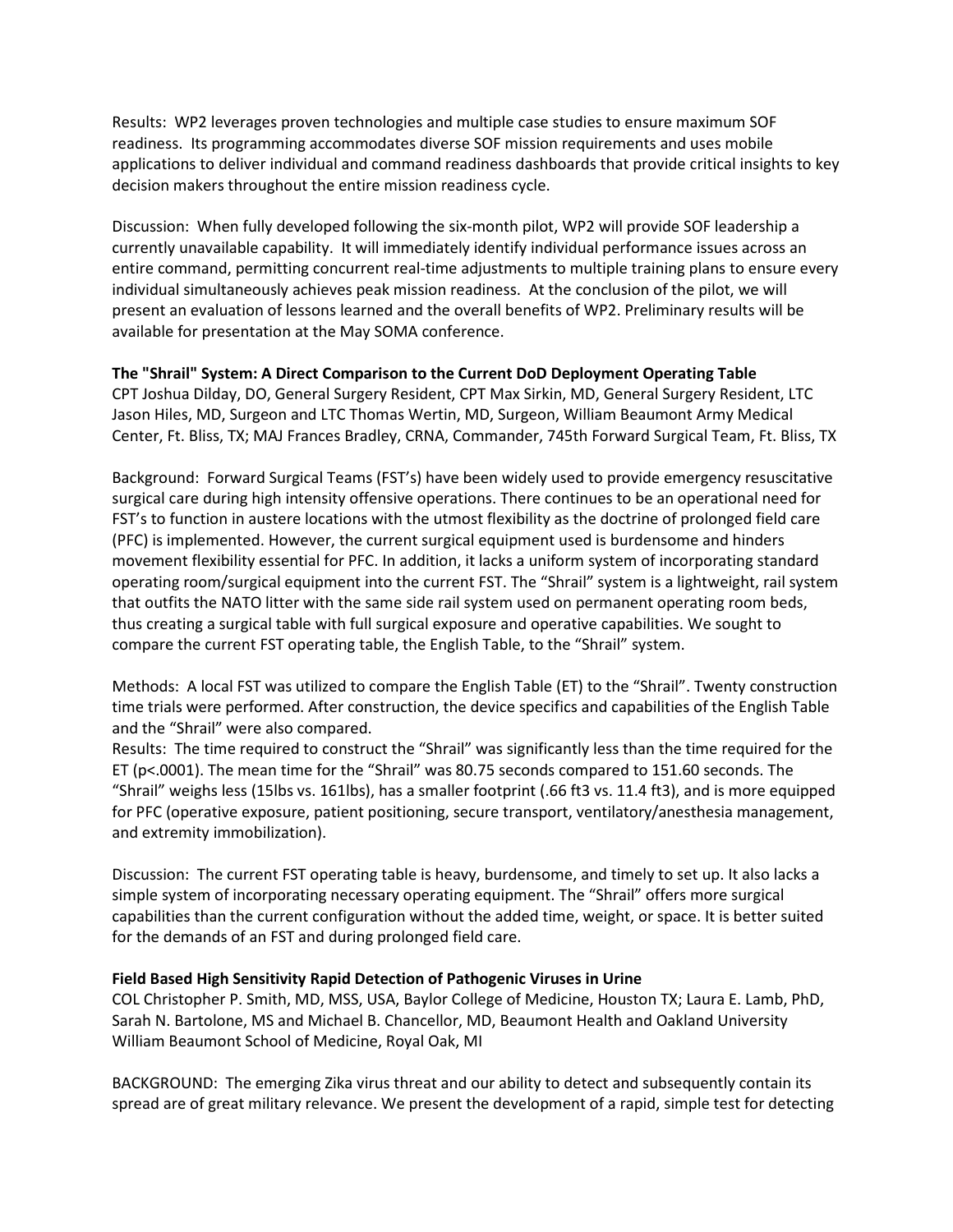Zika as well as other clinically relevant arboviruses (Dengue, West Nile, Chikungunya, and Yellow Fever) that can be rapidly and easily implemented in the field. This method allows for real-time identification of infected individuals through a single voided urine sample that can be collected and analyzed in austere environments using a compact, light, self-contained, and non-battery operated test.

METHODS: We have developed a prototype kit that allows rapid detection using highly specific primers with demonstrated specificity for Zika, Dengue, Chikungunya, West Nile, and Yellow Fever viruses. This method utilizes a patient's urine and can be completed within 30 minutes.

RESULTS: For initial proof-of-principle, we have focused on Zika and Dengue virus detection. We have pilot data demonstrating that we can detect Zika and Dengue in urine in under 20 minutes. We have also developed an internal control to validate that the sample was processed and that the test was performed correctly.

DISCUSSION: We have developed a prototype test that allows rapid, highly sensitive and specific diagnostic monitoring of military personnel using only urine. Enhanced surveillance using this technology will allow SOF to assess the impact of arboviruses on current service members stationed globally in at-risk areas. Furthermore, the creation of a point of care, field based reliable testing kit will provide real-time actionable medical intelligence to military leaders and enhance their ability to identify pertinent outbreaks and risks for future deployments. Most critically, development of these technologies could be rapidly applied to new pathogens and mosquito borne diseases in the future.

#### **The Impact of Sleep Deprivation in Military Surgical Teams: A Systematic Review**

Rachael Sarah Victoria Parker, F2 Doctor, Emergency Department, Royal Preston Hospital, Preston, United Kingdom; Col Paul Parker, Department of Trauma & Orthopaedics, University Hospitals, Birmingham NHS Foundation Trust, Birmingham, United Kingdom

Background: Fatigue in military operations leads to safety and operational problems due to a decrease in alertness and performance. The primary method of counteracting the effects of sleep deprivation is to increase nightly sleep time, which in operational situations is not always feasible. History has taught us that surgeons and surgical teams are finite resources that cannot operate on patients indefinitely.

Methods: A systematic review was conducted using the search terms 'sleep' and 'deprivation' examining the impact of sleep deprivation on cognitive performance in military surgical teams. Studies examining outcomes on intensive care patients and subjects with comorbidities were not addressed in this review.

Results: Sleep deprivation in any 'out-of-hours' surgery has a significant impact on overall morbidity and mortality. Sleep deprivation in surgeons and surgical trainees negatively impacts cognitive performance and puts their own and patients' health at risk. All published research lacks consensus when defining 'sleep deprivation' and 'rested' states. It is recognised that it would be unethical to conduct a welldesigned randomised controlled trial, to determine the effects of fatigue on performance in surgery; however, there is a paucity between surrogate markers and applying simulated results to actual clinical performance. This requires further research. Recommended methods of combating fatigue include: prophylactically 'sleep-banking' prior to known periods of sleep deprivation, napping, use of stimulant or alert- ing substances such as modafinil, coordinated work schedules to reduce circadian desynchronisation and regular breaks with enforced rest periods.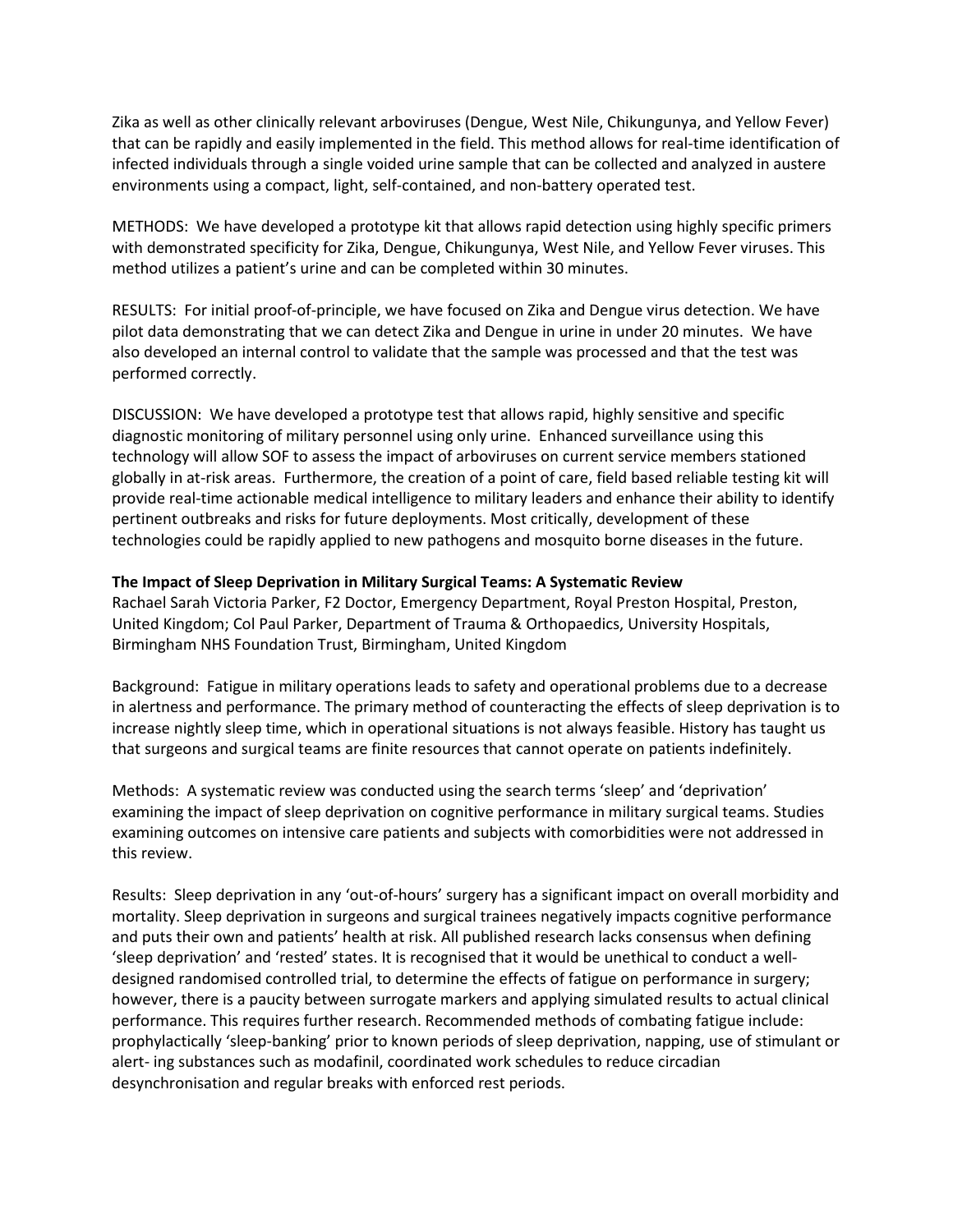Conclusions: A forward surgical team will become combat-ineffective after 48 hours of continuous operations. This systematic review recommends implementing on-call periods of no more than 12 hours in duration, with adequate rest periods every 24 hours. Drug therapies and sleep banking may, in the short term, prevent negative effects of acute sleep deprivation.

## **A Novel Perfused Cadaver Model for Resuscitative Endovascular Balloon Occlusion of the Aorta (REBOA)**

LCDR Elliot Ross, MC USN, EMS Fellow, San Antonio Uniformed Services Health Education Consortium, San Antonio, TX; LTC Theodore Redman, MC USA, EMS Fellow, San Antonio Uniformed Services Health Education Consortium, San Antonio, TX

Background: Uncontrolled hemorrhage still accounts for as much as 25% of death on the battlefield. Resuscitative endovascular balloon occlusion of the aorta (REBOA) has been posed as an alternative to resuscitative thoracotomy for non-compressible hemorrhage control. Recent analysis of combat casualties in OEF has suggested that 18.5% of those dying from exsanguinating hemorrhage may be temporarily controlled with the use of REBOA. Percutaneous endovascular procedures such as this have been limited to acute care surgeons, interventionalists and vascular surgeons. With the advent of new technology and the ability to place REBOA catheters through smaller endovascular sheaths, the procedure can now be performed by emergency medicine providers. Adequate training and simulation models are still in development for the use of the procedure.

Objective: Create the ideal prehospital training simulator for REBOA catheter placement. The goals of design were to create a simple, easily reproducible, and realistic model to simulate placing REBOA in field/austere conditions.

Design/Methods: We conducted a systematic review of the published literature on REBOA, conducted virtual reality simulator training, performed interviews with subject matter experts and visited the labs at the Centre for Health Sciences in Bulverde, TX, the Fresh Tissue Dissection Laboratory at Los Angeles County and USC Keck School of Medicine, CA.

Results: We developed what we believe is the ideal simulation model for REBOA catheter placement using a perfused human cadaver model. Our model includes many elements from previously published models of perfused cadaver simulation as well as the unique aspects of placing extremity tourniquets and perfusing the venous side using a femoral intraosseus (IO) line.

Conclusion: This model has been used in the lab setting with good results. Impact: The model described can be used in the field setting with minimal resources and accurately simulates the critical skills for REBOA catheter placement.

#### **Fluid Resuscitation In Major Burns: Is There A Better Way?**

Edward Zhovtis, CRNA, DNAP(c), Instructor and Assistant Director of Anesthesia Simulation at Rosalind Franklin University of Medicine and Science, North Chicago, IL. Author is currently also in clinical practice, and was deployed twice to OEF as a CRNA.

Eighty years after Frank Underhill's brilliant observation on the importance of fluid therapy on patient survival after major burns, clinicians continue to struggle to find that perfect formula predicting intravenous fluid requirements (Underhill, 1930). Early fluid resuscitation is still the key factor in the early management of major burns. Debate, research, and controversy continue today regarding the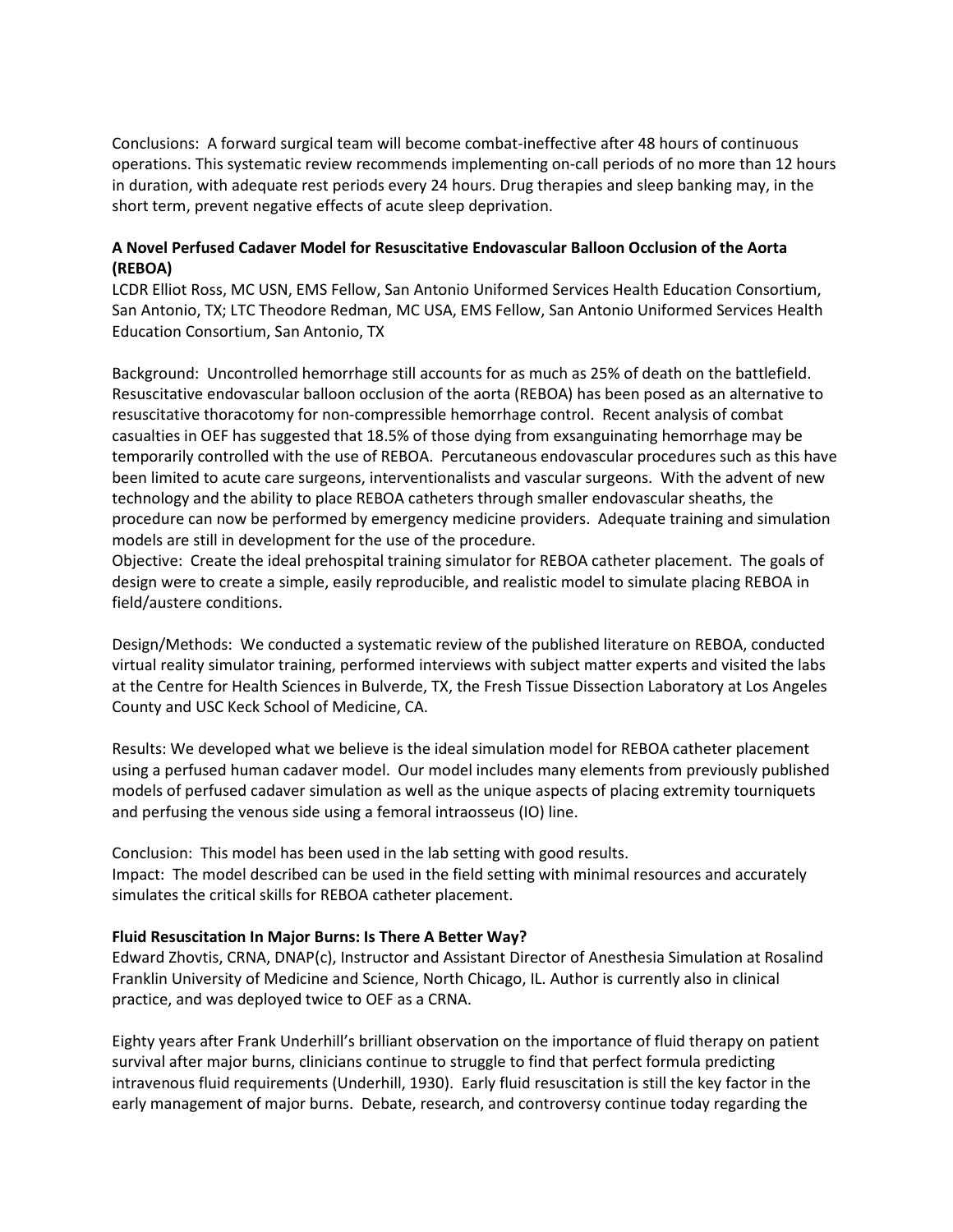best methods to determine appropriate fluid volume administration to prevent hypovolemic shock, while avoiding fluid over-resuscitation (Baxter, 1974; Pruitt, 2000). The Parkland formula has been in use for fluid therapy in burns for over 40 years. However, in the last decade evidence suggests that the Parkland formula does not predict resuscitative fluid volume requirements as well as once thought, specifically in patients with a larger burn surface area. Indeed, it appears that this patient population receives more fluid per percent of TBSA burned than in the past (Pruitt, 2000). Pruitt has coined a phrase that describes this over-resuscitation phenomenon as "fluid creep" (Pruitt, 2000, p. 568). Fluid therapy in severely burned patients plays a fundamental role in the cascade of physiological processes that occur during the early period following injury. The potential consequences of under-resuscitation include hypovolemic shock, inadequate tissue perfusion, and renal failure (Cancio et al., 2004). However, at the same time, there has been an increase in awareness among burn experts about the potentially deleterious effects of massive volumes of fluids administered in the initial stages of burn shock resuscitation. These deleterious effects include: 1) orbital, abdominal, and extremity compartment syndromes; 2) acute respiratory distress syndrome (ARDS); 3) prolonged ventilator dependence and ICU stay; 4) and increased mortality (Azzopardi, McWilliams, Iyer, & Whitaker, 2009). This will be a systematic review of literature and a retrospective review of charts project with a goal of changing clinical practice at one institution.

#### **Triumph Over Tragedy, Roll Out of Trauma Care to the Shreveport Police Department**

Brian Cornelius, DNPc, CRNA, NRP, Tactical Medic, Tactical Medical Unit, Caddo Parish Sheriff's Office, Shreveport, LA; Patrick McGauly, MD, FAAEM, Medical Director-Tactical Medical Unit, Caddo Parish Sheriff's Office, Associate Professor of Emergency Medicine, LSUHSC-Shreveport, Shreveport, LA; Craig Menefee, NRP, Tactical Medic, Tactical Medical Unit, Caddo Parish Sheriff's Office, Shreveport, LA; Angela Cornelius, MD, FACEP, Medical Director, Shreveport Fire Department, Shreveport, LA, Assistant Professor of Emergency Medicine, LSUHSC Shreveport; Larry "Mo" Cunningham, Captain, Shreveport Police Department, Shreveport, LA; Jessica Walker, Corporal, Shreveport Police Department, Shreveport, LA

Tactical trauma care has slowly evolved within law enforcement agencies, driven by advances in military medicine. On August 5th, 2015 an event transpired that would not only change basic training, but also the entire focus of the Shreveport Police Department's (SPD) approach to trauma care. While responding to a domestic violence call, Officer Thomas LaValley was ambushed and shot multiple times, transported to the nearby trauma center where he later died. While this unfortunate incident has become all too common in today's society, it served as a watershed moment for SPD. In response to his death, several officers from the patrol division collaborated to ensure a positive outcome from this tragedy. Financial support for the project was obtained from the community to purchase enough kits to supply the entire department. The Caddo Parish Sheriff's Office Tactical Medical Unit was recruited to develop and provide the curriculum, as well as hands on instruction for the course.

The resulting 2-hour course is based upon TECC guidelines. It was specifically designed to treat hemorrhage, the primary cause of traumatic death in the pre-hospital environment. Class is centered upon rapid transport, hemostatic gauze and a compression tourniquet. The class is primarily hands on and has achieved overwhelmingly positive response from attendees. The developed trauma courses and personal trauma kit is now part of the SPD academy curriculum, and mandatory for all SPD Officers.